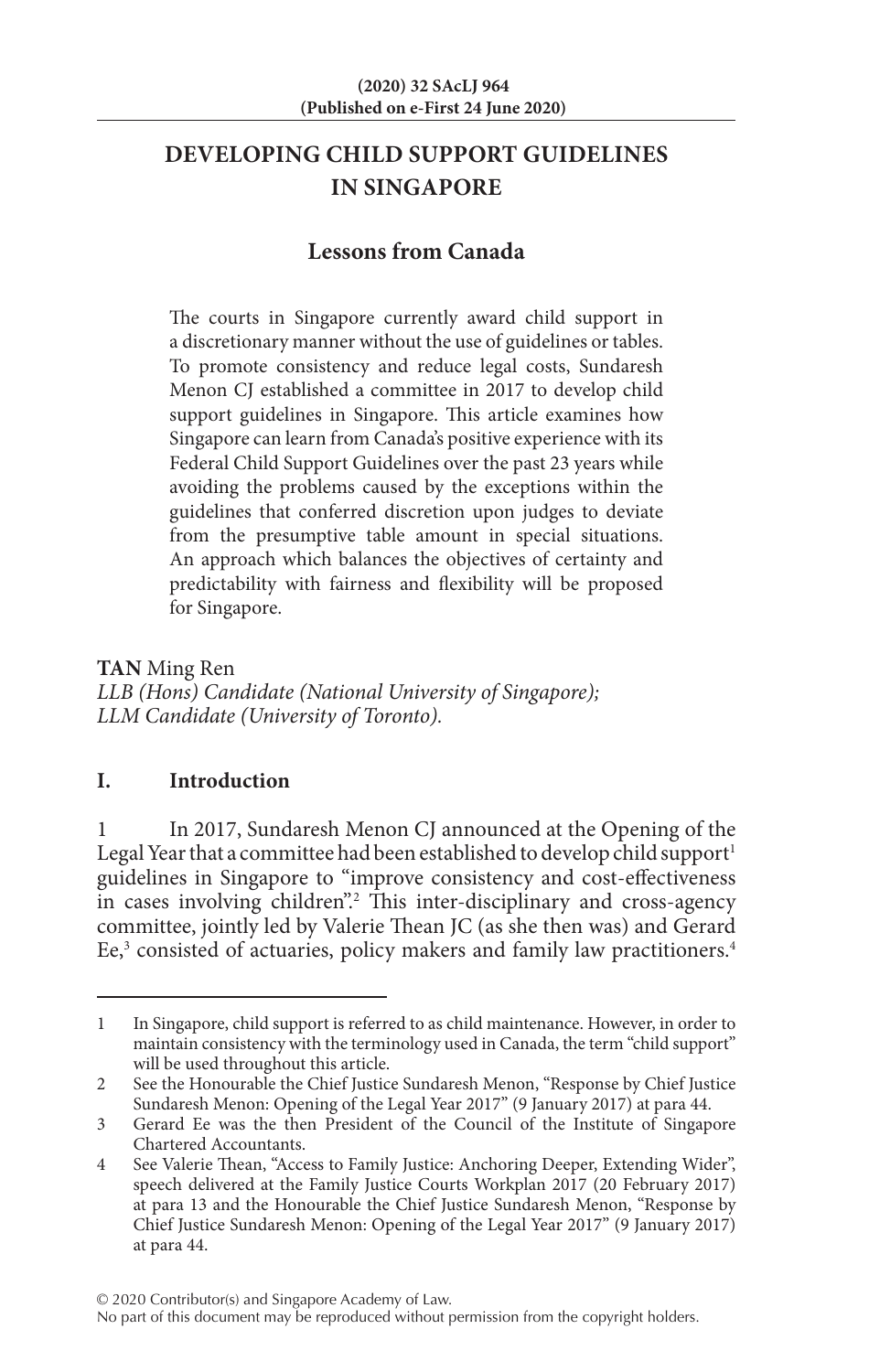While the child support guidelines were expected to be released by early  $2018<sup>5</sup>$  the committee has yet to release its report or recommendations. $<sup>6</sup>$ </sup>

2 It might be said that the committee's task is not an easy one given that it has to take into account various competing interests, such as the tension between rules and discretion<sup>7</sup> in designing child support guidelines that are suitable for Singapore's family justice system. In fact, Thean JC alluded to this tension in the course of delivering her speech at the Family Justice Courts Workplan 2017.<sup>8</sup> In her view, while child support law would benefit from certainty, judicial discretion must also be exercised flexibly where special exceptions exist.<sup>9</sup>

3 Indeed, Canada's "very positive"10 experience with the Federal Child Support Guidelines<sup>11</sup> over the past 23 years<sup>12</sup> suggests that it is extremely important to carefully design exceptions to the table amount

<sup>5</sup> See Priscilla Goy, "New Guidelines on Child Maintenance Expected Next Year" *The Straits Times* (16 January 2017).

<sup>6</sup> In a recent report released in September 2019 by the Committee to Review and Enhance Reforms in the Family Justice System, co-chaired by Debbie Ong J (Presiding Judge of the Family Justice Courts), no mention was made of the child support guidelines: see *Report of the Committee to Review and Enhance Reforms in the Family Justice System* (13 September 2019).

<sup>7</sup> As a central theme in family law, the tension between rules and discretion has generated a wealth of academic commentary: see, *eg*, John Dewar, "Reducing Discretion in Family Law" (1997) 11(3) Austl J Fam L 309; Emma Hitchings & Joanna Miles, "Rules *versus* Discretion in Financial Remedies on Divorce" (2019) 33 Intl JL Pol'y & Fam 24; Carl E Schneider, "The Tension Between Rules and Discretion in Family Law: A Report and Reflection" (1993) 27 Fam LQ 229; Cass R Sunstein, "Problems with Rules" (1995) 83 Cal L Rev 953; Mary Ann Glendon, "Fixed Rules and Discretion in Contemporary Family Law and Succession Law" (1985–1986) 60 Tul L Rev 1165; and Nicholas Bala, "Judicial Discretion and Family Law Reform in Canada" (1986) 5 Can J Fam L 15. This tension between rules and discretion will be explored in greater detail below.

<sup>8</sup> See Valerie Thean, "Access to Family Justice: Anchoring Deeper, Extending Wider", speech delivered at the Family Justice Courts Workplan 2017 (20 February 2017) at para 14.

<sup>9</sup> See Valerie Thean, "Access to Family Justice: Anchoring Deeper, Extending Wider", speech delivered at the Family Justice Courts Workplan 2017 (20 February 2017) at para 14.

<sup>10</sup> See Carol Rogerson, "Child Support, Spousal Support and the Turn to Guidelines" in *Routledge Handbook of Family Law and Policy* (John Eekelaar & Rob George eds) (Abingdon, Oxon: Routledge, 2014) at p 158.

<sup>11</sup> SOR/97-175.

<sup>12</sup> The Federal Child Support Guidelines (SOR/97-175) were implemented on 1 May 1997: see Julien D Payne & Marilyn A Payne, *Child Support Guidelines in Canada, 2017* (Toronto: Irwin Law, 2017) at p 8 and Julien D Payne & Marilyn A Payne, *Canadian Family Law* (Toronto: Irwin Law, 7th Ed, 2017) at p 389.

No part of this document may be reproduced without permission from the copyright holders.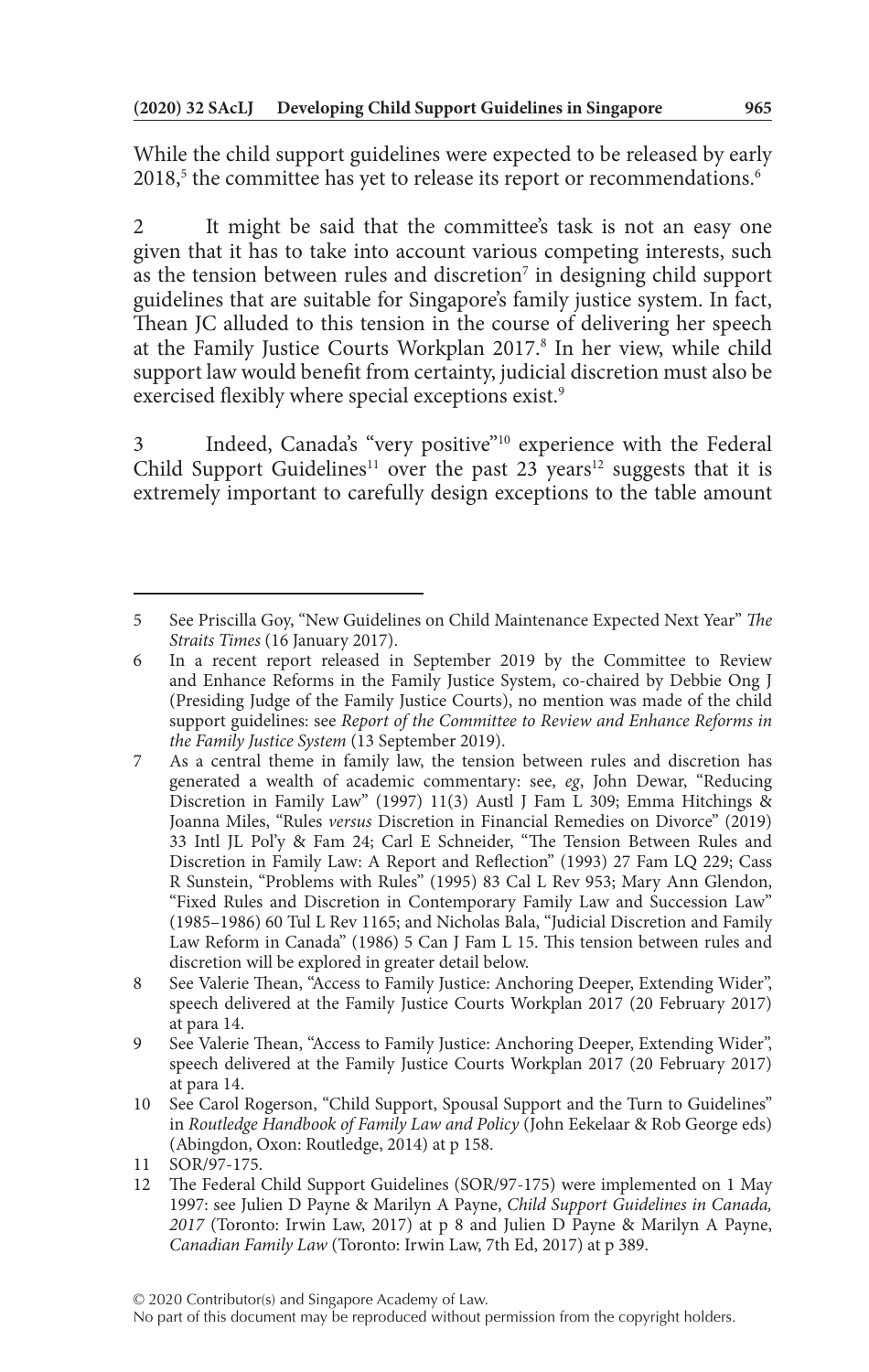and calibrate the degree of discretion conferred upon judges.13 As Ross Finnie aptly noted, the manner in which child support guidelines are structured plays a crucial role in determining their failure or success.<sup>14</sup> Therefore, in the light of Singapore's limited experience with child support guidelines thus far, this article argues that it would be desirable for Singapore to learn from the positive aspects of Canada's Federal Child Support Guidelines while avoiding the problems caused by some of the provisions that created exceptions to the presumptive table amount.15

4 This article proceeds as follows. Part II<sup>16</sup> provides an overview of the current child support law in Singapore. As will be shown, the approach taken by the Singapore courts is a discretionary one.17 This leads to a lack of certainty, predictability and consistency.18 Arguments both for as well as against the use of child support guidelines in Singapore will then be examined, bearing in mind the unique features of Singapore's family justice system. Part III<sup>19</sup> reviews Canada's Federal Child Support Guidelines, including the historical developments that led to the guidelines. The main part of the article lies in Part IV,<sup>20</sup> which evaluates how exceptions to the table amount and the degree of discretion conferred upon judges in individual circumstances could be structured in Singapore, taking into account the lessons learnt from Canada's experience. Part  $V^{21}$  concludes the article.

<sup>13</sup> See Carol Rogerson, "Child and Spousal Support in Canada: The Guidelines Approach Part 1" (2011) 14 Ir J Fam L 72 at 72.

<sup>14</sup> See Ross Finnie *et al*, *Child Support: The Guideline Options* (Montreal: The Institute for Research on Public Policy, 1994) at p 13.

<sup>15</sup> Given the challenging nature of family justice, Sundaresh Menon CJ emphasised that it is important for Singapore to learn from the experiences of other jurisdictions. For that reason, an International Advisory Council (comprising of internationally renowned judges, academics and experts) was established to study best practices in other jurisdictions and devise solutions: see the Honourable the Chief Justice Sundaresh Menon, "Response by Chief Justice Sundaresh Menon: Opening of the Legal Year 2016" (11 January 2016) at para 34.

<sup>16</sup> See paras 5–20 below.

See Valerie Thean, "Access to Family Justice: Anchoring Deeper, Extending Wider", speech delivered at the Family Justice Courts Workplan 2017 (20 February 2017) at para 12.

<sup>18</sup> See Valerie Thean, "Access to Family Justice: Anchoring Deeper, Extending Wider", speech delivered at the Family Justice Courts Workplan 2017 (20 February 2017) at para 12.

<sup>19</sup> See paras 21–29 below.

<sup>20</sup> See paras 30–82 below.

<sup>21</sup> See paras 83–84 below.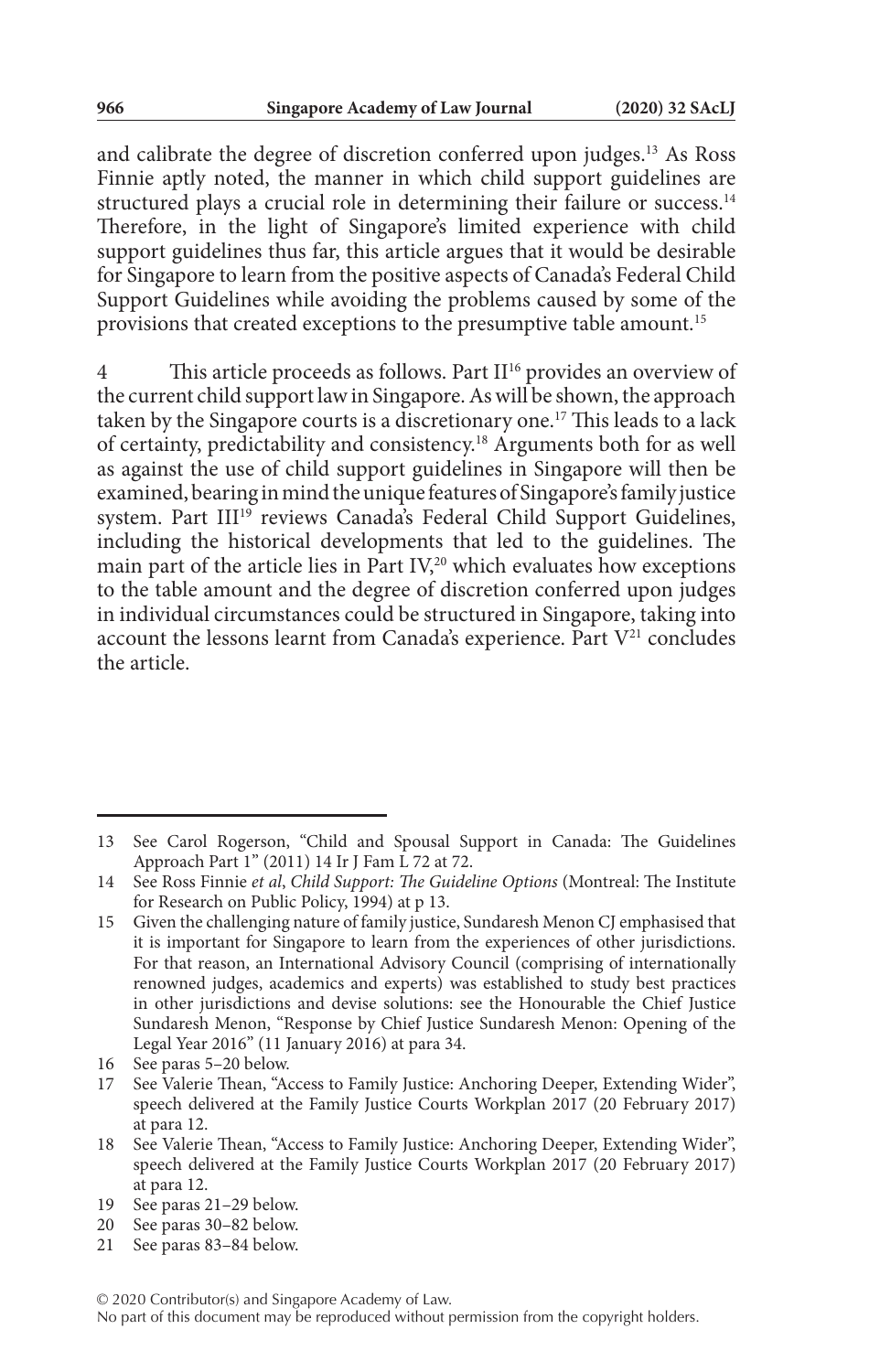## **II. Child support law in Singapore**

#### *A. Current legal position*

5 Currently, the Singapore courts determine the amount of child support to be awarded in a discretionary manner.<sup>22</sup> As a starting point, a parent's "independent and non-derogable"23 duty to maintain his or her children is statutorily enshrined in s  $68$  of the Women's Charter,<sup>24</sup> which provides as follows:

> Except where an agreement or order of court otherwise provides, it shall be the duty of a parent to maintain or contribute to the [child support] of his or her children, whether they are in his or her custody or the custody of any other person, and whether they are legitimate or illegitimate, either by providing them with such accommodation, clothing, food and education as may be reasonable having regard to his or her means and station in life or by paying the cost thereof.

6 In assessing what is a reasonable amount of child support, the court must consider a list of non-exhaustive factors stipulated in s 69(4) of the Women's Charter:

(*a*) the financial needs of the wife, incapacitated husband or child;

(*b*) the income, earning capacity (if any), property and other financial resources of the wife, incapacitated husband or child;

(*c*) any physical or mental disability of the wife, incapacitated husband or child;

(*d*) the age of each party to the marriage and the duration of the marriage;

(*e*) the contributions made by each of the parties to the marriage to the welfare of the family, including any contribution made by looking after the home or caring for the family;

(*f*) the standard of living enjoyed —

…

(iii) by the child before a parent neglected or refused to provide reasonable [child support] for the child;

(*g*) in the case of a child, the manner in which he was being, and in which the parties to the marriage expected him to be, educated or trained; and

<sup>22</sup> See Valerie Thean, "Access to Family Justice: Anchoring Deeper, Extending Wider", speech delivered at the Family Justice Courts Workplan 2017 (20 February 2017) at para 12.

<sup>23</sup> See *AUA v ATZ* [2016] 4 SLR 674 at [40].

<sup>24</sup> Cap 353, 2009 Rev Ed.

No part of this document may be reproduced without permission from the copyright holders.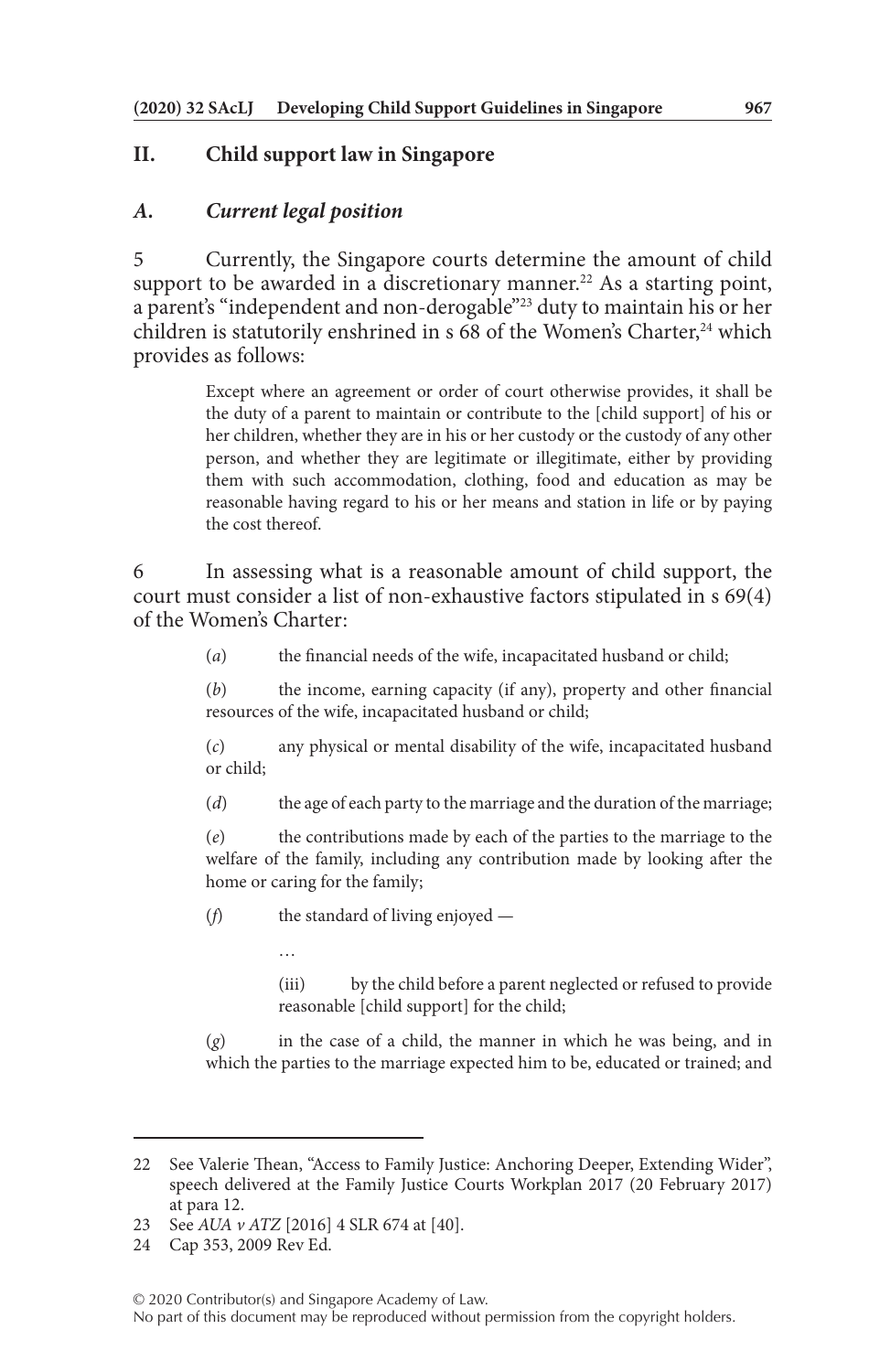(*h*) the conduct of each of the parties to the marriage, if the conduct is such that it would in the opinion of the court be inequitable to disregard it.

In addition, s 69(4) of the Women's Charter directs the court to take into account "all the circumstances of the case". As can be seen, the Singapore courts are not directed towards a specific goal in assessing the amount of child support.<sup>25</sup> In some cases, the courts do not even make reference to the factors in s 69(4) of the Women's Charter but simply conclude that a certain amount of child support is appropriate. Two cases illustrate this point. In *ABX v ABY*, 26 Andrew Ang J concluded that a monthly sum of \$2,500 was a "fair amount" of child support.<sup>27</sup> The second case is *Cheong Tack Wai v Wan Sook Yin*, 28 where S Rajendran J held that it was "appropriate" to order the wife to pay \$500 per month as child support.<sup>29</sup>

8 Therefore, in the light of the discretionary approach adopted by the courts, it is suggested that the child support law in Singapore should be reformed.

#### *B. Proposal to introduce child support guidelines in Singapore*

9 As mentioned above, a committee was established in 2017 by Menon CJ to design child support guidelines in Singapore.<sup>30</sup> On one view, this can be seen as being part of a shift from discretionary standards to more rule-like provisions that has taken place in many family justice systems around the world in an attempt to promote efficient dispute resolution and out-of-court settlement. $3<sup>1</sup>$  As commentators have noted, this shift from discretion to rules allows cases to be resolved more easily,

<sup>25</sup> See Leong Wai Kum, *Elements of Family Law in Singapore* (Singapore: LexisNexis, 3rd Ed, 2018) at para 12.111.

<sup>26</sup> [2014] 2 SLR 969.

<sup>27</sup> See *ABX v ABY* [2014] 2 SLR 969 at [74].

<sup>28</sup> [2003] SGHC 29.

<sup>29</sup> See *Cheong Tack Wai v Wan Sook Yin* [2003] SGHC 29 at [6].

<sup>30</sup> See the Honourable the Chief Justice Sundaresh Menon, "Response by Chief Justice Sundaresh Menon: Opening of the Legal Year 2017" (9 January 2017) at para 44.

<sup>31</sup> See Carol Rogerson, "Shaping Substantive Law to Promote Access to Justice: Canada's Use of Child and Spousal Support Guidelines" in *Delivering Family Justice in the 21st Century* (Mavis Maclean *et al* eds) (Oxford: Hart Publishing, 2015) at p 51. In fact, such a shift is also consistent with a recommendation made by Canada's Action Committee on Access to Justice in Civil and Family Matters (led by former Supreme Court of Canada Justice Thomas Albert Cromwell) that "substantive family laws should be simpler and offer more guidance by way of rules, guidelines and presumptions": see Canada, *Access to Civil & Family Justice: A Roadmap for Change* (Ottawa: Action Committee on Access to Justice in Civil and Family Matters, October 2013) at p 19.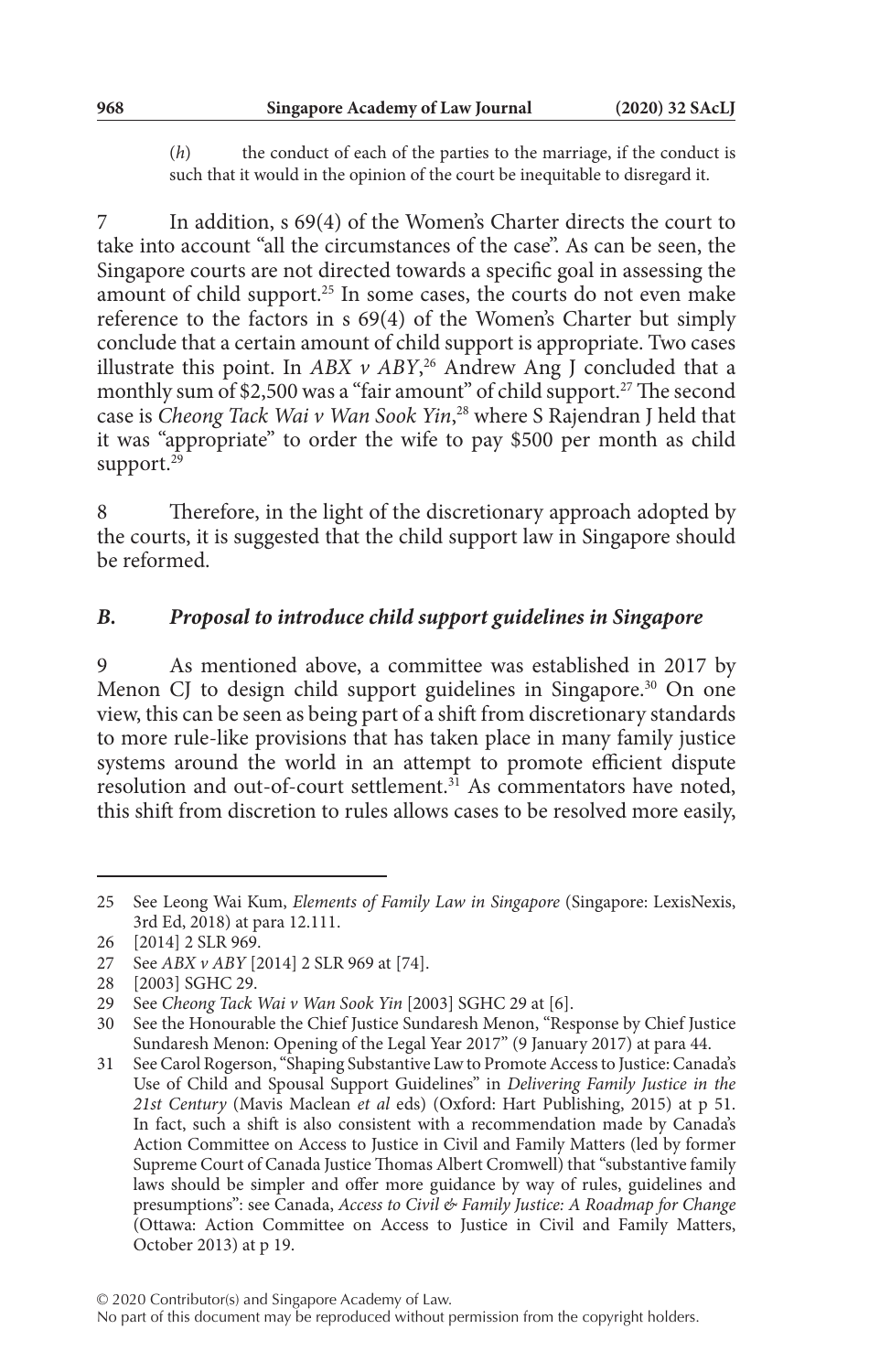which in turn reduces the courts' burdens and the spouses' own legal costs.32 In a similar vein, it is suggested that introducing child support guidelines in Singapore should be welcomed for the following reasons.

## *(1) Positive reception by the legal community in Singapore*

10 First, the legal community in Singapore has responded positively to the idea of developing child support guidelines. Most importantly, the benefits of child support guidelines have been recognised by the Judiciary.33 For instance, Menon CJ noted that child support guidelines would promote cost-effectiveness and consistency<sup>34</sup> while reducing acrimony between spouses.<sup>35</sup> Similarly, Thean JC explained that child support guidelines would ensure parity in the amount of child support awarded to children who are in similar situations, and free valuable judicial time and court resources.<sup>36</sup> These views were also echoed by two District Judges of the Family Justice Courts, who opined that child support guidelines would provide guidance to the courts and facilitate settlement between spouses.<sup>37</sup>

11 Notably, other stakeholders in the family justice system have also supported the introduction of child support guidelines. On the academic front, Leong Wai Kum argued that child support guidelines would lead to more consistent awards being granted by the court.<sup>38</sup> Furthermore, family law practitioners interviewed commented that child support guidelines would help to resolve family disputes more quickly, thereby reducing the legal fees that spouses have to pay. Lastly, child support guidelines would

<sup>32</sup> See John Dewar, "Family Law and its Discontents" (2000) 14(1) Intl J L Pol'y & Fam 59 at 67.

<sup>33</sup> Apart from the Judiciary, even the then Minister for Social and Family Development, Tan Chuan-Jin, was of the view that the child support guidelines are a "valuable and accessible tool" for spouses, practitioners and judges: see Tan Chuan-Jin, "Remarks by Tan Chuan-Jin", speech delivered at the Family Justice Practice Forum 2017 (14 July 2017) at para 18.

<sup>34</sup> See the Honourable the Chief Justice Sundaresh Menon, "Response by Chief Justice Sundaresh Menon: Opening of the Legal Year 2017" (9 January 2017) at para 44.

<sup>35</sup> See Family Justice Courts, *Annual Report 2017 – Family Justice: Strengthening the Fundamentals* (Singapore: Family Justice Courts, 2017) at p 9.

<sup>36</sup> See Valerie Thean, "Access to Family Justice: Anchoring Deeper, Extending Wider", speech delivered at the Family Justice Courts Workplan 2017 (20 February 2017) at para 13.

<sup>37</sup> See Kevin Ng *et al*, "Family Justice Courts – Innovations, Initiatives and Programmes: An Evolution over Time" (2018) 30 SAcLJ 617 at 644, para 75.

<sup>38</sup> See Leong Wai Kum, *Elements of Family Law in Singapore* (Singapore: LexisNexis, 3rd Ed, 2018) at para 12.124.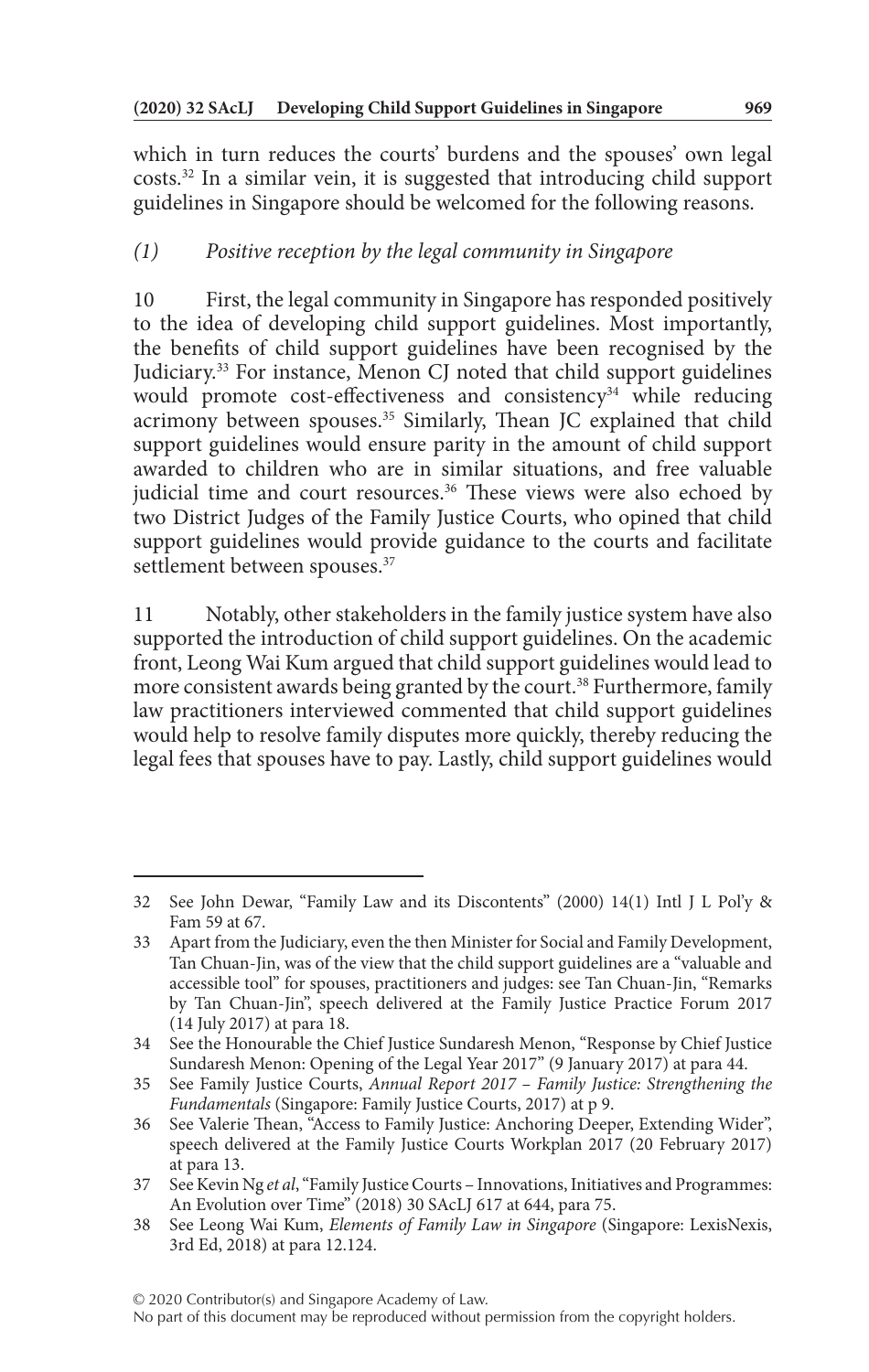also prevent spouses from inflating the child's expenses in order to obtain a higher amount of child support.39

#### *(2) Consistency with core objectives of Singapore's family justice system*

12 Second, the introduction of child support guidelines is in line with the two core objectives of Singapore's family justice system, which include resolving family disputes expeditiously and economically while protecting the well-being of a child.40

13 Although an adversarial system of litigation exists in Singapore,<sup>41</sup> it has been well recognised that family justice occupies a special and unique field in the legal landscape.<sup>42</sup> What this means is that family proceedings are expected to be conducted in a less adversarial manner<sup>43</sup> in order to safeguard the interests of children.<sup>44</sup> In that regard, by specifying outcomes in advance,<sup>45</sup> child support guidelines play an important role in allowing spouses (especially litigants who are self-represented)<sup>46</sup> to resolve disputes themselves more readily and to plan ahead<sup>47</sup> as they would have a better idea of what the court would likely award and can manage their expectations.<sup>48</sup> In some cases, this may even encourage

<sup>39</sup> See Priscilla Goy, "New Guidelines on Child Maintenance Expected Next Year" *The Straits Times* (16 January 2017).

<sup>40</sup> See Leong Wai Kum, "From Substantive Law towards Family Justice for the Child in Divorce Proceedings in Singapore" (2018) 30 SAcLJ 587 at 592, paras 15–17 and Leong Wai Kum, *Elements of Family Law in Singapore* (Singapore: LexisNexis, 3rd Ed, 2018) at paras 19.023–19.026.

<sup>41</sup> See Debbie Ong, "Supporting, Healing and Reconstructing", speech delivered at the Family Conference 2019 (3 July 2019) at para 10.

<sup>42</sup> See *Report of the Committee to Review and Enhance Reforms in the Family Justice System* (13 September 2019) at p 7.

<sup>43</sup> See Debbie Ong, "Supporting, Healing and Reconstructing", speech delivered at the Family Conference 2019 (3 July 2019) at para 10.

<sup>44</sup> See Debbie Ong, "Every Outcome, a Way Forward", speech delivered at the Family Justice Courts Workplan 2019 (18 February 2019) at para 15. See also *Report of the Committee to Review and Enhance Reforms in the Family Justice System* (13 September 2019) at p 7.

<sup>45</sup> See John Dewar, "Family Law and its Discontents" (2000) 14(1) Intl J L Pol'y & Fam 59 at 67–68.

<sup>46</sup> In Singapore, there is a higher number of litigants who are self-represented in family proceedings: see Debbie Ong, "Supporting, Healing and Reconstructing", speech delivered at the Family Conference 2019 (3 July 2019) at para 9.

<sup>47</sup> See D A Rollie Thompson, "Rules and Rulelessness in Family Law: Recent Developments, Judicial and Legislative" (2000) 18 Can Fam LQ 25 at 28.

<sup>48</sup> See Ross Finnie *et al*, *Child Support: The Guideline Options* (Montreal: The Institute for Research on Public Policy, 1994) at p 12.

No part of this document may be reproduced without permission from the copyright holders.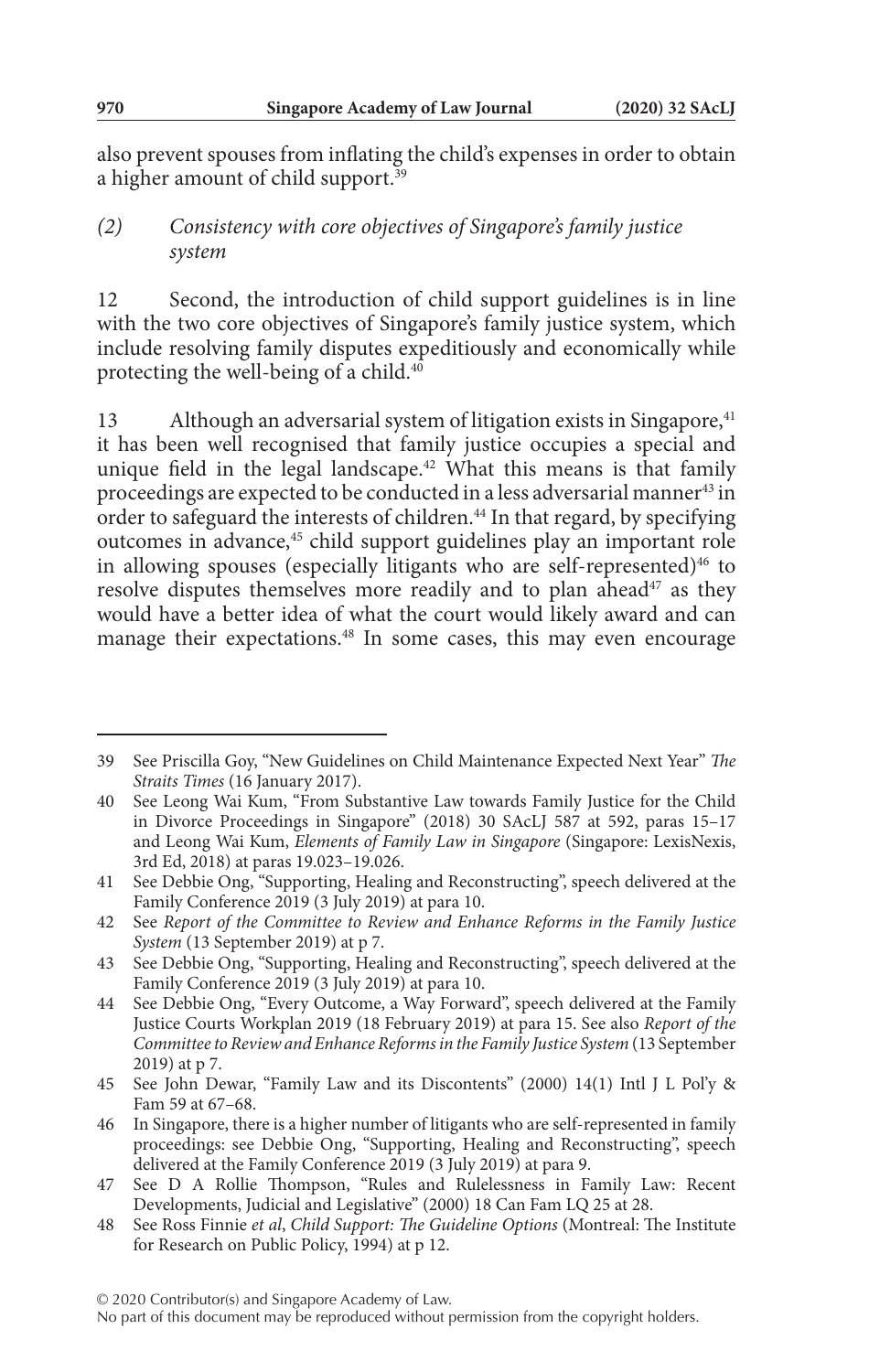spouses to share information and collaborate in calculating the amount of child support.<sup>49</sup>

14 Related to the point above,<sup>50</sup> child support guidelines would preserve the welfare of a child because they allow the determination of child support to be more objective and enable spouses to resolve their disputes in a manner which reduces acrimony.51 In the words of two District Judges of the Family Justice Courts:<sup>52</sup>

> … having bright-line rules, as opposed to a discretionary case-by-case approach, may go a long way towards helping to reduce conflict between parents and advance the well-being of the child. Uncertainty in the law (with ensuing wide judicial discretion) feeds parties' appetite to carry on litigating to the detriment of the child who is caught in continued conflict. On the other hand, bright-line rules would reduce the scope of potential litigation between parents.

## *(3) Avoiding the difficulty of estimating the child's financial needs on a case-by-case basis*

15 Apart from promoting consistency and predictability in the amount of child support awarded in similar cases,<sup>53</sup> child support guidelines also allow courts to avoid the difficulty of estimating the child's financial needs on a case-by-case basis.<sup>54</sup> As is well known, the process of estimating the child's expenses is highly arbitrary and often prone to error.55 While the costs of some items such as clothing may be straightforward to estimate, others such as food, transportation and

```
No part of this document may be reproduced without permission from the copyright holders.
```
<sup>49</sup> See Department of Justice, Canada, *Federal Child Support Guidelines: The Complete Workbook* (Ottawa: Department of Justice Canada, 1997) at p 5.

<sup>50</sup> The two core objectives of Singapore's family justice system are linked and operate together. This is because the child's welfare will be preserved if the spouses are able to resolve their disputes expeditiously and economically: see Leong Wai Kum, "From Substantive Law towards Family Justice for the Child in Divorce Proceedings in Singapore" (2018) 30 SAcLJ 587 at 592, para 18.

<sup>51</sup> See Valerie Thean, "Access to Family Justice: Anchoring Deeper, Extending Wider", speech delivered at the Family Justice Courts Workplan 2017 (20 February 2017) at para 14.

<sup>52</sup> See Kevin Ng *et al*, "Family Justice Courts – Innovations, Initiatives and Programmes: An Evolution over Time" (2018) 30 SAcLJ 617 at 644, para 75.

<sup>53</sup> See Ross Finnie *et al*, *Child Support: The Guideline Options* (Montreal: The Institute for Research on Public Policy, 1994) at p 12.

<sup>54</sup> See Ross Finnie, *Good Idea, Bad Execution: The Government's Child Support Package* (Ottawa: The Caledon Institute of Social Policy, 1996) at p 1.

<sup>55</sup> See Ross Finnie *et al*, *Child Support: The Guideline Options* (Montreal: The Institute for Research on Public Policy, 1994) at p 33.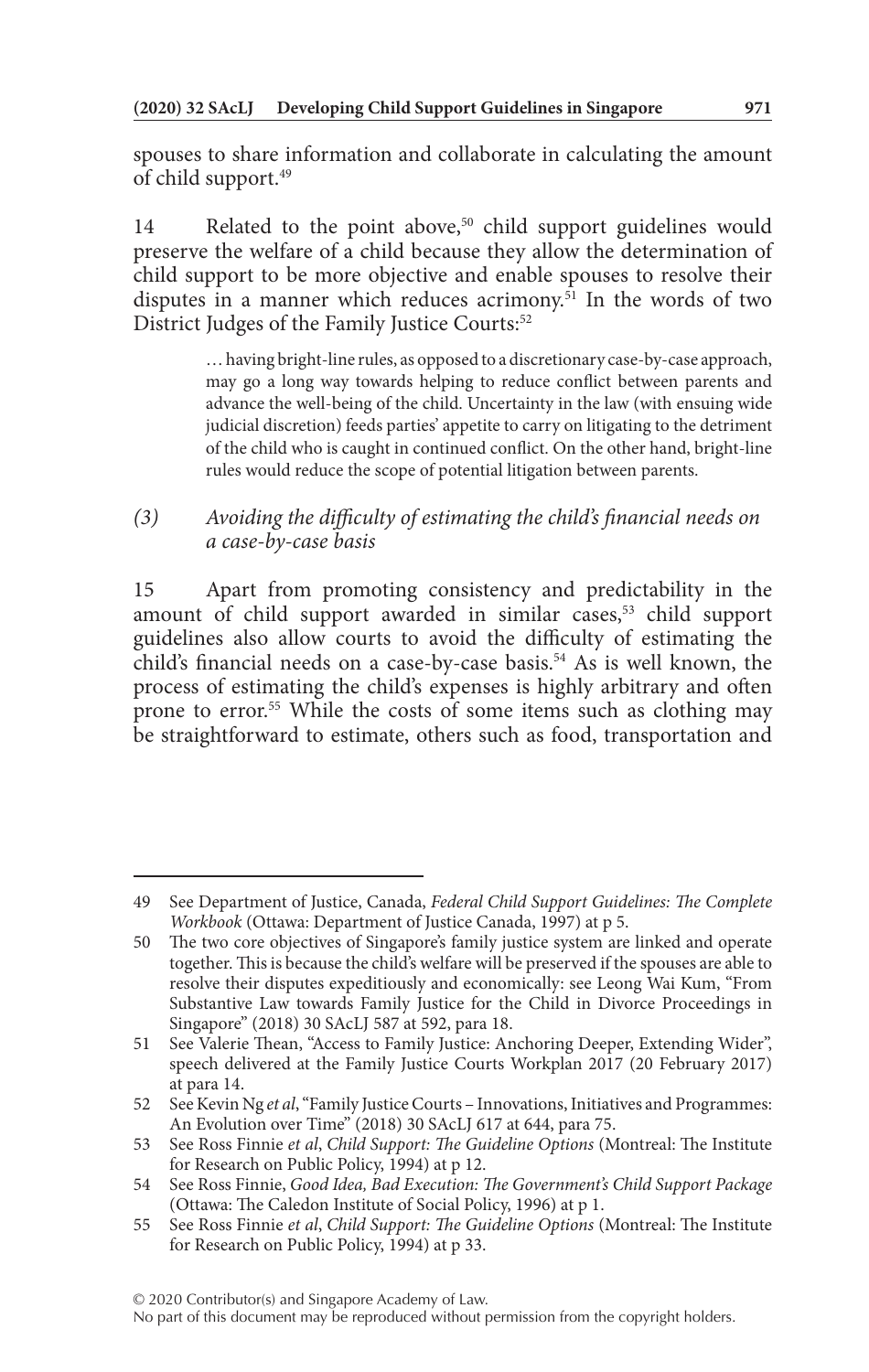holidays are not.<sup>56</sup> Viewed in that manner, estimating the child's expenses is an art rather than a science:<sup>57</sup>

> No clear rules. Lots of room for different approaches. Lawyers can be made to confess that they actually do the calculations in a variety of ways, and then choose the method that works best for their client. So the result is once again arbitrary differences in outcomes, and conflict for the divorcing couple.

16 Furthermore, by moving away from the need to estimate a child's expenses on a case-by-case basis, child support guidelines also reduce the need for spouses to submit voluminous documents such as receipts to support their claims.<sup>58</sup> Unfortunately, the discretionary approach adopted by the Singapore courts means that spouses often have to do so. For instance, r 25(1)(a) of the Family Justice Courts Practice Directions provides that spouses are required to submit the following list of documents:

- (i) the party's list of monthly expenses for himself or herself;
- (ii) the party's list of monthly expenses for the parties' children;
- (iii) documents and receipts to prove the monthly expenses;
- (iv) documents to prove the parties' respective debts;
- (v) the party's payslips and CPF statements for the last 6 months;

(vi) the party's evidence of employment (eg. employer's letter or employment contract);

(vii) the party's Notice of Assessment of Income for the past 3 years;

(viii) the party's updated bank passbooks and/or updated bank statements (including sole and joint accounts); and

(ix) the party's bank deposit slips to show payment/non-payment of [child support].

17 In this regard, the recent case of *UTL*  $\nu$  *UTM*<sup>59</sup> offers an excellent illustration of the mathematical exercise that the court has to perform in order to assess the child's financial needs without the help of child support guidelines. Here, Tan Puay Boon JC undertook a detailed item

<sup>56</sup> See Ross Finnie *et al*, *Child Support: The Guideline Options* (Montreal: The Institute for Research on Public Policy, 1994) at p 32.

<sup>57</sup> See Ross Finnie *et al*, *Child Support: The Guideline Options* (Montreal: The Institute for Research on Public Policy, 1994) at p 33.

<sup>58</sup> See Priscilla Goy, "New Guidelines on Child Maintenance Expected Next Year" *The Straits Times* (16 January 2017).

<sup>59</sup> [2019] SGHCF 10.

No part of this document may be reproduced without permission from the copyright holders.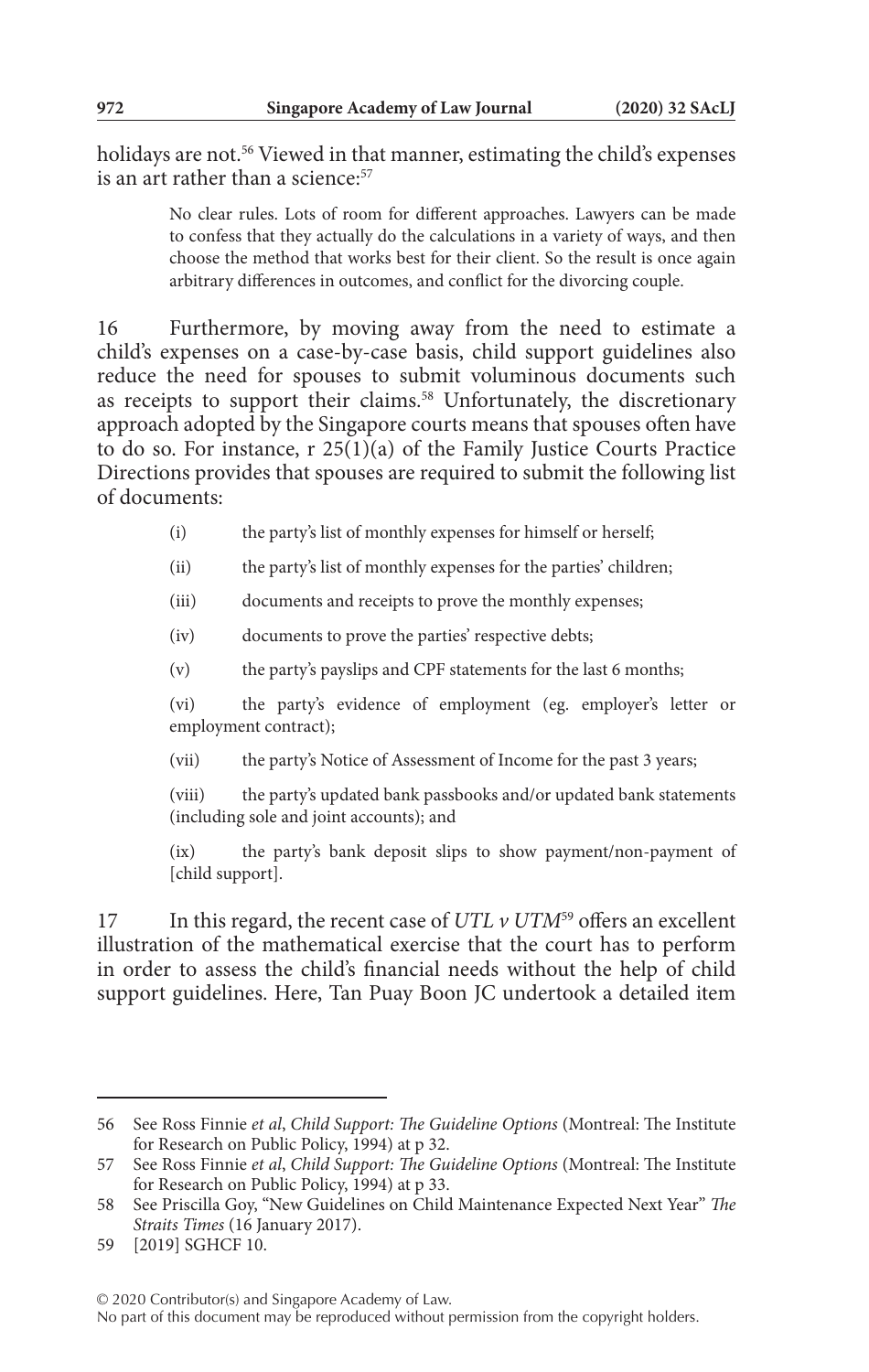| S/N              | Description of expenses    | Wife's proposed<br>figures (\$) | Husband's proposed<br>figures (\$) | Court's estimate<br>$(\$)$ |
|------------------|----------------------------|---------------------------------|------------------------------------|----------------------------|
| a)               | Food                       | 1,274.00                        | 200.00                             | 600.00                     |
| b)               | Personal grooming          | 20.00                           | 20.00                              | 20.00                      |
| $\mathcal{C}$    | Transport                  | 41.00                           | 41.00                              | 41.00                      |
| d)               | Mobile phone               | 50.00                           | 50.00                              | 50.00                      |
| $\epsilon$       | Clothing, shoes, etc       | 100.00                          | 100.00                             | 100.00                     |
| f)               | Entertainment/hobbies      | 100.00                          | 100.00                             | 100.00                     |
| g)               | Health supplements         | 100.00                          | 100.00                             | 100.00                     |
| h)               | Insurance policies         | 500.00                          | $\theta$                           | 500.00                     |
| i)               | Healthcare expenses        | Not sought.                     | 50.00                              | 50.00                      |
| j)               | Dental expenses            | 20.00                           | 20.00                              | 20.00                      |
| k)               | Miscellaneous expenses     | 100.00                          | 100.00                             | 100.00                     |
| $\left  \right)$ | School fees                | 13.00                           | 13.00                              | 13.00                      |
| m)               | Tuition/Enrichment classes | 2,956.00                        | 1,500.00                           | 1,500.00                   |
|                  | TOTAL:                     | 5,274.00                        | 2,294.00                           | 3,194.00                   |

by item assessment of what the child's reasonable expenses would be by adjudicating between the wife's estimates and the husband's estimates:<sup>60</sup>

18 With the introduction of child support guidelines, the courts would no longer be required to scrutinise individual budgets except in special cases where exceptions apply.<sup>61</sup> This is certainly desirable because the courts often do not have all they need in terms of documentary proof given that spouses do not conduct their lives in contemplation of eventual litigation or breakdown of the marriage. $62$ 

No part of this document may be reproduced without permission from the copyright holders.

<sup>60</sup> See *UTL v UTM* [2019] SGHCF 10 at [105]. For another interesting case where the court had to perform detailed calculations and decide between the estimates submitted by the spouses, see *Wong Ser Wan v Ng Cheong Ling* [2006] 1 SLR(R) 416 at [86]–[105].

<sup>61</sup> See Carol Rogerson, "Child Support, Spousal Support and the Turn to Guidelines" in *Routledge Handbook of Family Law and Policy* (John Eekelaar & Rob George eds) (Abingdon, Oxon: Routledge, 2014) at p 155.

<sup>62</sup> See Kevin Ng *et al*, "Family Justice Courts – Innovations, Initiatives and Programmes: An Evolution over Time" (2018) 30 SAcLJ 617 at 644, para 75 and Valerie Thean, "Access to Family Justice: Anchoring Deeper, Extending Wider", speech delivered at the Family Justice Courts Workplan 2017 (20 February 2017) at para 12.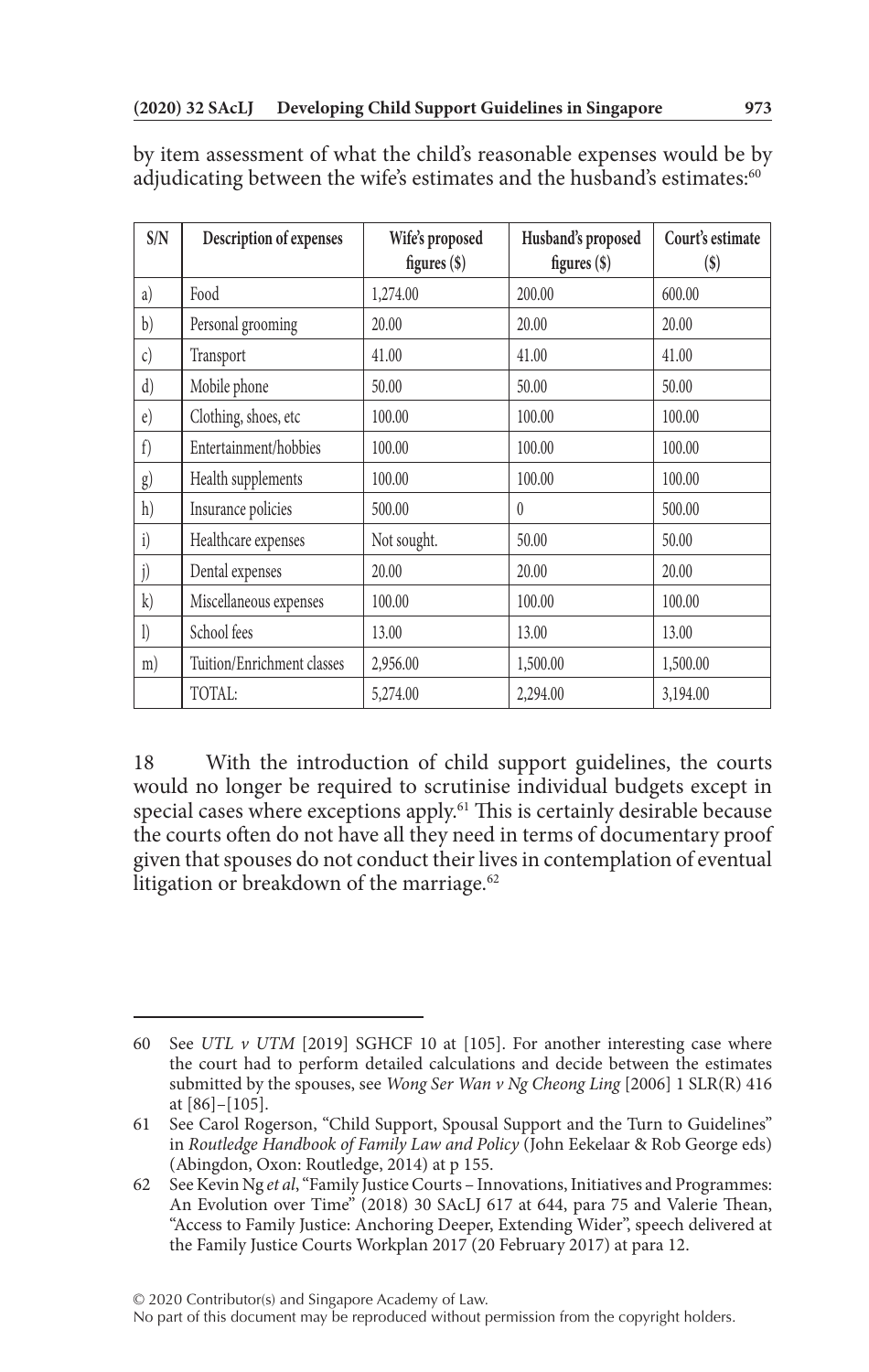## *(4) Potential disadvantages of child support guidelines*

19 For the sake of completeness, the disadvantages of child support guidelines must be mentioned. Put simply, critics argue that child support guidelines reduce the scope for judges to consider the particular circumstances of each individual case, $63$  which may result in unfairness due to the "sacrifice of fine-tuned individual justice".<sup>64</sup> Furthermore, if the outcomes generated by the child support guidelines are perceived to be unfair by spouses, there may be increased non-compliance with child support orders.<sup>65</sup>

20 Despite such criticisms, it is suggested that the arguments in favour of child support guidelines far outweigh the concerns about the fairness of such guidelines. To alleviate the concerns raised by critics, the solution would be to introduce discretion within each of the exceptions to the child support guidelines in order to provide some form of individualised justice where appropriate.<sup>66</sup> At the end of the day, there must be a "right mix" of rules and discretion.67 Put another way, the correct balance can be achieved if an appropriate point along the spectrum from rules to discretion is chosen for special circumstances.<sup>68</sup> This will be examined in detail below.<sup>69</sup>

## **III. Canada's Federal Child Support Guidelines**

### *A. Historical developments*

21 Having examined Singapore's child support law, this part turns to Canada's Federal Child Support Guidelines. Before the Federal Child Support Guidelines came into effect in 1997, $70$  the determination of child

<sup>63</sup> See Ross Finnie, *Good Idea, Bad Execution: The Government's Child Support Package* (Ottawa: The Caledon Institute of Social Policy, 1996) at p 1.

<sup>64</sup> See Carol Rogerson, "Child and Spousal Support in Canada: The Guidelines Approach Part 1" (2011) 14 Ir J Fam L 72 at 72.

<sup>65</sup> See Ross Finnie, *Good Idea, Bad Execution: The Government's Child Support Package* (Ottawa: The Caledon Institute of Social Policy, 1996) at p 1.

<sup>66</sup> See Carol Rogerson, "Child and Spousal Support in Canada: The Guidelines Approach Part 1" (2011) 14 Ir J Fam L 72 at 72.

<sup>67</sup> See Joanna Miles, "Should the Regime Be Discretionary or Rules-based?" in *Law and Policy in Modern Family Finance: Property Division in the 21st Century* (Jessica Palmer *et al* eds) (Cambridge: Intersentia, 2017) at p 262.

<sup>68</sup> See Carol Rogerson, "Child and Spousal Support in Canada: The Guidelines Approach Part 1" (2011) 14 Ir J Fam L 72 at 72.

<sup>69</sup> See paras 30–82 below.

<sup>70</sup> See Julien D Payne & Marilyn A Payne, *Canadian Family Law* (Toronto: Irwin Law, 7th Ed, 2017) at p 389 and Julien D Payne & Marilyn A Payne, *Child Support Guidelines in Canada, 2017* (Toronto: Irwin Law, 2017) at p 8.

No part of this document may be reproduced without permission from the copyright holders.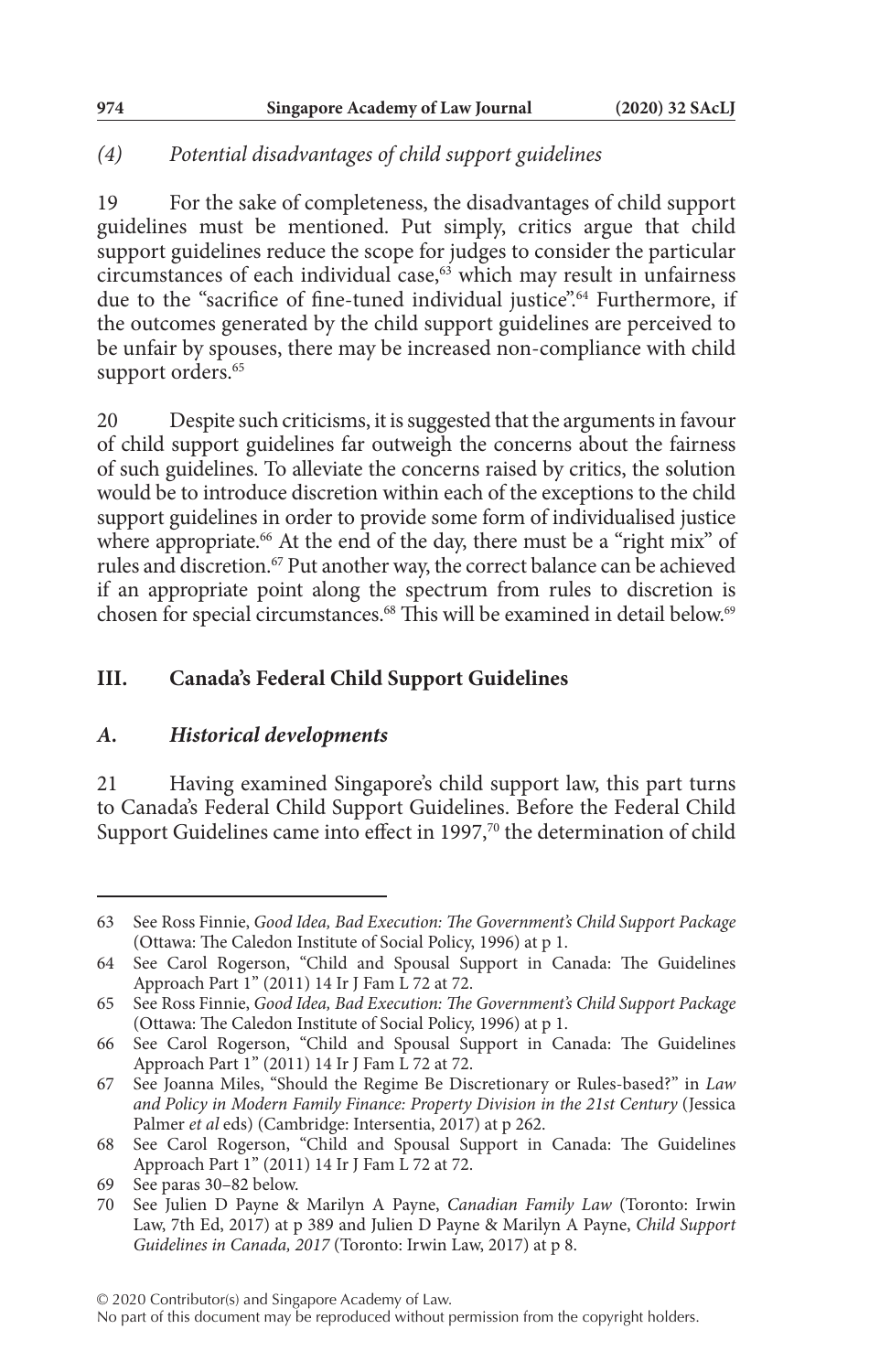support was based heavily upon unfettered judicial discretion.<sup>71</sup> The courts used the Ontario Court of Appeal decision of *Paras v Paras*72 ("*Paras*") as a guide, where Kelly JA explained the approach to be adopted:<sup>73</sup>

> Ideally the problem could be solved by arriving at a sum which would be adequate to care for, support and educate the children, dividing this sum in proportion to the respective incomes and resources of the parents and directing the payment of the appropriate proportion by the parent not having physical custody.

22 Put simply, the approach in *Paras* directed the court to order an amount of child support that would maintain the child at the same standard of living if the family had not broken up.<sup>74</sup> This is done by apportioning the costs required to maintain the child's needs between the parents in proportion to the parents' respective incomes.75 Such a formula, however, was criticised by various commentators, who highlighted that there was a disjuncture between the *Paras* formula and the actual amount of child support awarded.<sup>76</sup> For instance, Carol Rogerson noted that:<sup>77</sup>

> Although frequent reference is made to *Paras*, and although in some cases the courts actually work through the *Paras* calculations in a very structured, explicit way, in many of the cases, after examining the financial positions and budgets of the spouses the courts simply conclude, with little explanation, that a certain sum is appropriate for child support.

23 Further criticisms of the *Paras* formula include the fact that the amount of child support ordered by the court is often not even sufficient to equalise the standard of living between the child's household and the non-custodial parent's household.78 Moreover, the *Paras* formula fails to take into account situations such as high-income earners, third parties or

<sup>71</sup> See Federal/Provincial/Territorial Family Law Committee, Canada, *Child Support: Public Discussion Paper* (Ottawa: The Committee, June 1991) at p 4 and Julien D Payne & Marilyn A Payne, *Child Support Guidelines in Canada, 2017* (Toronto: Irwin Law, 2017) at p 1.

<sup>72</sup> (1971) 14 DLR (3d) 546.

<sup>73</sup> See *Paras v Paras* (1971) 14 DLR (3d) 546 at [19].

<sup>74</sup> See Carol Rogerson, "Child and Spousal Support in Canada: The Guidelines Approach Part 1" (2011) 14 Ir J Fam L 72 at 75.

<sup>75</sup> See *Paras v Paras* (1971) 14 DLR (3d) 546 at [19].

<sup>76</sup> See Carol Rogerson, "Judicial Interpretation of the Spousal and Child Support Provisions of the *Divorce Act, 1985* (Part II)" (1990) 7 Can Fam LQ 271 at 274 and Canada, Federal/Provincial/Territorial Family Law Committee, *Child Support: Public Discussion Paper* (Ottawa: The Committee, June 1991) at pp 2–3.

<sup>77</sup> See Carol Rogerson, "Judicial Interpretation of the Spousal and Child Support Provisions of the *Divorce Act, 1985* (Part II)" (1990) 7 Can Fam LQ 271 at 283.

<sup>78</sup> More specifically, in percentage terms, the custodial parent's household typically has an income of between 40% and 80% of that enjoyed by the non-custodial parent: see Carol Rogerson, "Judicial Interpretation of the Spousal and Child Support Provisions of the *Divorce Act, 1985* (Part II)" (1990) 7 Can Fam LQ 271 at 274.

No part of this document may be reproduced without permission from the copyright holders.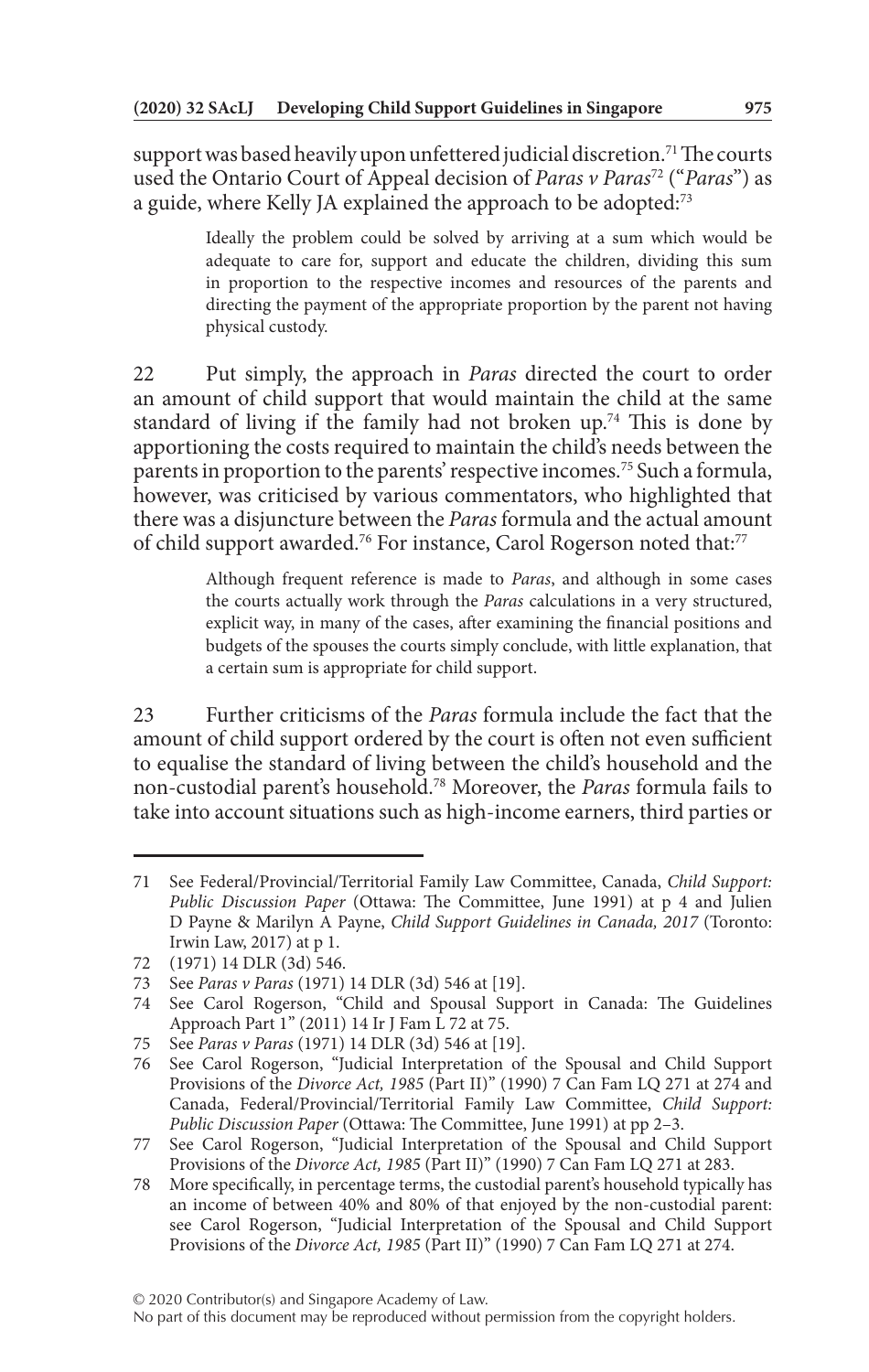the difficulty of estimating the costs of children.<sup>79</sup> Finally, unpredictability in the amount of child support awarded led to more disputes, thereby increasing the costs of divorce and tension between spouses.<sup>80</sup>

24 As a result of the "subjective, arbitrary and unfair" manner in which the amount of child support was being determined,<sup>81</sup> various stakeholders of the family justice system started to look at ways to improve the discretionary system of child support in the late 1980s.<sup>82</sup> After the Federal/Provincial/Territorial Family Law Committee conducted a series of major studies between 1991 and 1995,<sup>83</sup> it was recommended that child support guidelines be implemented in Canada to deal with the "excess of discretion and case-by-case variation".84

### *B. A brief overview*

25 The Federal Child Support Guidelines determine child support as a "specified percentage of parental income rather than on the basis of an individualised, budget-based determination of a specified child's needs".<sup>85</sup> Put simply, a spouse's obligation for child support is fixed mechanically

<sup>79</sup> See Kristen Douglas, *Child Support: Quantum, Enforcement and Taxation* (Ottawa: Library of Parliament, Research Branch, 1996) at p 8.

<sup>80</sup> See Department of Justice, Canada, *Children Come First: A Report to Parliament Reviewing the Provisions and Operation of the Federal Child Support Guidelines* vol 1 (Ottawa: Minister of Justice and Attorney General of Canada, 2002) at p 1.

<sup>81</sup> See Philip M Epstein, "Child Support Guidelines Legislation: An Overview" in *Federal Child Support Guidelines: Reference Manual* (Ottawa: Department of Justice, Canada, 2nd Ed, 1998, looseleaf) at p 3.

<sup>82</sup> See Department of Justice, Canada, *Children Come First: A Report to Parliament Reviewing the Provisions and Operation of the Federal Child Support Guidelines* vol 1 (Ottawa: Minister of Justice and Attorney General of Canada, 2002) at p 1.

<sup>83</sup> See generally Department of Justice, Canada, *Child Support Discussion Paper: Backgrounder* (Ottawa: Minister of Justice and Attorney General of Canada, June 1991); Federal/Provincial/Territorial Family Law Committee, Canada, *Child Support: Public Discussion Paper* (Ottawa: The Committee, June 1991); Federal/ Provincial/Territorial Family Law Committee, Canada, *The Financial Implications of Child Support Guidelines: Research Report* (Ottawa: The Committee, May 1992); and Federal/Provincial/Territorial Family Law Committee, Canada, *Report and Recommendations on Child Support* (Ottawa: Department of Justice, Communications and Consultation Branch, January 1995).

<sup>84</sup> See Robert Leckey, "Particular Justice: Michel Bastarache and Family Law" in *At the Forefront of Duality: Essays in Honour of Michel Bastarache* (Nicolas C G Lambert ed) (Québec: Éditions Yvon Blais, 2011) at p 124.

<sup>85</sup> See Carol Rogerson, "Shaping Substantive Law to Promote Access to Justice: Canada's Use of Child and Spousal Support Guidelines" in *Delivering Family Justice in the 21st Century* (Mavis Maclean *et al* eds) (Oxford: Hart Publishing, 2015) at p 52.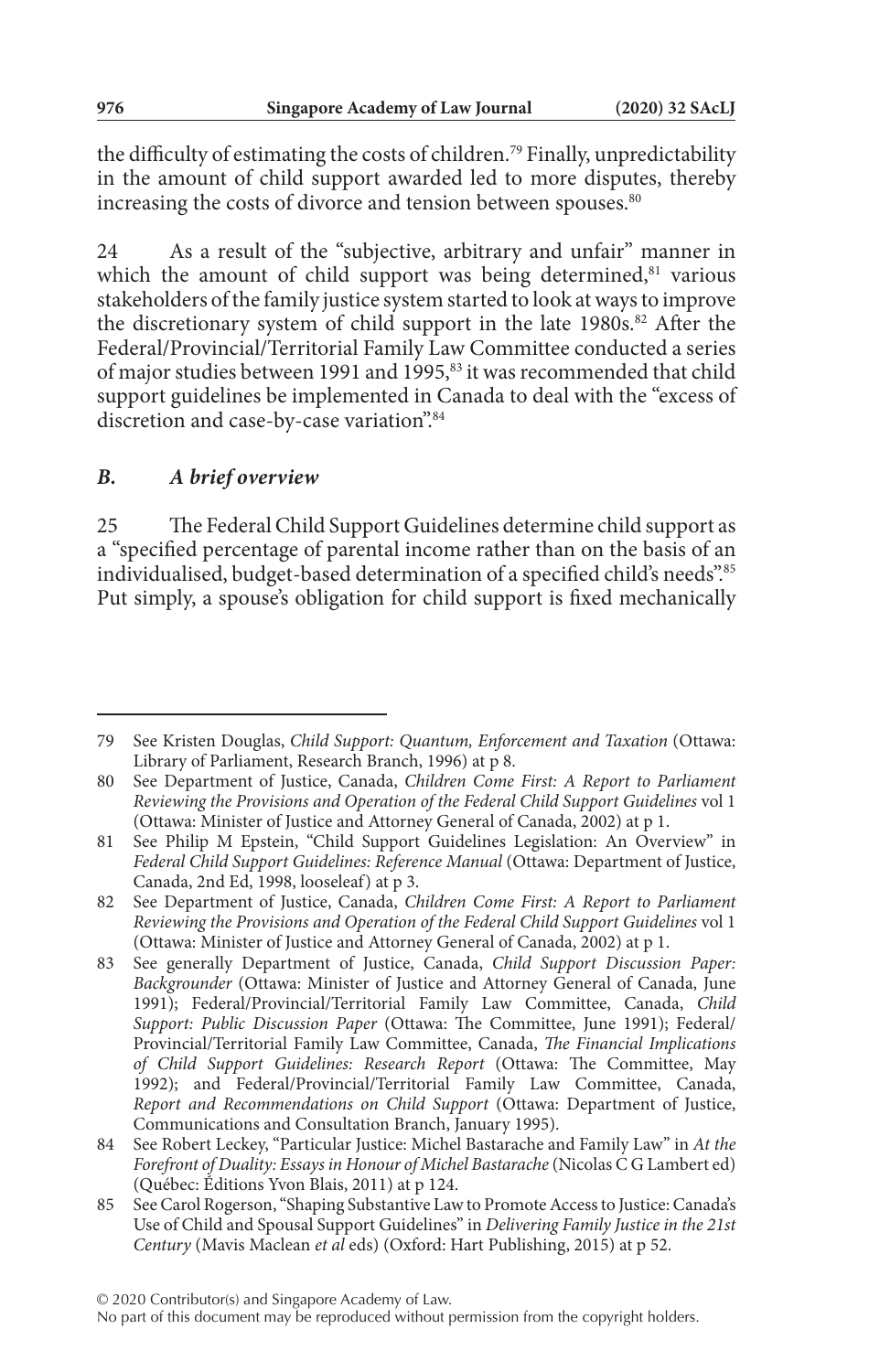based on tables.<sup>86</sup> The table amount<sup>87</sup> is based only on the payor's income and the number of children.<sup>88</sup> Notably, the custodial parent's income is not even required<sup>89</sup> as it is assumed that the child will enjoy the income of both parents as though the spouses were living together.<sup>90</sup> More specifically, the assumption is that the custodial parent will contribute financially to the child's welfare and that any financial contribution from the non-custodial parent will be used to improve the child's welfare.<sup>91</sup>

26 In that regard, it has been observed that determining child support is an "ultimate example of rule-based decision-making"<sup>92</sup> and signifies a clear departure from the old child support regime where judicial discretion was used to determine the amount of child support.<sup>93</sup> Similar sentiments were also expressed by Rogerson in the following way:<sup>94</sup>

> As well as reflecting the priority given to the best interests of children, the enactment of the child support guidelines also exemplifies the increasing emphasis in Canadian law on developing clearer rules and reducing discretion in order to facilitate efficient dispute resolution. Increasingly the systemic advantages of average justice are being seen to outweigh the benefits of finely tuned individual justice.

27 Section 1 sets out the objectives of the Federal Child Support Guidelines:95

> (a) to establish a fair standard of support for children that ensures that they continue to benefit from the financial means of both spouses after separation;

<sup>86</sup> See Simon Fodden, *Family Law* (Toronto: Irwin Law, 1999) at p 261.

<sup>87</sup> This table amount was calculated based on economic studies that were conducted to ascertain how much spouses at different income levels were spending on their children: see Simon Fodden, *Family Law* (Toronto: Irwin Law, 1999) at p 262.

<sup>88</sup> See *Francis v Baker* [1999] 3 SCR 250 at [1]; Julien D Payne & Marilyn A Payne, *Canadian Family Law* (Toronto: Irwin Law, 7th Ed, 2017) at pp 389–390; and Julien D Payne & Marilyn A Payne, *Child Support Guidelines in Canada, 2017* (Toronto: Irwin Law, 2017) at p 7.

<sup>89</sup> See D A Rollie Thompson, "Rules and Rulelessness in Family Law: Recent Developments, Judicial and Legislative" (2000) 18 Can Fam LQ 25 at 31.

<sup>90</sup> See Simon Fodden, *Family Law* (Toronto: Irwin Law, 1999) at p 262.

<sup>91</sup> See Julien D Payne & Marilyn A Payne, *Child Support Guidelines in Canada, 2017* (Toronto: Irwin Law, 2017) at p 9.

<sup>92</sup> See D A Rollie Thompson, "Rules and Rulelessness in Family Law: Recent Developments, Judicial and Legislative" (2000) 18 Can Fam LQ 25 at 31.

<sup>93</sup> See Simon Fodden, *Family Law* (Toronto: Irwin Law, 1999) at p 261.

<sup>94</sup> See Carol Rogerson, "Canada: A Bold and Progressive Past but an Unclear Future" in *The Future of Child and Family Law: International Predictions* (Elaine E Sutherland ed) (Cambridge: Cambridge University Press, 2012) at para 3.35.

<sup>95</sup> SOR/97-175.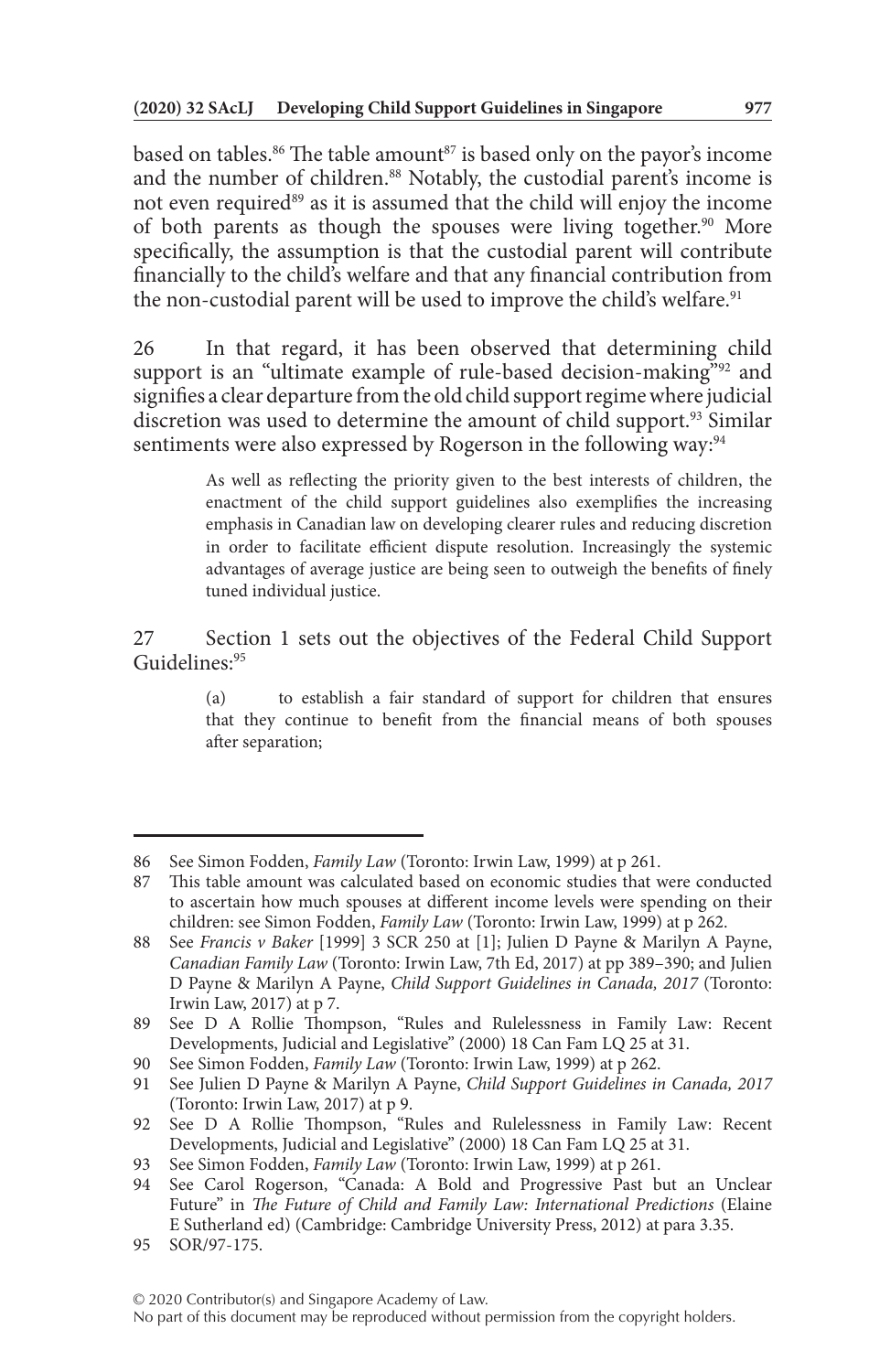(b) to reduce conflict and tension between spouses by making the calculation of child support orders more objective;

(c) to improve the efficiency of the legal process by giving courts and spouses guidance in setting the levels of child support orders and encouraging settlement; and

(d) to ensure consistent treatment of spouses and children who are in similar circumstances.

28 While objectivity and consistency are among the objectives of the Federal Child Support Guidelines, there are certain individual circumstances in which the guidelines provide judges with the discretion to deviate from the table amount to ensure some degree of fairness.<sup>96</sup> Some critics argue that the exceptions to the general rule are too excessive and complex such that the aims of objectivity and predictability are no longer met.<sup>97</sup> For instance, it has been pointed out that "[i]t is proving to be a vain hope that the introduction of the Federal Child Support Guidelines would make the task of setting child support easier and hence lead to settlements. If anything, fresh areas for dispute have arisen and certain aspects are at least as difficult and contentious as before".<sup>98</sup>

29 Be that as it may, it is undeniable that families of modest means have benefitted from the Federal Child Support Guidelines where the amount of child support is based on the table amount.<sup>99</sup> Put another way, "the inaccurate 'fit' of a rule in some cases is more tolerable when it works well for the bulk of 'typical' cases".<sup>100</sup> In fact, Canada's experience with the Federal Child Support Guidelines suggests that positive effects have been generated from the use of such guidelines.<sup>101</sup> Five years after the Federal Child Support Guidelines were implemented, the then Minister of Justice and Attorney General of Canada, Martin Cauchon, observed that child support became more predictable, consistent and objective, with the end result of reducing conflict and tension between spouses.<sup>102</sup> In the light of

<sup>96</sup> See Lorne H Wolfson, "The Limits of Discretion under the Guidelines" in *Recent Developments in Spousal and Child Support: The Final Frontier* (Toronto: Edmond Montgomery Publications, 1998, looseleaf) at p 3-2.

<sup>97</sup> See Simon Fodden, *Family Law* (Toronto: Irwin Law, 1999) at p 262.

<sup>98</sup> See *Crick v Crick* (1997) 43 BCLR (3d) 251 at [11].

<sup>99</sup> See Julien D Payne & Marilyn A Payne, *Child Support Guidelines in Canada, 2017* (Toronto: Irwin Law, 2017) at p 9.

<sup>100</sup> See D A Rollie Thompson, "Rules and Rulelessness in Family Law: Recent Developments, Judicial and Legislative" (2000) 18 Can Fam LQ 25 at 27.

<sup>101</sup> See Carol Rogerson, "Child Support, Spousal Support and the Turn to Guidelines" in *Routledge Handbook of Family Law and Policy* (John Eekelaar & Rob George eds) (Abingdon, Oxon: Routledge, 2014) at p 158.

<sup>102</sup> See Department of Justice, Canada, *Children Come First: A Report to Parliament Reviewing the Provisions and Operation of the Federal Child Support Guidelines* vol 1 (Ottawa: Minister of Justice and Attorney General of Canada, 2002) at p iii. See also *(cont'd on the next page)*

No part of this document may be reproduced without permission from the copyright holders.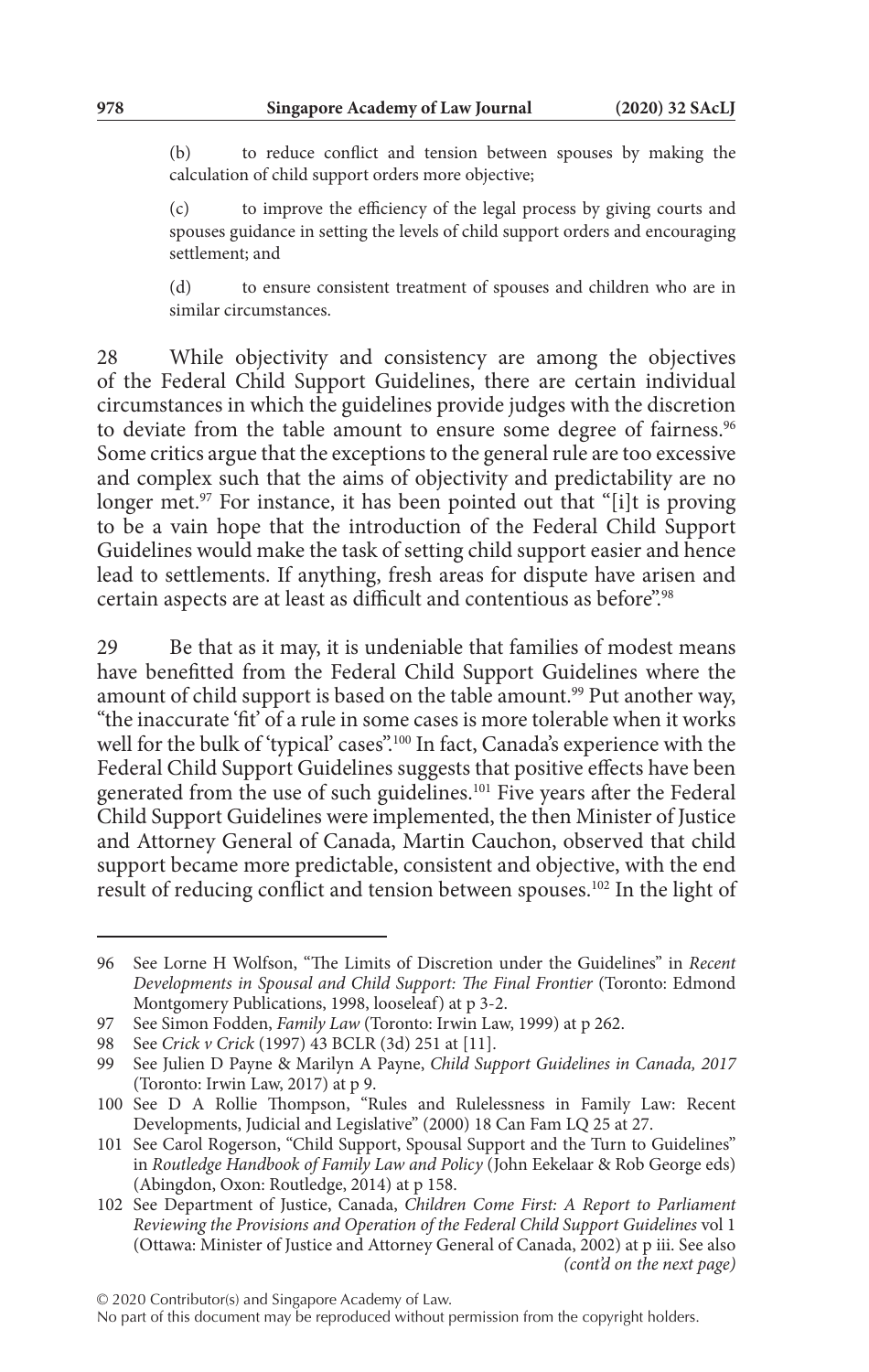this, it can be concluded that the Federal Child Support Guidelines were a "solid success".<sup>103</sup>

## **IV. Design options for Singapore – Lessons from Canada's experience**

### *A. Determining the table amount*

30 The general consensus is that the legal community in Canada responded positively to the Federal Child Support Guidelines.104 This is perhaps due, in part, to the fact that the formula used is relatively simple.105 As mentioned above, the table amount of child support is calculated based only on the payor's income and the number of children.106 The benefit of such a "percentage of payor income" model is that it obviates the need for the courts to consider unrealistic claims and inflated budgets tendered by spouses under the old child support regime.<sup>107</sup>

31 While the committee in Singapore has yet to release its report or recommendations, in a 2017 telephone interview with the media, one of the co-chairpersons of the committee revealed that the child support guidelines might be based on the income of both parents and the child's age.<sup>108</sup> As can be seen, Singapore has a choice between the "percentage of

Carol Rogerson, "Shaping Substantive Law to Promote Access to Justice: Canada's Use of Child and Spousal Support Guidelines" in *Delivering Family Justice in the 21st Century* (Mavis Maclean *et al* eds) (Oxford: Hart Publishing, 2015) at p 52.

<sup>103</sup> See Department of Justice, Canada, *Children Come First: A Report to Parliament Reviewing the Provisions and Operation of the Federal Child Support Guidelines* vol 1 (Ottawa: Minister of Justice and Attorney General of Canada, 2002) at p v.

<sup>104</sup> See Carol Rogerson, "Shaping Substantive Law to Promote Access to Justice: Canada's Use of Child and Spousal Support Guidelines" in *Delivering Family Justice in the 21st Century* (Mavis Maclean *et al* eds) (Oxford: Hart Publishing, 2015) at p 60 and Carol Rogerson, "Child Support, Spousal Support and the Turn to Guidelines" in *Routledge Handbook of Family Law and Policy* (John Eekelaar & Rob George eds) (Abingdon, Oxon: Routledge, 2014) at p 158.

<sup>105</sup> See Julien D Payne & Marilyn A Payne, *Child Support Guidelines in Canada, 2017* (Toronto: Irwin Law, 2017) at p 9 and Carol Rogerson, "Child Support, Spousal Support and the Turn to Guidelines" in *Routledge Handbook of Family Law and Policy* (John Eekelaar & Rob George eds) (Abingdon, Oxon: Routledge, 2014) at p 158.

<sup>106</sup> See *Francis v Baker* [1999] 3 SCR 250 at [1]; Julien D Payne & Marilyn A Payne, *Canadian Family Law* (Toronto: Irwin Law, 7th Ed, 2017) at pp 389–390; and Julien D Payne & Marilyn A Payne, *Child Support Guidelines in Canada, 2017* (Toronto: Irwin Law, 2017) at p 7.

<sup>107</sup> See Julien D Payne & Marilyn A Payne, *Child Support Guidelines in Canada, 2017* (Toronto: Irwin Law, 2017) at p 9.

<sup>108</sup> See Priscilla Goy, "New Guidelines on Child Maintenance Expected Next Year" *The Straits Times* (16 January 2017).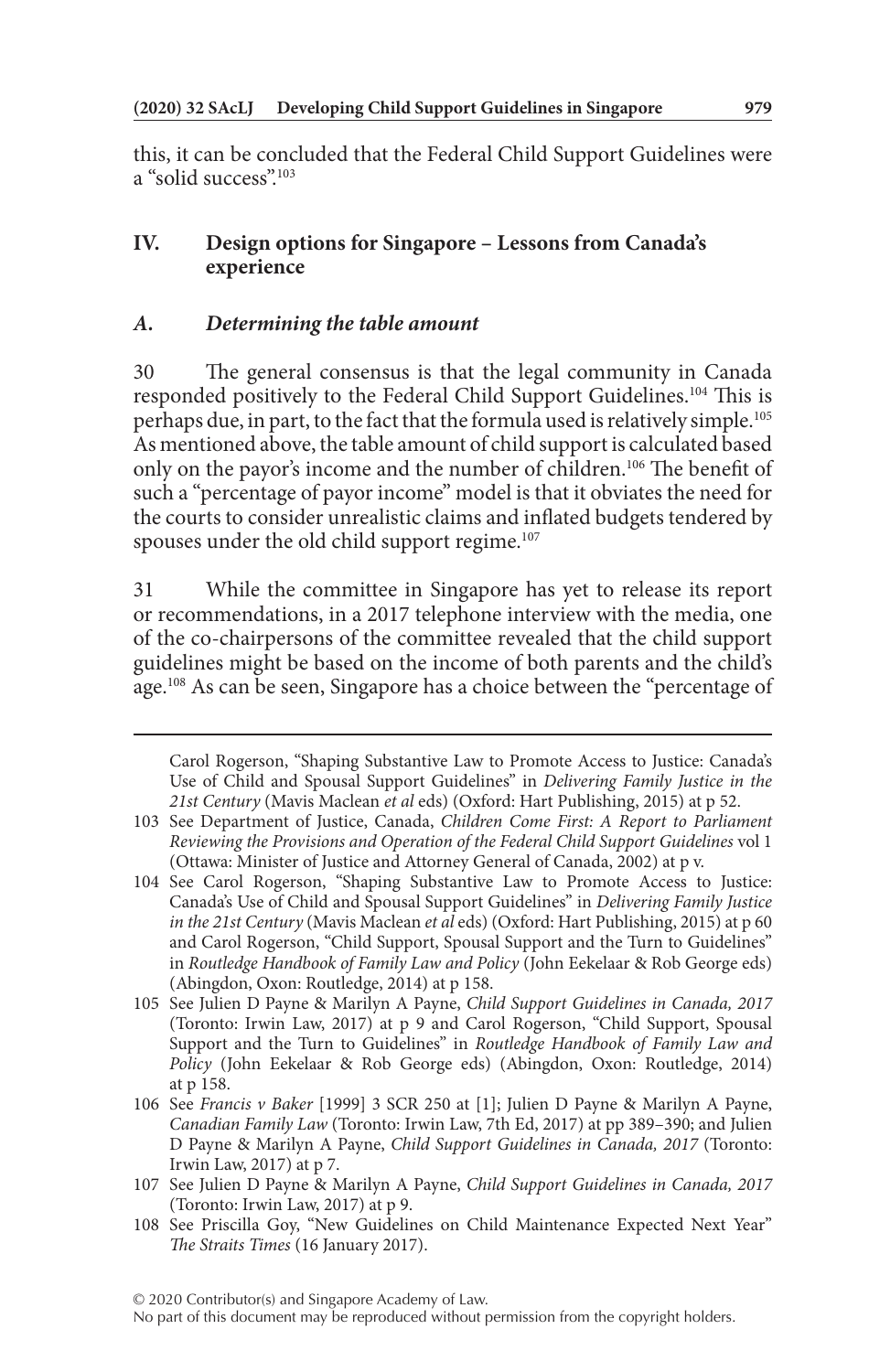payor income" model adopted by Canada and the "income shares" model proposed by the committee. The former considers only the income of the payor while the latter considers the incomes of both parents. In this regard, it can be said that the task of choosing an appropriate formula involves a tension between "simplicity and efficiency, on the one hand, and more finely-tuned justice on the other".<sup>109</sup>

32 It is suggested that Singapore would be better served in adopting the Canadian formula for the following reasons. First, it has been persuasively argued that basing the amount of child support on the incomes of both parents does not bring about clear advantages.<sup>110</sup> Instead, doing so would result in child support amounts being more complicated and complex to calculate while not necessarily producing amounts that differ much from the Canadian approach of basing it on the income of the non-custodial parent only.111 Second, Singapore's proposal of varying the amount of child support based on age would be unnecessary if Singapore adopts the Canadian formula which is derived from the average costs of raising children.112 In such a situation, adjustments need not be made for children of younger ages as opposed to older children because the average table amounts would "yield over child-rearing years appropriate amounts for the average child in the average family".113

33 All things considered, given that Singapore is just starting out on its task of developing child support guidelines, it would be preferable to start with a simple formula such as the Canadian model, which is "defensible on the grounds of fairness and efficiency".114 As England's experience has shown, a complex and complicated child support formula may bring about disastrous consequences, such as unreasonably high amounts and no discretion to deviate from the formula.115 Having said

<sup>109</sup> See Carol Rogerson, "Child Support, Spousal Support and the Turn to Guidelines" in *Routledge Handbook of Family Law and Policy* (John Eekelaar & Rob George eds) (Abingdon, Oxon: Routledge, 2014) at p 157.

<sup>110</sup> See Ross Finnie, *Good Idea, Bad Execution: The Government's Child Support Package* (Ottawa: The Caledon Institute of Social Policy, 1996) at p 4.

<sup>111</sup> See Ross Finnie, *Good Idea, Bad Execution: The Government's Child Support Package* (Ottawa: The Caledon Institute of Social Policy, 1996) at p 4.

<sup>112</sup> See Philip M Epstein, "Child Support Guidelines Legislation: An Overview" in *Federal Child Support Guidelines: Reference Manual* (Ottawa: Department of Justice, Canada, 2nd Ed, 1998, looseleaf) at p 4.

<sup>113</sup> See Philip M Epstein, "Child Support Guidelines Legislation: An Overview" in *Federal Child Support Guidelines: Reference Manual* (Ottawa: Department of Justice, Canada, 2nd Ed, 1998, looseleaf) at p 4.

<sup>114</sup> See Ross Finnie, *Good Idea, Bad Execution: The Government's Child Support Package* (Ottawa: The Caledon Institute of Social Policy, 1996) at p 4.

<sup>115</sup> See J Thomas Oldham, "Lessons from the New English and Australian Child Support Systems" (1996) 29 Vand J Transnat'l L 691 at 722 and 733. It is noteworthy that the formula in England was ultimately simplified in the light of these problems: *(cont'd on the next page)*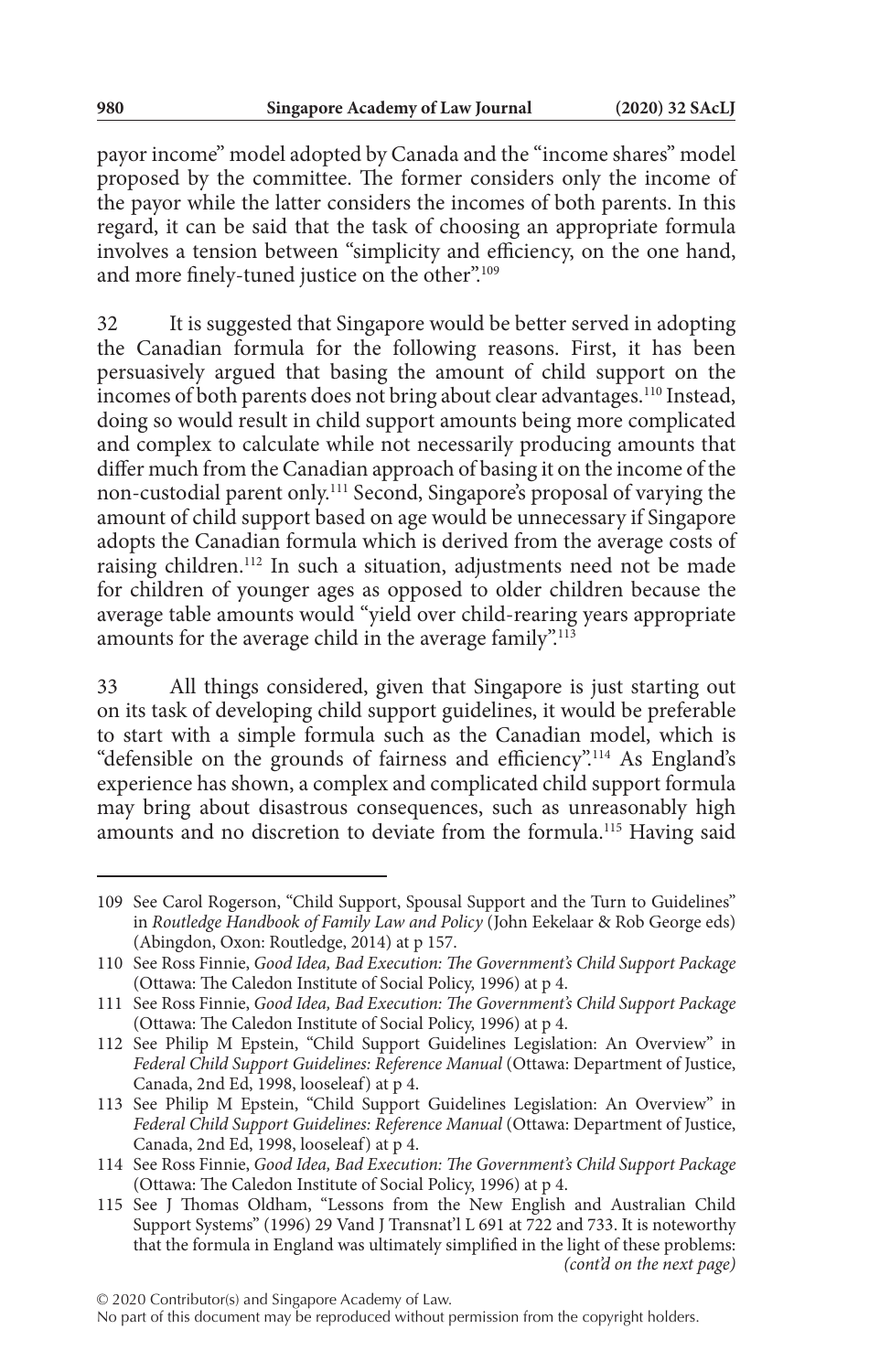that, refinements to the formula may be made *in the future* in the light of recent criticisms of the "percentage of payor income" model.<sup>116</sup>

## *B. Calibrating the degree of discretion for individual circumstances*

34 In the absence of exceptions provided under the Federal Child Support Guidelines, the presumptive rule in s 3(1) stipulates that the amount of child support is that set out in the applicable table.<sup>117</sup> While the table amount should be used for standard cases, individualised justice that is made possible through a certain degree of discretion conferred upon judges is required for specific situations.<sup>118</sup> Indeed, Singapore should not shy away from the focus on fairness that has taken place in other jurisdictions through the introduction of "special factors" in child support guidelines to cater to unique and complicated circumstances.<sup>119</sup>

35 Owing to limitations of space, it is impossible to cover every area in detail within the modest confines of this article. Instead, key lessons from the Canadian experience and issues that are worthy of attention will be highlighted to help Singapore structure the exceptions in a manner that strikes a good balance between rules and discretion. More specifically, this section will focus on the following circumstances under Canada's Federal Child Support Guidelines which permit the court to deviate from the table amount: (a) undue hardship;<sup>120</sup> (b) step-parents;<sup>121</sup> (c) split and

see Carol Rogerson, "Child Support, Spousal Support and the Turn to Guidelines" in *Routledge Handbook of Family Law and Policy* (John Eekelaar & Rob George eds) (Abingdon, Oxon: Routledge, 2014) at p 157.

<sup>116</sup> It has been argued that the availability of computer software programs in recent years may allow the use of a more complicated formula which takes into account the income of the custodial parent as well. For instance, the child support guidelines in Québec are based on an "income shares" model: see Julien D Payne & Marilyn A Payne, *Child Support Guidelines in Canada, 2017* (Toronto: Irwin Law, 2017) at pp 9–10. Notably, the "income shares" model has gained popularity in countries such as Australia and New Zealand as symbolically representing the responsibility of both parents to maintain their child: see Carol Rogerson, "Child Support, Spousal Support and the Turn to Guidelines" in *Routledge Handbook of Family Law and Policy* (John Eekelaar & Rob George eds) (Abingdon, Oxon: Routledge, 2014) at p 157.

<sup>117</sup> See Julien D Payne & Marilyn A Payne, *Child Support Guidelines in Canada, 2017* (Toronto: Irwin Law, 2017) at p 14.

<sup>118</sup> See J Thomas Oldham, "Lessons from the New English and Australian Child Support Systems" (1996) 29 Vand J Transnat'l L 691 at 717.

<sup>119</sup> See Belinda Fehlberg *et al*, "Parenting Issues after Separation: Developments in Common Law Countries" in *Routledge Handbook of Family Law and Policy* (John Eekelaar & Rob George eds) (Abingdon, Oxon: Routledge, 2014) at p 225.

<sup>120</sup> See s 10 of the Federal Child Support Guidelines (SOR/97-175).

<sup>121</sup> See s 5 of the Federal Child Support Guidelines (SOR/97-175).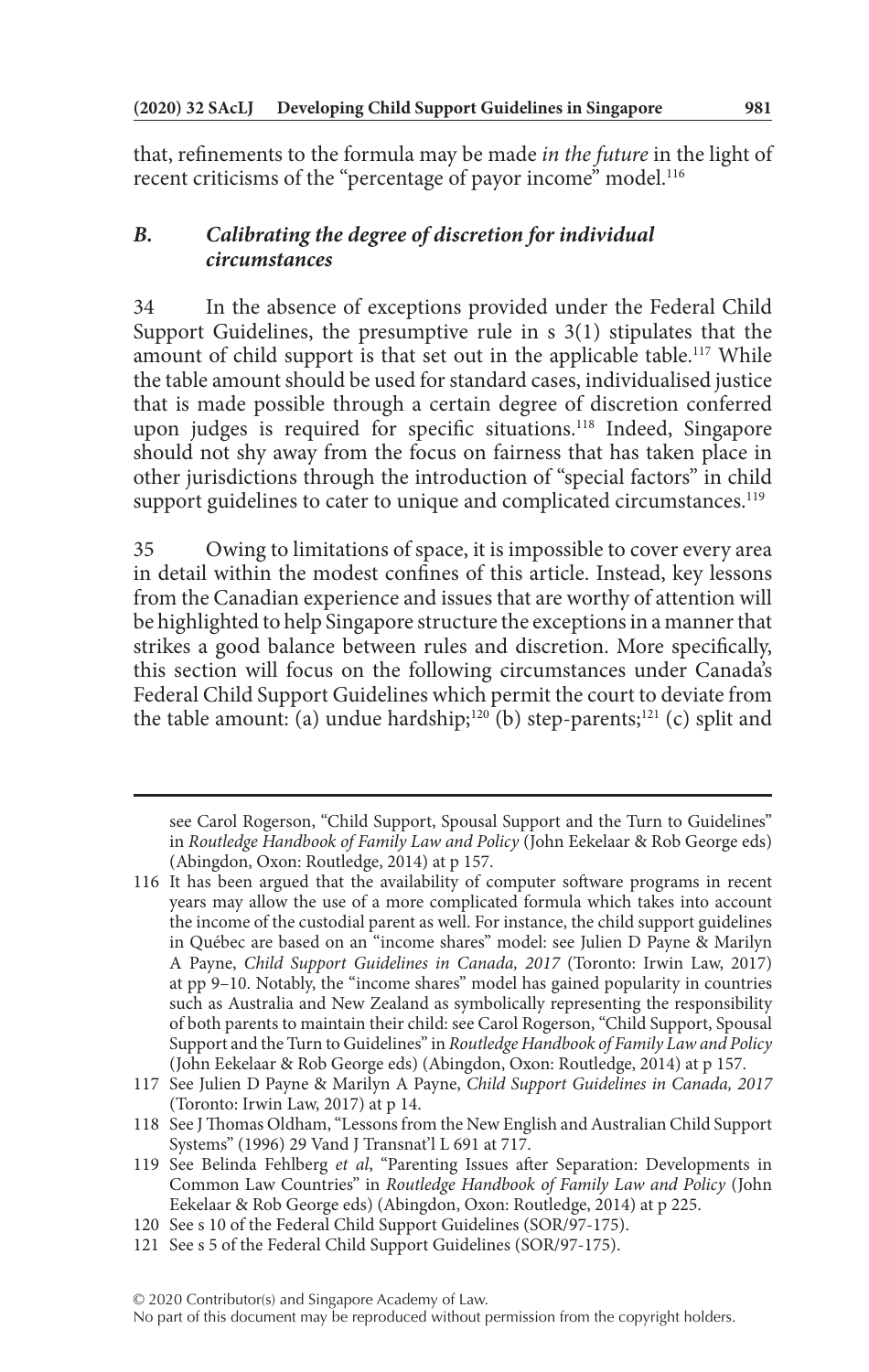shared custody;<sup>122</sup> and (d) special and extraordinary expenses.<sup>123</sup> Given that each of these exceptions arguably make sense in their own right, it is likely that Singapore's child support guidelines will contain some, if not all, of these exceptions. However, the important and challenging question is to determine the point on the spectrum between rules and discretion that is most appropriate in each of these circumstances.<sup>124</sup>

36 This part of the article will suggest an approach for Singapore which is consistent with its existing family law jurisprudence, bearing in mind the complex issues that arose in the Canadian context.125 As will be shown, some of the problems with the Federal Child Support Guidelines resulted mainly from the courts' reluctance to introduce flexibility into the basic rules, even though some flexibility would be more in line with the objectives of the child support guidelines.<sup>126</sup> While the Canadian position is not directly applicable in the Singapore context, there are nevertheless useful lessons to be gleaned from the Canadian experience.

*(1) Undue hardship*

(a) An overview of Canada's approach

37 Section 10(1) of the Federal Child Support Guidelines confers upon the court a discretion to deviate from the table amount of child support in circumstances that may cause undue hardship. This involves a two-stage test.127 First, the court must be satisfied that the evidence before it supports a finding of undue hardship under s  $10(2)$ ,<sup>128</sup> which provides a non-exhaustive list of circumstances that may cause undue hardship:

> (a) the spouse has responsibility for an unusually high level of debts reasonably incurred to support the spouses and their children prior to the separation or to earn a living;

> (b) the spouse has unusually high expenses in relation to exercising access to a child;

<sup>122</sup> See ss 8–9 of the Federal Child Support Guidelines (SOR/97-175).

<sup>123</sup> See s 7 of the Federal Child Support Guidelines (SOR/97-175).

<sup>124</sup> See Carol Rogerson, "Shaping Substantive Law to Promote Access to Justice: Canada's Use of Child and Spousal Support Guidelines" in *Delivering Family Justice in the 21st Century* (Mavis Maclean *et al* eds) (Oxford: Hart Publishing, 2015) at p 54.

<sup>125</sup> See Carol Rogerson, "Shaping Substantive Law to Promote Access to Justice: Canada's Use of Child and Spousal Support Guidelines" in *Delivering Family Justice in the 21st Century* (Mavis Maclean *et al* eds) (Oxford: Hart Publishing, 2015) at p 52.

<sup>126</sup> See D A Rollie Thompson, "Rules and Rulelessness in Family Law: Recent Developments, Judicial and Legislative" (2000) 18 Can Fam LQ 25 at 32.

<sup>127</sup> See *Gaetz v Gaetz* (2001) 15 RFL (5th) 73 at [15].

<sup>128</sup> See *Gaetz v Gaetz* (2001) 15 RFL (5th) 73 at [15].

No part of this document may be reproduced without permission from the copyright holders.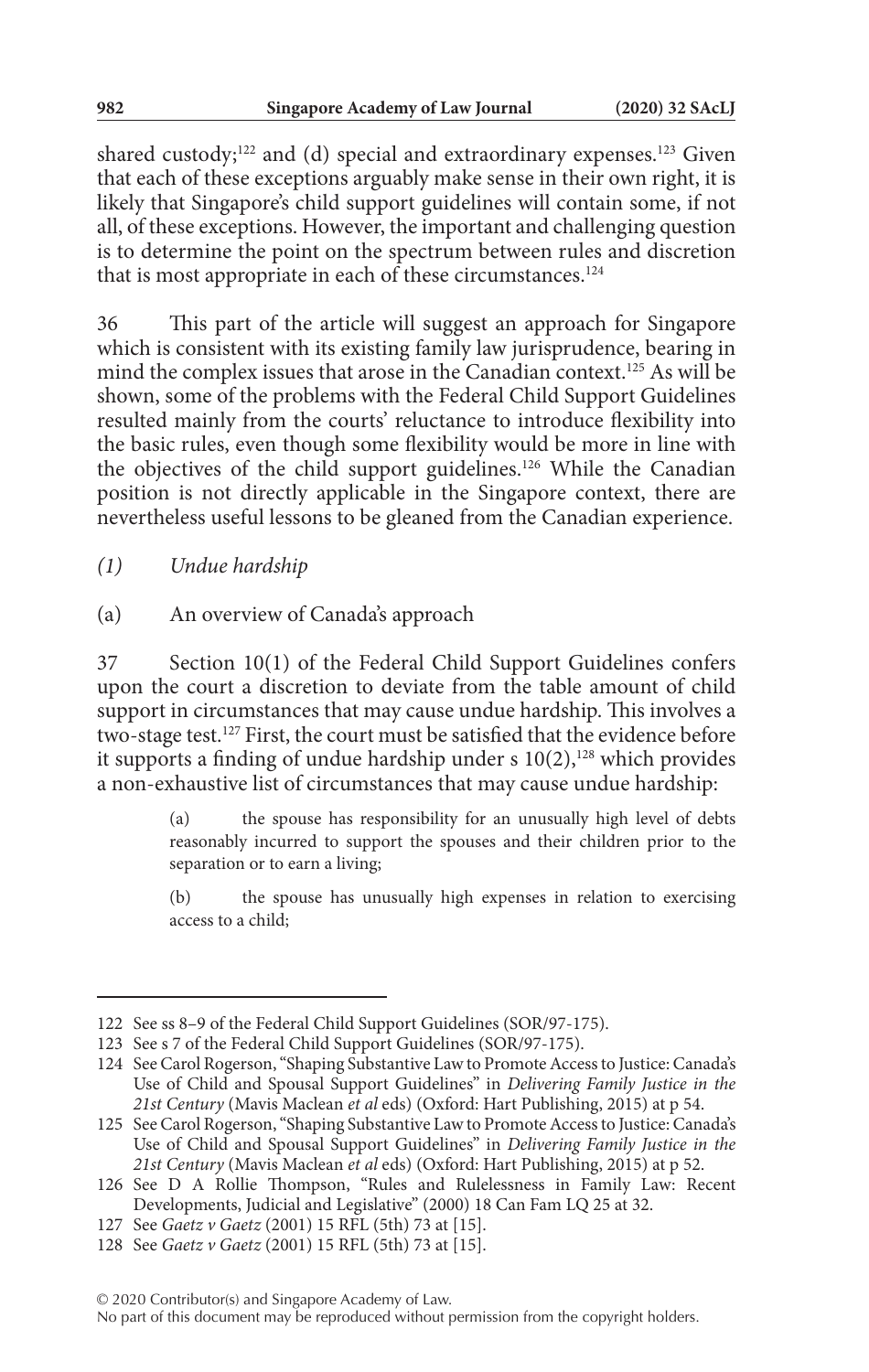(c) the spouse has a legal duty under a judgment, order or written separation agreement to support any person;

(d) the spouse has a legal duty to support a child, other than a child of the marriage, who is

(i) under the age of majority, or

(ii) the age of majority or over but is unable, by reason of illness, disability or other cause, to obtain the necessaries of life; and

(e) the spouse has a legal duty to support any person who is unable to obtain the necessaries of life due to an illness or disability.

38 It is crucial to emphasise that the court will proceed to the second stage of the test only if there are circumstances constituting undue hardship.<sup>129</sup> At the second stage, the court will conduct a comparison of the standard of living of the two households as mandated under s 10(3).<sup>130</sup> If the court is of the view that the household of the spouse who claims undue hardship would have a higher standard of living than the household of the other spouse, then the application for undue hardship will be denied.<sup>131</sup>

(b) Lessons for Singapore

39 Most importantly, Singapore should ensure that some measure of flexibility is injected into its undue hardship exception. As the Canadian experience has shown, claims of undue hardship rarely succeed.<sup>132</sup> This is because the courts prefer to constrain their discretion in this area<sup>133</sup> by repeatedly emphasising that a high threshold has to be met.<sup>134</sup> In adopting a rule-based approach to undue hardship,<sup>135</sup> the Canadian courts seem to be prioritising the objectives of certainty and consistency over fairness

<sup>129</sup> See *Gaetz v Gaetz* (2001) 15 RFL (5th) 73 at [15].

<sup>130</sup> See *Gaetz v Gaetz* (2001) 15 RFL (5th) 73 at [15].

<sup>131</sup> See s 10(3) of the Federal Child Support Guidelines (SOR/97-175).

<sup>132</sup> See Carol Rogerson, "Child and Spousal Support in Canada: The Guidelines Approach Part 1" (2011) 14 Ir J Fam L 72 at 77.

<sup>133</sup> See Carol Rogerson, "Shaping Substantive Law to Promote Access to Justice: Canada's Use of Child and Spousal Support Guidelines" in *Delivering Family Justice in the 21st Century* (Mavis Maclean *et al* eds) (Oxford: Hart Publishing, 2015) at p 61.

<sup>134</sup> See Julien D Payne & Marilyn A Payne, *Child Support Guidelines in Canada, 2017* (Toronto: Irwin Law, 2017) at p 335. For instance, a judge explained that the hardship must be "exceptional, excessive and disproportionate": see *Harvey v Sturk* [2016] WDFL 4792 at [8].

<sup>135</sup> See Carol Rogerson, "Child and Spousal Support in Canada: The Guidelines Approach Part 1" (2011) 14 Ir J Fam L 72 at 77.

No part of this document may be reproduced without permission from the copyright holders.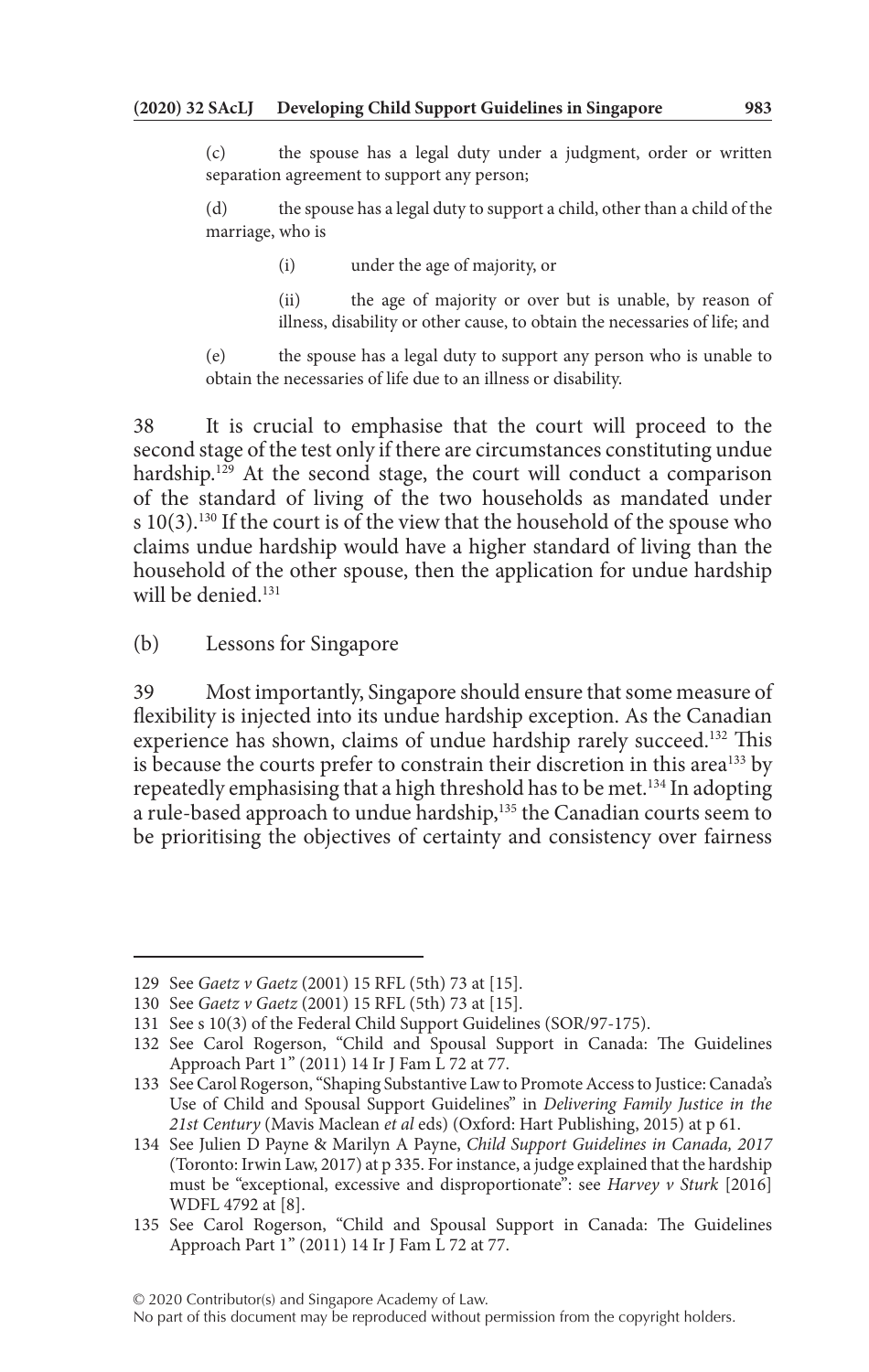and flexibility.136 This may be due to the concern about opening the floodgates if undue hardship claims were readily allowed by the courts.<sup>137</sup> While such concerns about the potential for abuse on the part of spouses or their lawyers<sup>138</sup> might have been legitimate when the Federal Child Support Guidelines first came into force, the continued inflexibility of the courts towards undue hardship applications has, unfortunately, resulted in "serious individual injustice"<sup>139</sup> in deserving cases. To minimise any potential unfairness to spouses who are genuinely facing undue hardship, Singapore must ensure that the standard of undue hardship required of spouses will not be too difficult to meet.

40 In particular, one area is deserving of attention. To ensure fairness and flexibility, the child support guidelines in Singapore should make a deliberate attempt to balance first and second families by stipulating explicitly the effect of a second family on child support for the first family. This was, unfortunately, not dealt with by the Federal Child Support Guidelines.140 As a result, the Canadian courts seemed to have prioritised first families, leading to undesirable outcomes for second families.<sup>141</sup> Two cases illustrate this point.

41 The first is the decision of the Manitoba Court of Appeal in *Schenkeveld v Schenkeveld*. 142 In this case, the husband had two children from his first marriage.143 At the time of the hearing, the husband had remarried and had three children from his second marriage.<sup>144</sup> The husband claimed that having to pay the table amount of child support would be an undue hardship on him.145 Whilst Monnin JA, who delivered the judgment of the court, conceded that the husband was in a difficult financial position, he was of the view that such difficulty was nevertheless not sufficient to constitute undue hardship.<sup>146</sup>

- 141 See James G McLeod, "Annotation: *Schenkeveld v Schenkeveld*" (2002) 23 RFL (5th) 352 at 353.
- 142 (2002) 23 RFL (5th) 352.
- 143 See *Schenkeveld v Schenkeveld* (2002) 23 RFL (5th) 352 at [3].
- 144 See *Schenkeveld v Schenkeveld* (2002) 23 RFL (5th) 352 at [4].
- 145 See *Schenkeveld v Schenkeveld* (2002) 23 RFL (5th) 352 at [5].
- 146 See *Schenkeveld v Schenkeveld* (2002) 23 RFL (5th) 352 at [10].
- © 2020 Contributor(s) and Singapore Academy of Law.

No part of this document may be reproduced without permission from the copyright holders.

<sup>136</sup> See D A Rollie Thompson, "Case Comment: *Gaetz v Gaetz*" (2001) 15 RFL (5th) 82 at 82 and Carol Rogerson, "Child and Spousal Support in Canada: The Guidelines Approach Part 1" (2011) 14 Ir J Fam L 72 at 77.

<sup>137</sup> See D A Rollie Thompson, "Case Comment: *Gaetz v Gaetz*" (2001) 15 RFL (5th) 82 at 84.

<sup>138</sup> See Julien D Payne & Marilyn A Payne, *Child Support Guidelines in Canada, 2017* (Toronto: Irwin Law, 2017) at p 336.

<sup>139</sup> See D A Rollie Thompson, "Case Comment: *Gaetz v Gaetz*" (2001) 15 RFL (5th) 82 at 86.

<sup>140</sup> See James G McLeod, "Annotation: *Schenkeveld v Schenkeveld*" (2002) 23 RFL (5th) 352 at 355.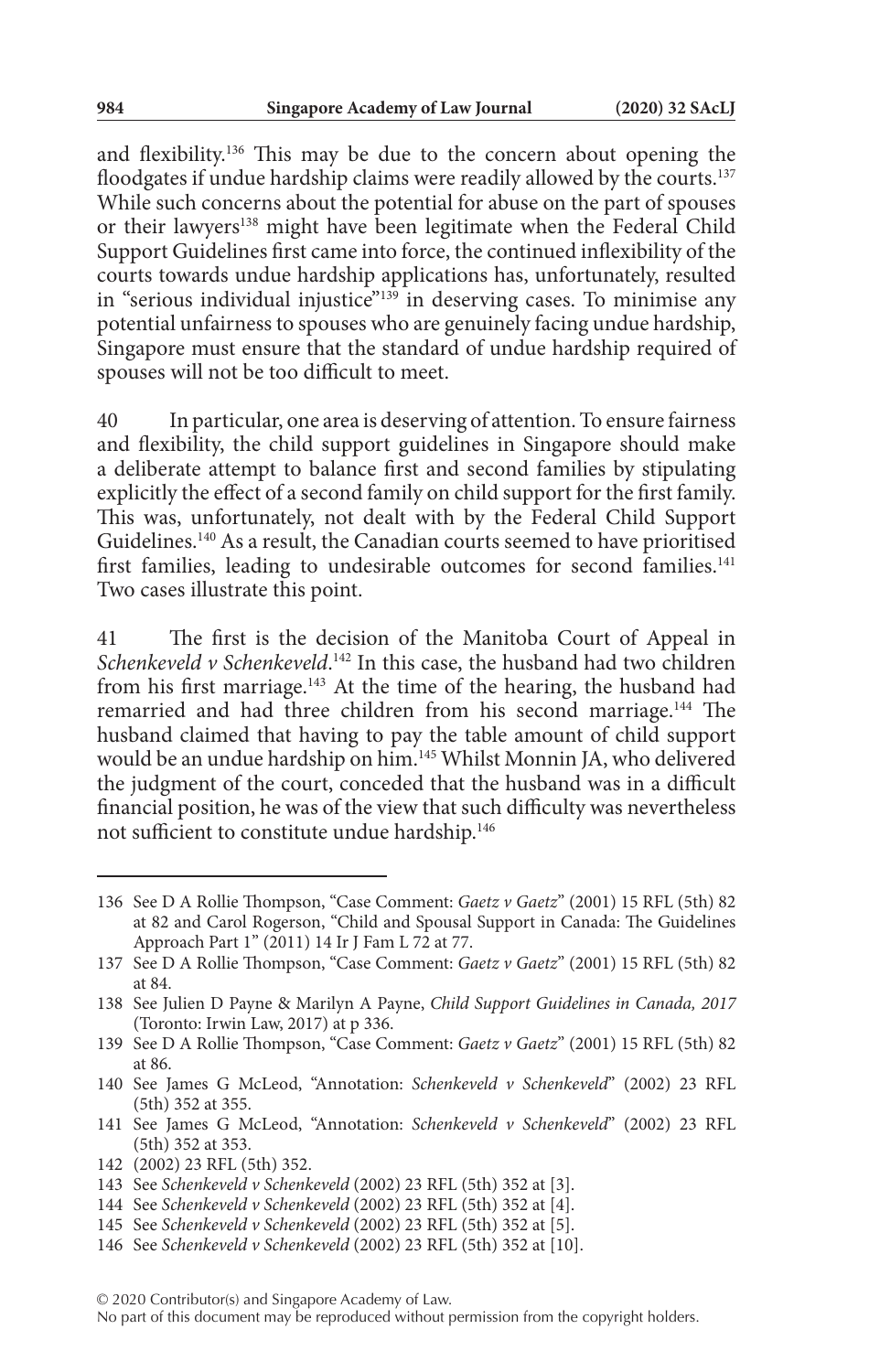42 In adopting an approach which favours the first family, Monnin JA seemed to be particularly concerned that the objectives of the Federal Child Support Guidelines would be defeated if the courts deviated too readily from the table amount.<sup>147</sup> However, as James G McLeod astutely pointed out, it was "disappointing"148 that Monnin JA did not balance the needs of the husband's first family with the second family, even though s 10(2)(d) expressly provides that having a legal duty to support a child (other than a child of the marriage) could constitute undue hardship:149

> The court apparently was satisfied that there was nothing wrong in law with continuing the Table amount of child support for first-family children where the effect was to force a payor's children from his or her second family to exist at a significantly lower lifestyle than the children from his or her first family.

43 McLeod also noted that this outcome was not likely to be the drafters' intention.<sup>150</sup> Instead, there should be an attempt to accommodate the needs of the payor's second family, or more specifically, "to share the pain between the two families".<sup>151</sup> Viewed in this manner, it is suggested that a difficult financial position faced by a spouse should be sufficient to constitute undue hardship.

44 In a similar vein, the decision of the Nova Scotia Court of Appeal in *Gaetz v Gaetz*152 ("*Gaetz*") also illustrates the courts' extreme adherence to the table amount and the strictness of the undue hardship exception.<sup>153</sup> In rejecting the wife's claim for undue hardship, Freeman JA, who delivered the judgment of the court, interpreted s 10(2) in the following restrictive manner:154

> If a parent whose circumstances do not reflect considerations set out in s 10(2)(a) to (e), who has relatively minor debts, and who enjoys an income of \$30,000–\$31,000 a year, can be relieved of most of her child support obligations on grounds of undue hardship, the whole purpose of the Guidelines would be undermined and their laudable objectives defeated.

<sup>147</sup> See *Schenkeveld v Schenkeveld* (2002) 23 RFL (5th) 352 at [9].

<sup>148</sup> See James G McLeod, "Annotation: *Schenkeveld v Schenkeveld*" (2002) 23 RFL (5th) 352 at 356.

<sup>149</sup> See James G McLeod, "Annotation: *Schenkeveld v Schenkeveld*" (2002) 23 RFL (5th) 352 at 353.

<sup>150</sup> See James G McLeod, "Annotation: *Schenkeveld v Schenkeveld*" (2002) 23 RFL (5th) 352 at 354.

<sup>151</sup> See James G McLeod, "Annotation: *Schenkeveld v Schenkeveld*" (2002) 23 RFL (5th) 352 at 354.

<sup>152</sup> (2001) 15 RFL (5th) 73.

<sup>153</sup> See D A Rollie Thompson, "Case Comment: *Gaetz v Gaetz*" (2001) 15 RFL (5th) 82 at 82.

<sup>154</sup> See *Gaetz v Gaetz* (2001) 15 RFL (5th) 73 at [17].

No part of this document may be reproduced without permission from the copyright holders.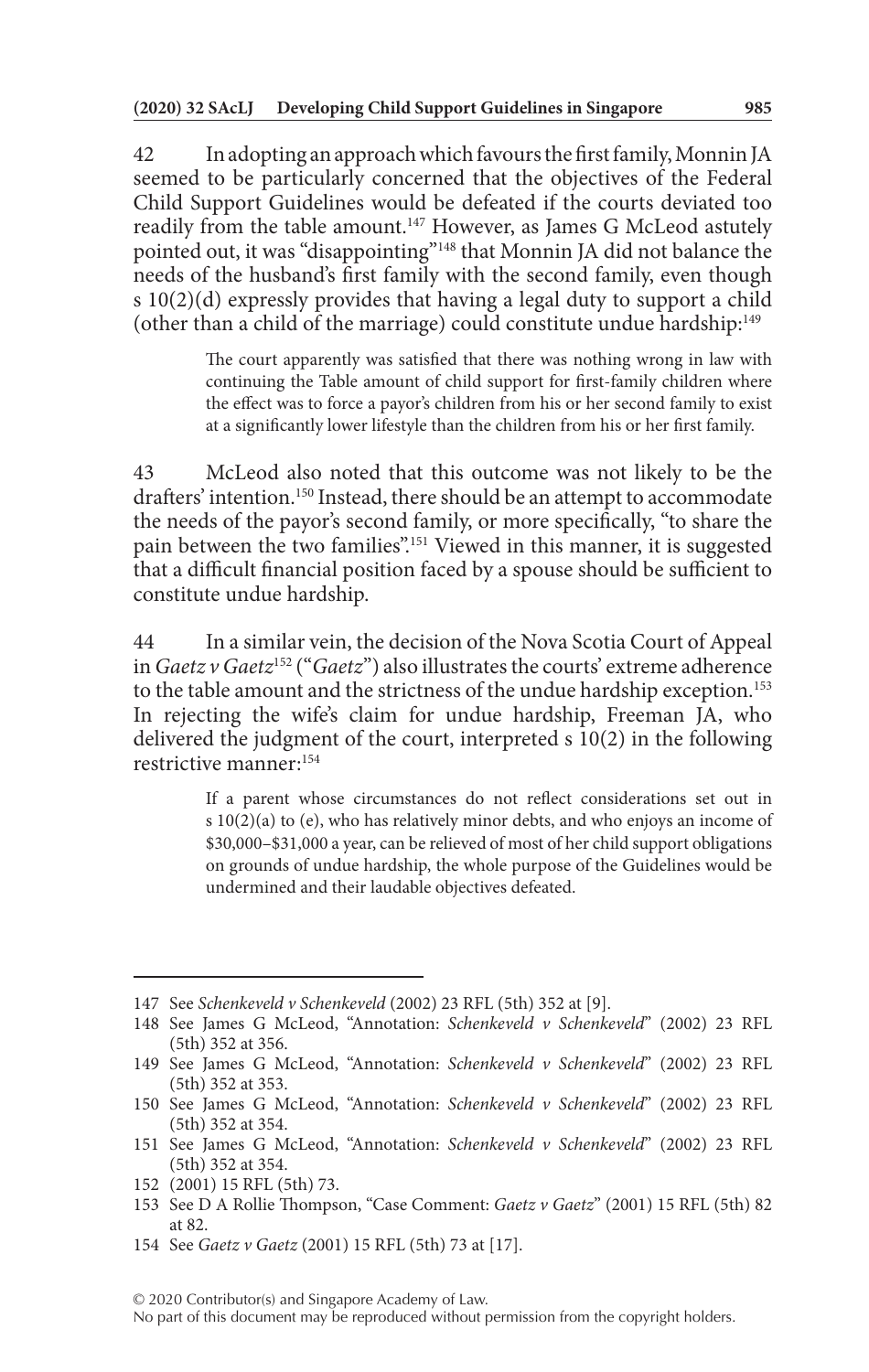45 Once again, Freeman JA seems to be particularly concerned about ensuring that certainty and predictability are not undermined in the interpretation of s 10 of the Federal Child Support Guidelines.155 Unsurprisingly, *Gaetz* was heavily criticised by commentators for not accomplishing the underlying objectives of the Federal Child Support Guidelines by adhering strictly to the table amount without having regard to fairness and flexibility.156 The general lesson that Singapore should learn, therefore, is that some form of balance is necessary in the area of second families<sup>157</sup>

46 Fortunately, the Singapore courts have thus far demonstrated their ability to balance first and second families. A survey of the case law reveals that the courts are prepared to award a lower amount of child support if the payor is unable to pay the full amount due to new support obligations owed to a second family. To substantiate this point, reference is made to two decisions.

47 In *ANH v ANI*, 158 the husband argued that he should pay a lower amount of child support to his first family, given that he had two young children from his second marriage.<sup>159</sup> In allowing the husband's application, Choo Han Teck J<sup>160</sup> demonstrated the court's ability to perform a balancing exercise between the husband's first family and second family in the following way:<sup>161</sup>

> Either party in a divorce is free to remarry … It is therefore not right to deride the father here for his remarriage as if it were a problem of his own making … The court has no business commenting, let alone pontificating, upon whether a divorcee should marry or not. What it has to do is compare the needs of the ex-spouse and the new family with the income that the [child support] provider has, and make a fair and reasonable attempt to balance the budget for them.

<sup>155</sup> See *Gaetz v Gaetz* (2001) 15 RFL (5th) 73 at [17].

<sup>156</sup> See generally, James G McLeod, "Annotation: *Schenkeveld v Schenkeveld*" (2002) 23 RFL (5th) 352 and D A Rollie Thompson, "Case Comment: *Gaetz v Gaetz*" (2001) 15 RFL (5th) 82.

<sup>157</sup> See Ricki D Harris, "Undue Hardship: Section 10, Child Support Guidelines" in *Child Support Guidelines: New and Important Caselaw* (Toronto: Department of Continuing Legal Education, The Law Society of Upper Canada, 1998, looseleaf) at p 5-29.

<sup>158</sup> [2019] SGHC 170.

<sup>159</sup> See *ANH v ANI* [2019] SGHC 170 at [2].

<sup>160</sup> In another decision by Choo Han Teck J, the father was allowed to pay a lower amount of child support as he had remarried with two young children and was financially stretched to his limit: see *Peh Soh Kiat v Teo Wee Eng* [2003] SGHC 94 at [8].

<sup>161</sup> See *ANH v ANI* [2019] SGHC 170 at [5]–[6].

No part of this document may be reproduced without permission from the copyright holders.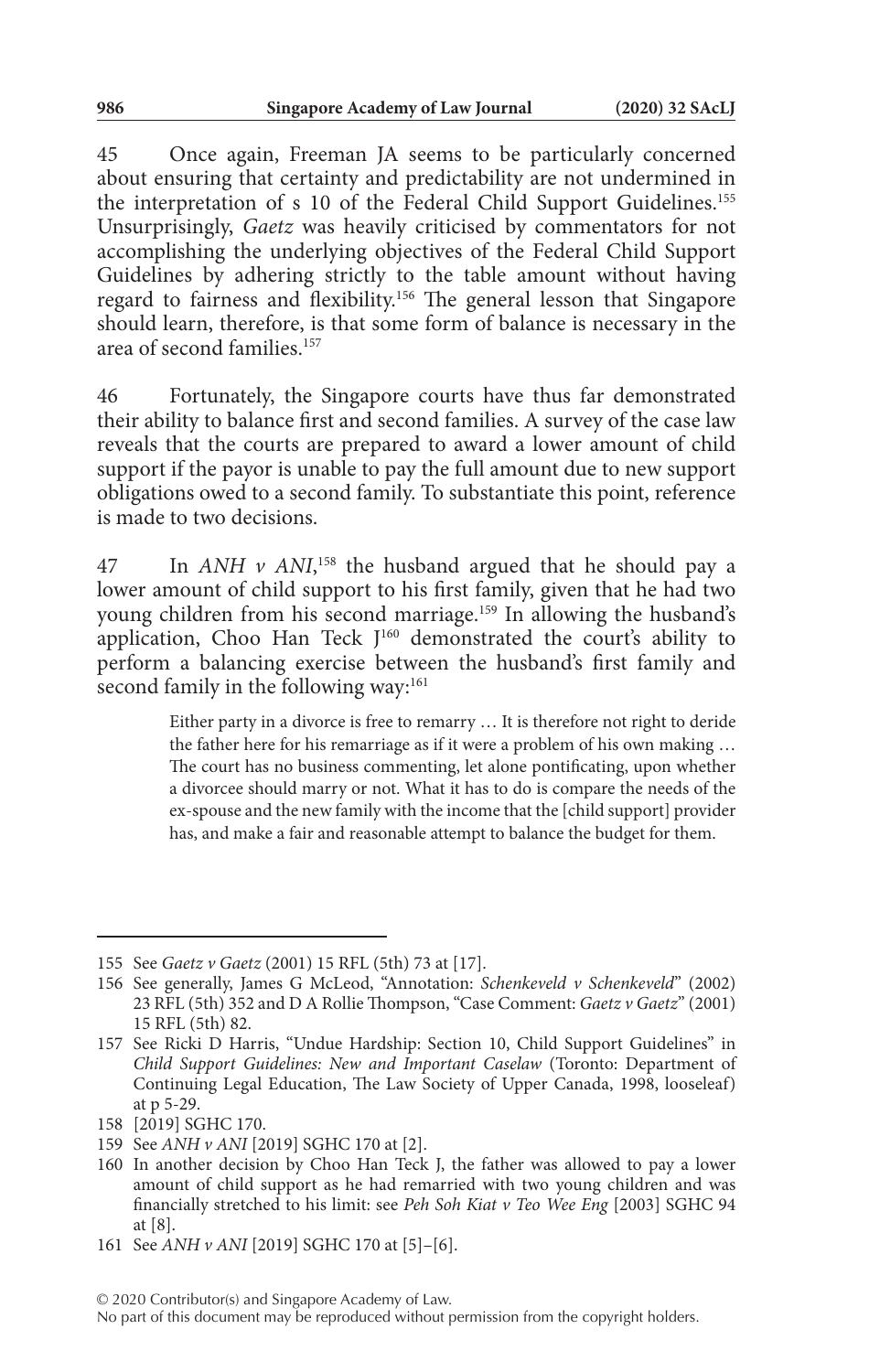48 An earlier decision of the Singapore High Court in *THG v*  LGH<sup>162</sup> also illustrates the court's emphasis on balancing the needs of both households. In this case, the husband had remarried and had two young children from his second marriage.<sup>163</sup> In ordering the husband to pay \$375 per month as child support instead of \$700 as requested by the wife,<sup>164</sup> MPH Rubin J held as follows:<sup>165</sup>

> Considering the fact that the husband has since remarried and has two young children from the second marriage, and taking into account his income and current responsibilities, I was of the view that to burden him with [\$700] per month would cause him and his present household much hardship. Having regard to all the relevant circumstances, I came to conclude that in overall fairness to the parties, … \$375 per month would be equitable …

49 In the light of the above, the balancing exercise which has been performed by the Singapore courts thus far should be incorporated into the child support guidelines to ensure that second families are not unfairly disadvantaged. As the Canadian experience has shown, Singapore should bear in mind that fairness and flexibility are extremely important in order for the undue hardship exception to serve its purpose.166 Conversely, extreme adherence to the table amount is simply undesirable.<sup>167</sup> As one commentator aptly put it, "[i]t is no longer enough for the [c]ourts to simply say, 'You assumed new obligations knowing that you had responsibilities for a first family'".168

- *(2) Step-parents*
- (a) An overview of Canada's approach

50 In Canada, the child support obligation of step-parents is dealt with under s 5 of the Federal Child Support Guidelines, which provides as follows:

> Where the spouse against whom a child support order is sought stands in the place of a parent for a child, the amount of a child support order is, in respect of

No part of this document may be reproduced without permission from the copyright holders.

<sup>162</sup> [1996] 1 SLR(R) 767.

<sup>163</sup> See *THG v LGH* [1996] 1 SLR(R) 767 at [9].

<sup>164</sup> See *THG v LGH* [1996] 1 SLR(R) 767 at [9].

<sup>165</sup> See *THG v LGH* [1996] 1 SLR(R) 767 at [9].

<sup>166</sup> See D A Rollie Thompson, "Case Comment: *Gaetz v Gaetz*" (2001) 15 RFL (5th) 82 at 87.

<sup>167</sup> See D A Rollie Thompson, "Case Comment: *Gaetz v Gaetz*" (2001) 15 RFL (5th) 82 at 82.

<sup>168</sup> See Ricki D Harris, "Undue Hardship: Section 10, Child Support Guidelines" in *Child Support Guidelines: New and Important Caselaw* (Toronto: Department of Continuing Legal Education, The Law Society of Upper Canada, 1998, looseleaf) at p 5-29.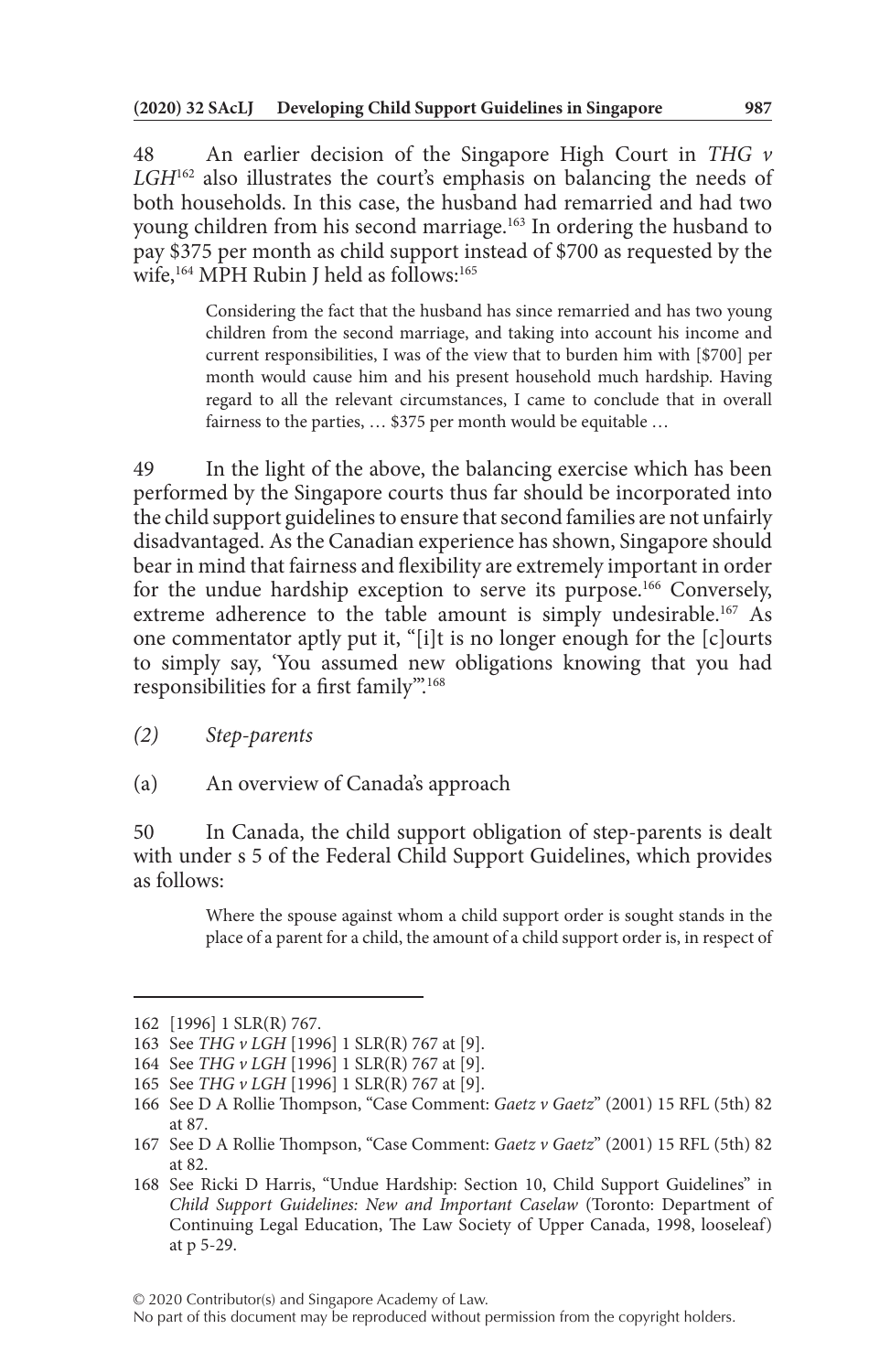that spouse, such amount as the court considers appropriate, having regard to these Guidelines and any other parent's legal duty to support the child.

51 As can be seen, s 5 permits the court to deviate from the table amount if child support is requested from a step-parent. At this juncture, it should be clarified that the focus of this section is on the issue of determining the amount of child support rather than the threshold question of whether a spouse qualifies as a step-parent for the purposes of the Federal Child Support Guidelines.169 More specifically, the issue is how the child support obligation should be shared between natural parents and step-parents.170 The decision of the British Columbia Court of Appeal in  $H(UV)$  v  $H(MW)^{171}$  ("*H v H*") provides useful guidance. In this case, Newbury JA, who delivered the judgment of the court, explained how the respective child support obligations of the natural father and the step-father should be determined.

52 First, Newbury JA held there should be no "balancing" or "apportionment" of the table amount payable by the natural parent due to the step-parent's concurrent liability.<sup>172</sup> He then proceeded to emphasise that the court must first determine the amount of child support to be paid by the natural parent.<sup>173</sup> After determining this amount, the court will then ascertain the step-parent's obligation in light of that amount.<sup>174</sup> The following portion of Newbury JA's judgment is instructive:<sup>175</sup>

> Where for example the stepparent provided a standard to the children during the period of cohabitation that was materially higher than that which the natural parents can provide by means of their Guidelines amounts, a court might find it appropriate to make an order against the stepparent that is designed to provide the higher standard, or something approximating it, 'on top of' the other parents' support. However, where the 'piling' of Guidelines amounts would result in a standard beyond one that is reasonable in the context of the standard the children have previously enjoyed, such a 'windfall' or 'wealth transfer' … is unlikely to be 'appropriate'.

53 On the facts, Newbury JA concluded that the trial judge had erred in his approach to the determination of the step-father's obligation under s 5 of the Federal Child Support Guidelines without considering

<sup>169</sup> For the legal principles relating to when a person stands in the place of a parent for a child in the Canadian context, see *Chartier v Chartier* [1999] 1 SCR 242.

<sup>170</sup> See Carol Rogerson, "The Child Support Obligation of Step-Parents" (2001) 18 Can J Fam L 9 at 50.

<sup>171</sup> (2009) 59 RFL (6th) 25.

<sup>172</sup> See *H(UV) v H(MW)* (2009) 59 RFL (6th) 25 at [38].

<sup>173</sup> See *H(UV) v H(MW)* (2009) 59 RFL (6th) 25 at [39].

<sup>174</sup> See *H(UV) v H(MW)* (2009) 59 RFL (6th) 25 at [40].

<sup>175</sup> See *H(UV) v H(MW)* (2009) 59 RFL (6th) 25 at [41].

<sup>© 2020</sup> Contributor(s) and Singapore Academy of Law.

No part of this document may be reproduced without permission from the copyright holders.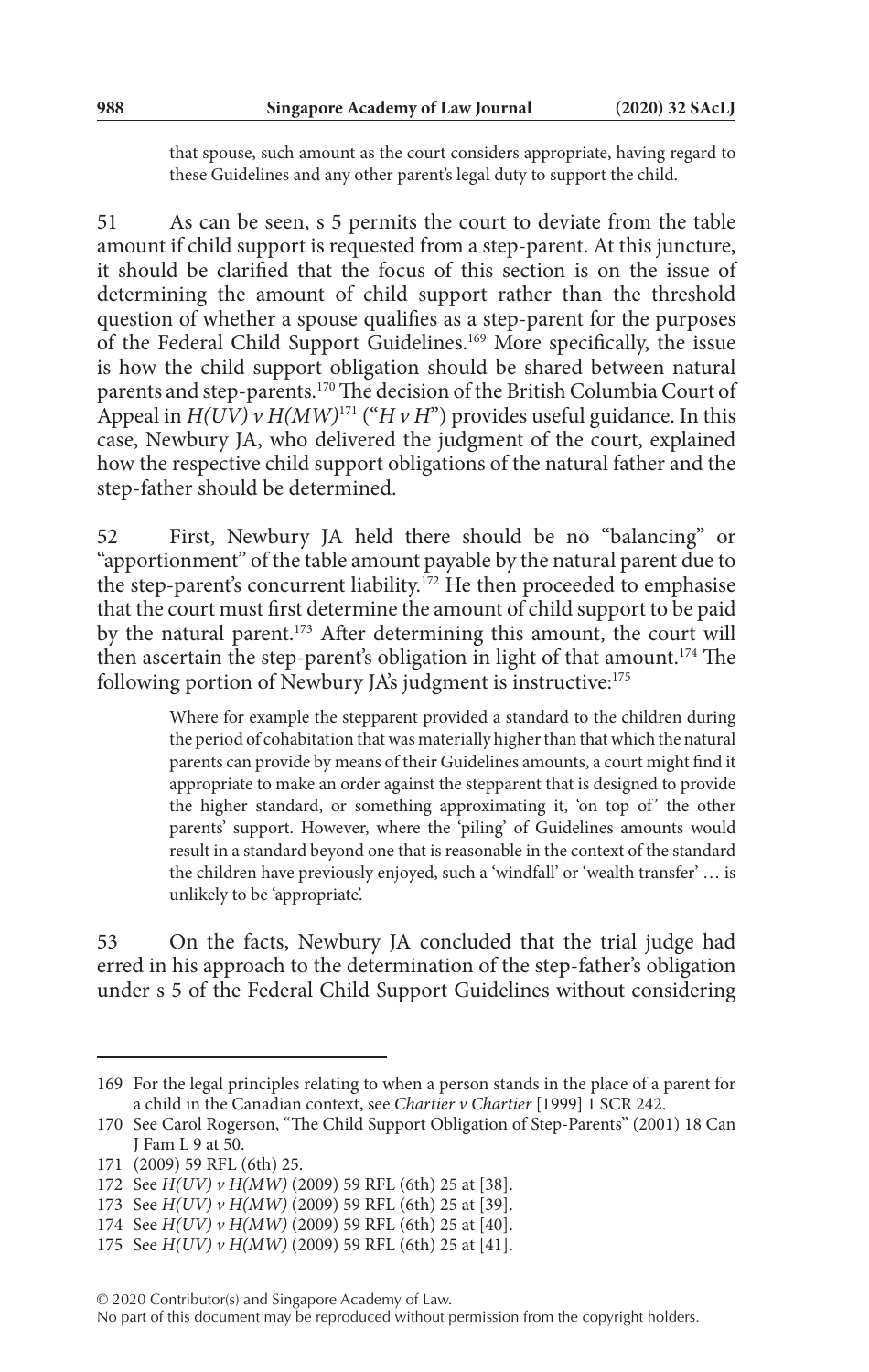the natural father's non-discretionary obligation to pay the table amount of child support as mandated under s 3.176 What this means is that the natural parent's obligation to pay child support should not be viewed as a secondary one.177 In the circumstances, Newbury JA allowed the appeal and ordered the natural father to pay the full table amount of child support.<sup>178</sup>

54 The child support guidelines in Singapore should expressly prescribe how the child support obligations ought to be balanced between natural parents and step-parents.<sup>179</sup> As the Canadian experience has shown, a failure to stipulate how child support obligations should be apportioned between multiple parents will result in uncertainty, unpredictability and conflicting interpretations by different courts.<sup>180</sup> The end result would be a huge number of cases litigated in court.<sup>181</sup> Therefore, Singapore would benefit from clear starting points and explicit guidance in crafting the exception for step-parents.<sup>182</sup>

55 In that regard, Newbury JA's decision in *H v H*, being consistent with the existing Singapore jurisprudence on this issue, merits careful consideration. As a starting point, the phrasing of the exception for step-parents in Singapore should not be too discretionary.<sup>183</sup> Instead, the primacy of the natural parent's obligation should be included in the child support guidelines.<sup>184</sup> For instance, the child support guidelines

<sup>(</sup>b) Lessons for Singapore

<sup>176</sup> See *H(UV) v H(MW)* (2009) 59 RFL (6th) 25 at [43].

<sup>177</sup> See *H(UV) v H(MW)* (2009) 59 RFL (6th) 25 at [42].

<sup>178</sup> See *H(UV) v H(MW)* (2009) 59 RFL (6th) 25 at [43].

<sup>179</sup> *Contra* Department of Justice, Canada, *Children Come First: A Report to Parliament Reviewing the Provisions and Operation of the Federal Child Support Guidelines* vol 1 (Ottawa: Minister of Justice and Attorney General of Canada, 2002) at p 26 (where some critics are of the view that apportioning child support obligations between natural parents and step-parents is such a complicated task that the use of a rigid formula would lead to unfairness).

<sup>180</sup> See Carol Rogerson, "Child and Spousal Support in Canada: The Guidelines Approach Part 1" (2011) 14 Ir J Fam L 72 at 75 and Brian Burke & Stephanie Chipeur, "The More the Merrier? Multiple Parents and Child Support" (2010) 29 Can Fam LQ 185 at 186.

<sup>181</sup> See Carol Rogerson, "The Child Support Obligation of Step-Parents" (2001) 18 Can J Fam L 9 at 10.

<sup>182</sup> See Carol Rogerson, "Shaping Substantive Law to Promote Access to Justice: Canada's Use of Child and Spousal Support Guidelines" in *Delivering Family Justice in the 21st Century* (Mavis Maclean *et al* eds) (Oxford: Hart Publishing, 2015) at p 61.

<sup>183</sup> See Carol Rogerson, "The Child Support Obligation of Step-Parents" (2001) 18 Can J Fam L 9 at 114.

<sup>184</sup> See Carol Rogerson, "The Child Support Obligation of Step-Parents" (2001) 18 Can J Fam L 9 at 114.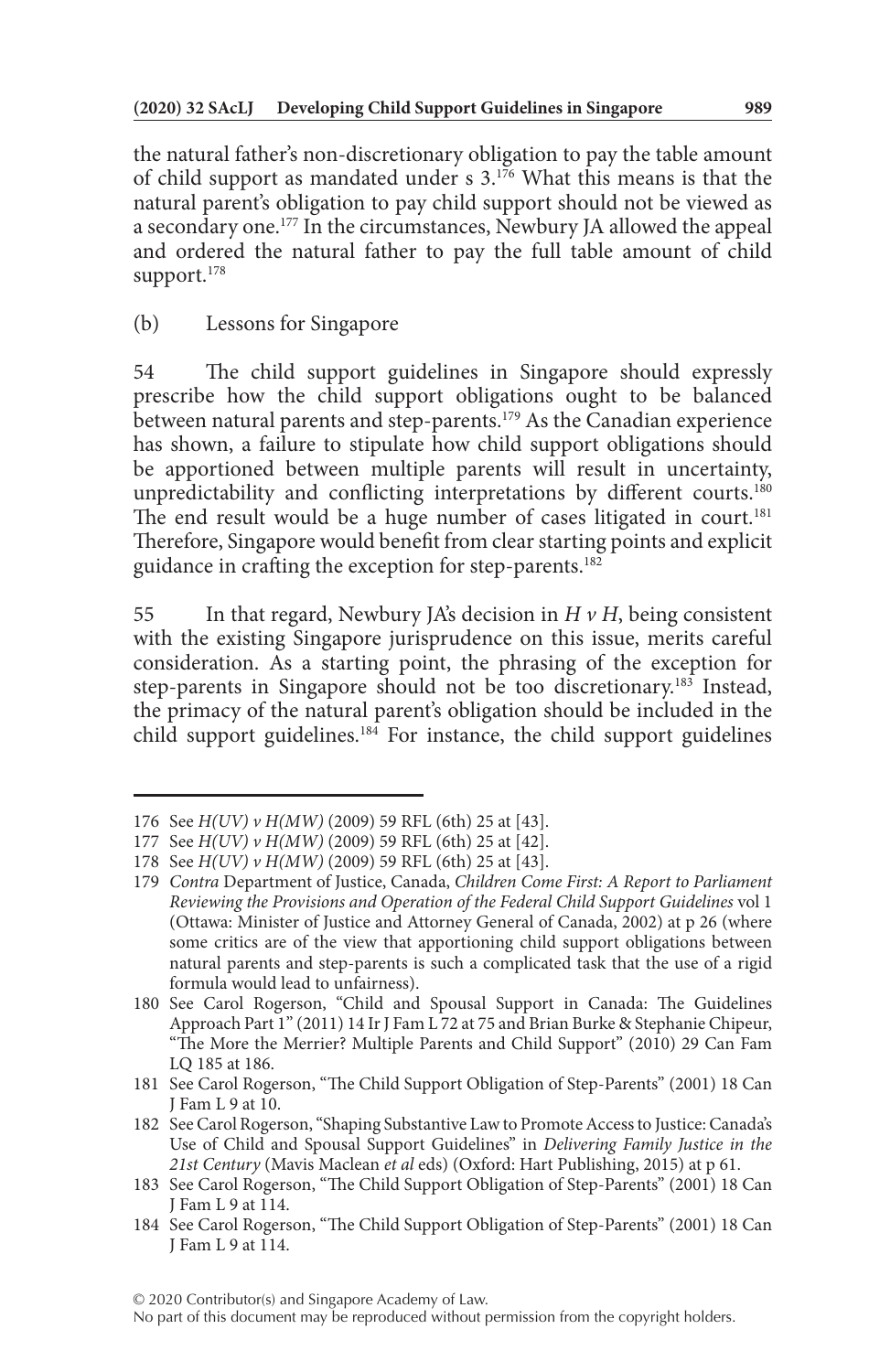could indicate that the court will approach the inquiry in a two-stage process.185 The first stage consists of a strict and bright-line rule that the full table amount must be paid by the natural parent.<sup>186</sup> The second stage then allows the court some flexibility to determine the amount of top up (if necessary) to be paid by the step-parent.187 This two-stage inquiry is consistent with the legal position in Singapore, where the duty of a stepparent to provide child support is secondary to the natural parent's duty in that the former only arises if the natural parent fails to provide child support.<sup>188</sup> This is made clear by s 70(1) of the Women's Charter, which provides as follows:

> Where a person has accepted a child who is not his child as a member of his family, it shall be his duty to maintain that child while he remains a child, so far as the father or the mother of the child fails to do so, and the court may make such orders as may be necessary to ensure the welfare of the child.

56 As can be seen from s 70(1), one of the conditions that must be satisfied before a step-parent is required to provide child support is the failure of the child's natural parent to do so.189 In other words, the step-parent's liability is secondary.190 This primacy of the natural parent's liability to provide child support<sup>191</sup> was helpfully explained in  $\overrightarrow{AJE}$  v  $\overrightarrow{AJF}^{192}$ by Kan Ting Chiu J:<sup>193</sup>

> Section 70(1) provides that a person who accepts a child as a member of his family has a duty to maintain the child so far as the parents fail to maintain the child. The words 'so far as' must be understood properly. They have the same meaning as 'to the extent that'. In other words, the duty only starts upon the parents' failure to maintain the child adequately. If the child is already adequately maintained by his or her parents, there is no duty on the nonparent to provide further [child support] for the child. However, if the child receives *some* [child support] from the parents, which is insufficient for his requirements, then the non-parent who has accepted the child as a member of his family has the duty to provide the child with such additional [child support] within his means as is reasonable for the child. [emphasis in original]

<sup>185</sup> See Brian Burke & Stephanie Chipeur, "The More the Merrier? Multiple Parents and Child Support" (2010) 29 Can Fam LQ 185 at 198.

<sup>186</sup> See Brian Burke & Stephanie Chipeur, "The More the Merrier? Multiple Parents and Child Support" (2010) 29 Can Fam LQ 185 at 198.

<sup>187</sup> See Brian Burke & Stephanie Chipeur, "The More the Merrier? Multiple Parents and Child Support" (2010) 29 Can Fam LQ 185 at 198.

<sup>188</sup> See Debbie Ong, "Family Law" (2011) 12 SAL Ann Rev 298 at 300, para 15.6.

<sup>189</sup> See *TDT v TDS* [2016] 4 SLR 145 at [111].

<sup>190</sup> See Leong Wai Kum, *Elements of Family Law in Singapore* (Singapore: LexisNexis, 3rd Ed, 2018) at para 12.082.

<sup>191</sup> See *TDT v TDS* [2016] 4 SLR 145 at [111].

<sup>192</sup> [2011] 3 SLR 1177.

<sup>193</sup> See *AJE v AJF* [2011] 3 SLR 1177 at [12].

<sup>© 2020</sup> Contributor(s) and Singapore Academy of Law.

No part of this document may be reproduced without permission from the copyright holders.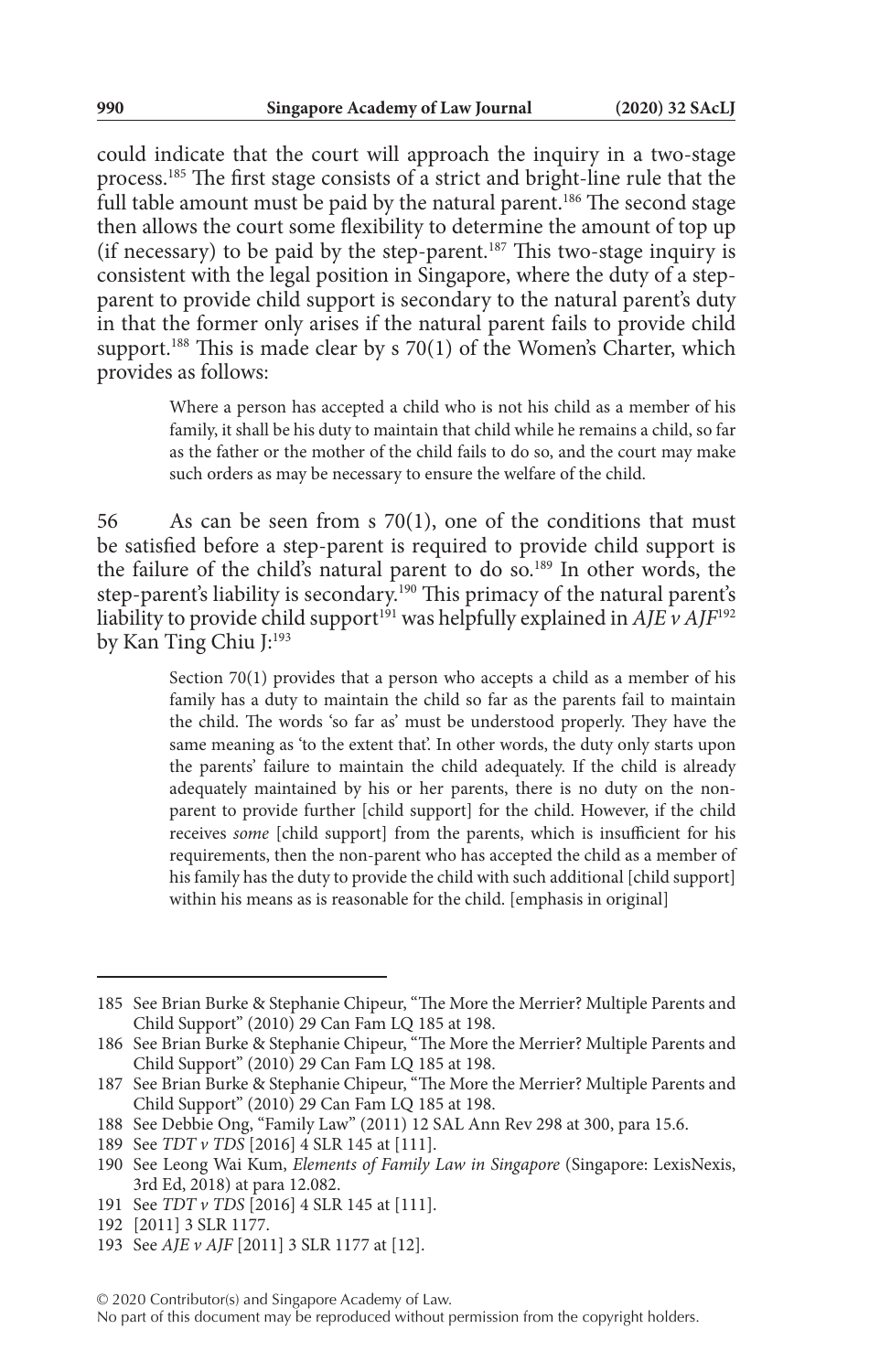57 The Singapore courts have consistently applied this approach. For instance, in *AAE v AAF*, 194 Belinda Ang Saw Ean J held that the stepparent was not liable to pay child support as child support should be first sought from the child's natural parent.<sup>195</sup> In a similar vein, Woo Bih Li J emphasised in *EB v EC*<sup>196</sup> that the burden to provide child support should not be imposed on the step-parent if child support was not sought from the natural parent in the first place.<sup>197</sup> Leong concluded that "non-parental liability does not release parental liability<sup>",198</sup> given that a natural parent has a higher burden towards a child *vis-à-vis* a step-parent.199

58 To summarise, Singapore must bear in mind the "conflicting policy pulls at play"200 in crafting this exception to the table amount. In order to avoid the situation in Canada where the case law developed in different directions,<sup>201</sup> the discretion conferred upon judges to apportion the child support obligations between natural parents and step-parents must be carefully structured.<sup>202</sup> As has been shown, this should not be a difficult task for Singapore, given that a consistent and sound approach already exists in its jurisprudence.

- *(3) Split and shared custody*
- (a) Overview of Canada's approach

59 Sections 8 and 9 of the Federal Child Support Guidelines, which deal with split custody and shared custody respectively, provide that the spouses' custody arrangements may affect the amount of child support that is being awarded by the court. Turning first to split custody, s 8 provides as follows:

> Where each spouse has custody of one or more children, the amount of a child support order is the difference between the amount that each spouse would otherwise pay if a child support order were sought against each of the spouses.

<sup>194</sup> [2009] 3 SLR(R) 827.

<sup>195</sup> See *AAE v AAF* [2009] 3 SLR(R) 827 at [35].

<sup>196</sup> [2006] 2 SLR(R) 475.

<sup>197</sup> See *EB v EC* [2006] 2 SLR(R) 475 at [28].

<sup>198</sup> See Leong Wai Kum, *Elements of Family Law in Singapore* (Singapore: LexisNexis, 3rd Ed, 2018) at para 12.060.

<sup>199</sup> See Leong Wai Kum, *Elements of Family Law in Singapore* (Singapore: LexisNexis, 3rd Ed, 2018) at para 12.061.

<sup>200</sup> See Carol Rogerson, "The Child Support Obligation of Step-Parents" (2001) 18 Can J Fam L 9 at 124.

<sup>201</sup> See Carol Rogerson, "The Child Support Obligation of Step-Parents" (2001) 18 Can J Fam L 9 at 124.

<sup>202</sup> See Carol Rogerson, "Child and Spousal Support in Canada: The Guidelines Approach Part 1" (2011) 14 Ir J Fam L 72 at 75.

No part of this document may be reproduced without permission from the copyright holders.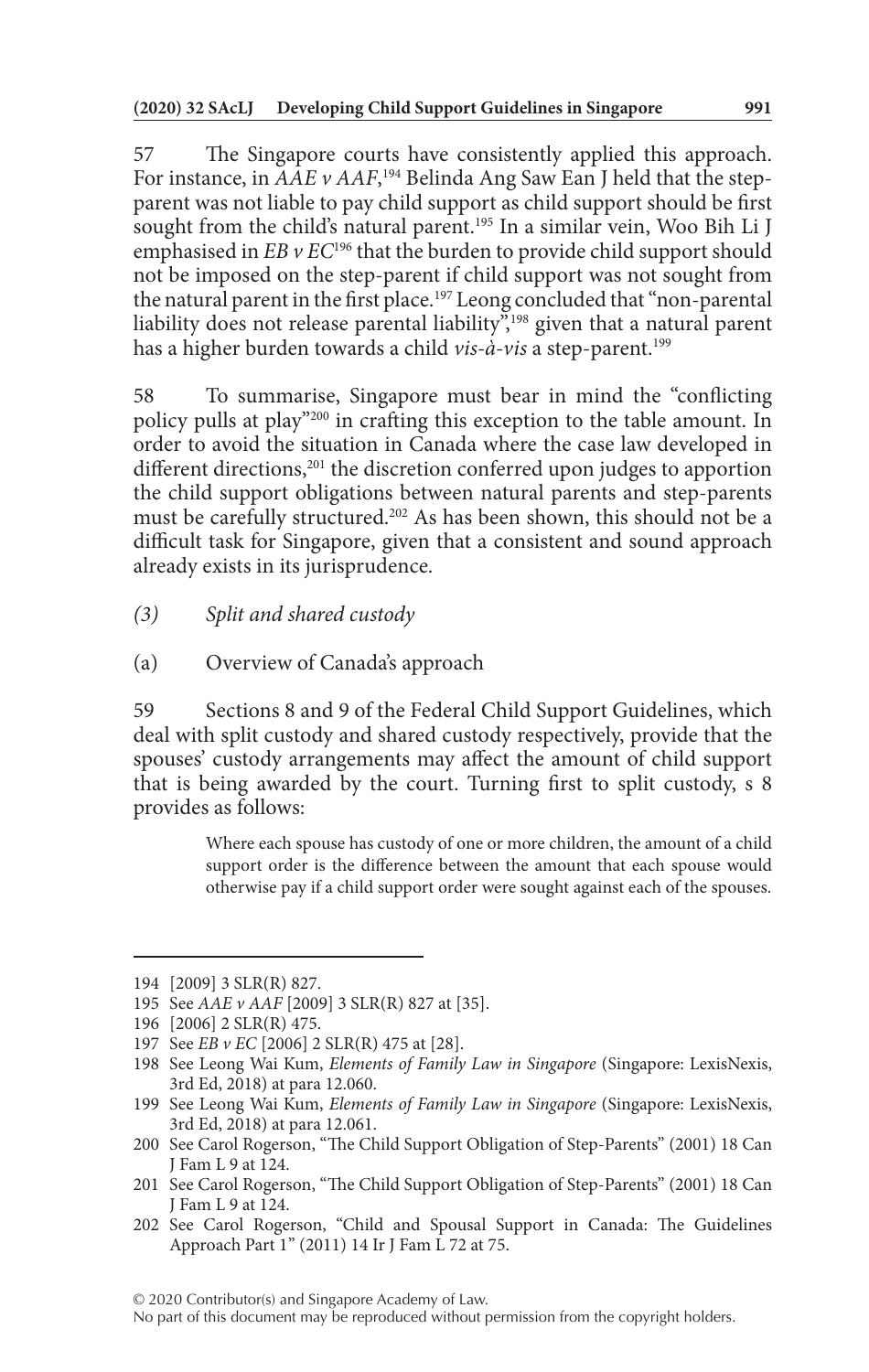60 As can be seen from s 8, there is no judicial discretion involved as it is based on a simple set-off of the table amount of child support. Given that split custody is generally considered to be uncontroversial,<sup>203</sup> no more will be said about it.

61 Instead, complications start to arise204 when one turns to shared custody205 under s 9, which permits the court to reduce the amount of child support when the parent spends at least 40% of the time with the child:

> Where a spouse exercises a right of access to, or has physical custody of, a child for not less than 40 per cent of the time over the course of a year, the amount of the child support order must be determined by taking into account

- (a) the amounts set out in the applicable tables for each of the spouses;
- (b) the increased costs of shared custody arrangements; and

(c) the conditions, means, needs and other circumstances of each spouse and of any child for whom support is sought.

62 It is well established that the determination of child support under s 9 consists of two stages. First, the court must ascertain whether the 40% threshold has been met.<sup>206</sup> Second, if the threshold is met, the court must then consider the factors listed under ss 9(a), 9(b) and 9(c) in order to determine the amount of child support.<sup>207</sup>

63 On the first issue of whether the 40% has been met, the decision of the Ontario Court of Appeal in *Froom v Froom*208 provides guidance. Catzman and Laskin JJA, who delivered the judgment of the majority of the court, held that there is no universally accepted method to calculate whether the 40% threshold has been met and cautioned that rigid calculations should not be performed.209

64 The second issue concerning the amount of child support to be paid once the 40% threshold has been met was comprehensively examined by the Supreme Court of Canada in *Contino v Leonelli-*

<sup>203</sup> See Simon Fodden, *Family Law* (Toronto: Irwin Law, 1999) at p 272.

<sup>204</sup> See Simon Fodden, *Family Law* (Toronto: Irwin Law, 1999) at p 272.

<sup>205</sup> For the purposes of the Federal Child Support Guidelines, shared custody is defined in terms of the amount of time the child spends with the parent: see D A Rollie Thompson, "The TLC of Shared Parenting: Time, Language and Cash" (2013) 32 Can Fam LQ 315 at 319.

<sup>206</sup> See *Contino v Leonelli-Contino* [2005] 3 SCR 217 at [37].

<sup>207</sup> See *Contino v Leonelli-Contino* [2005] 3 SCR 217 at [37].

<sup>208</sup> (2005) 11 RFL (6th) 254.

<sup>209</sup> See *Froom v Froom* (2005) 11 RFL (6th) 254 at [2].

<sup>© 2020</sup> Contributor(s) and Singapore Academy of Law.

No part of this document may be reproduced without permission from the copyright holders.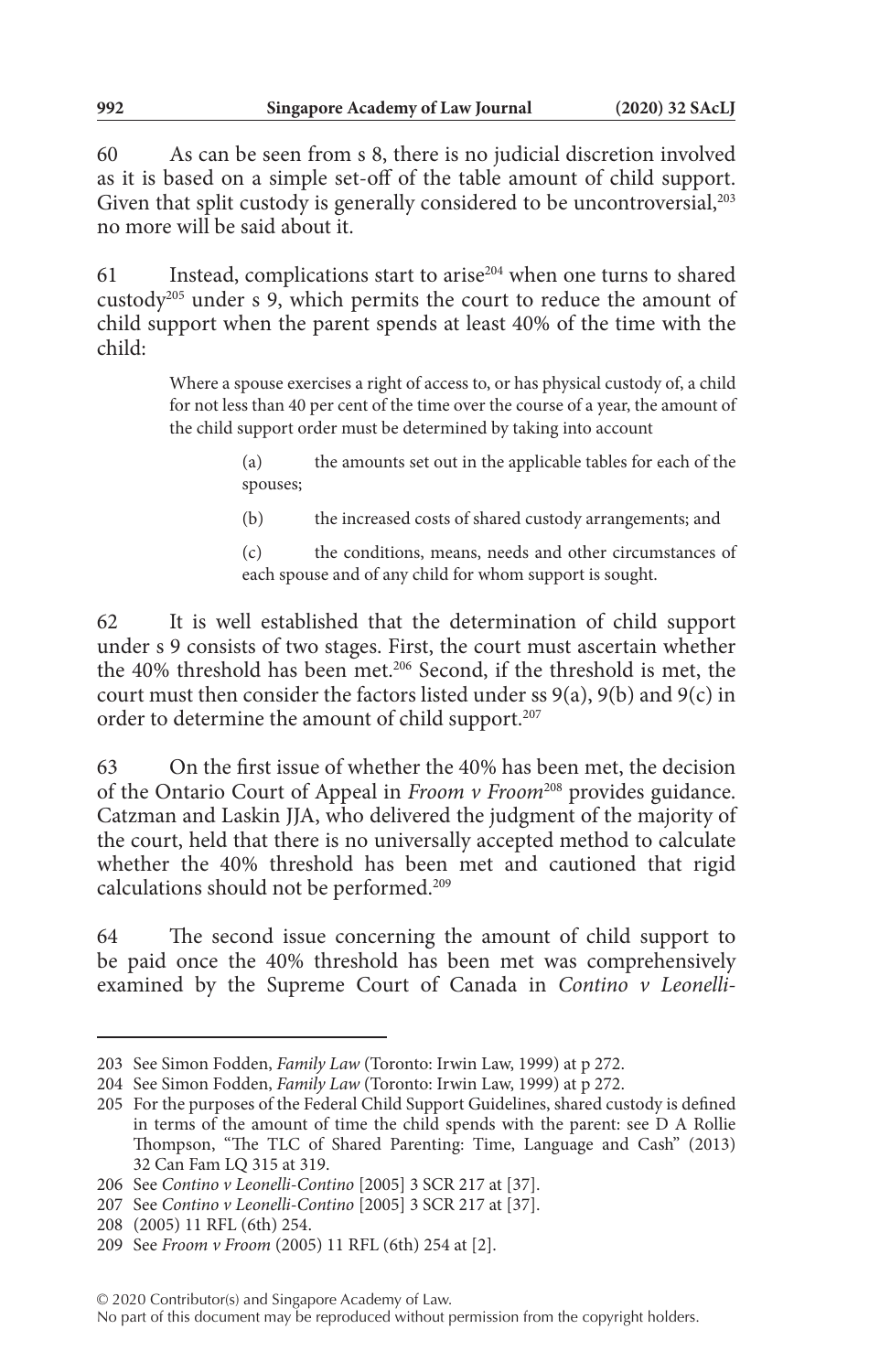*Contino*210 ("*Contino*"). In this case, the majority of the nine-member court (comprising all but Fish J, who dissented) held that s 9 of the Federal Child Support Guidelines had to be interpreted with the objectives of fairness and flexibility in mind, even if to the detriment of consistency and predictability.211 While the three factors in s 9 structure the exercise of the court's discretion, no single factor should prevail.<sup>212</sup> In this regard, the court must calculate the set-off amount, look through the child expense budgets, and then assess each parent's ability to bear the increased costs of shared custody and the standard of living for their children.213 In particular, the majority expressly rejected the use of a strict formulaic approach, pro-rated set-offs and multipliers.<sup>214</sup> On the facts, it was unclear how the majority arrived at the child support amount of \$500 per month,215 although it had been suggested that the mother's reliance on the parties' initial agreement heavily influenced the majority's decision.216 Accordingly, the end result is that the Canadian courts have a huge amount of discretion in applying s 9 of the Federal Child Support Guidelines<sup>217</sup>

(b) Lessons for Singapore

65 The preliminary question arises as to whether the shared custody exception is even necessary in the first place. For instance, a survey revealed that three of 50 states in the US do not confer upon the court a discretion to deviate from the table amount in cases of shared custody.<sup>218</sup> Nevertheless, it is suggested that there is a sound basis for Singapore to create an exception for shared custody in the child support guidelines as in the case of Canada. This is because the formula used in the child support guidelines fails to take into account the fact that a parent who

<sup>210</sup> [2005] 3 SCR 217.

<sup>211</sup> See *Contino v Leonelli-Contino* [2005] 3 SCR 217 at [33].

<sup>212</sup> See *Contino v Leonelli-Contino* [2005] 3 SCR 217 at [27].

<sup>213</sup> See D A Rollie Thompson, "The TLC of Shared Parenting: Time, Language and Cash" (2013) 32 Can Fam LQ 315 at 334.

<sup>214</sup> See D A Rollie Thompson, "The TLC of Shared Parenting: Time, Language and Cash" (2013) 32 Can Fam LQ 315 at 333–334.

<sup>215</sup> See *Contino v Leonelli-Contino* [2005] 3 SCR 217 at [83].

<sup>216</sup> See Robert Leckey, "Particular Justice: Michel Bastarache and Family Law" in *At the Forefront of Duality: Essays in Honour of Michel Bastarache* (Nicolas C G Lambert ed) (Québec: Éditions Yvon Blais, 2011) at p 125.

<sup>217</sup> See D A Rollie Thompson, "The TLC of Shared Parenting: Time, Language and Cash" (2013) 32 Can Fam LQ 315 at 335.

<sup>218</sup> See Patricia R Brown & Tonya Brito, *Characteristics of Shared-Placement Child Support Formulas Used in the Fifty States* (Institute for Research on Poverty, University of Wisconsin-Madison, March 2007) at p 1.

No part of this document may be reproduced without permission from the copyright holders.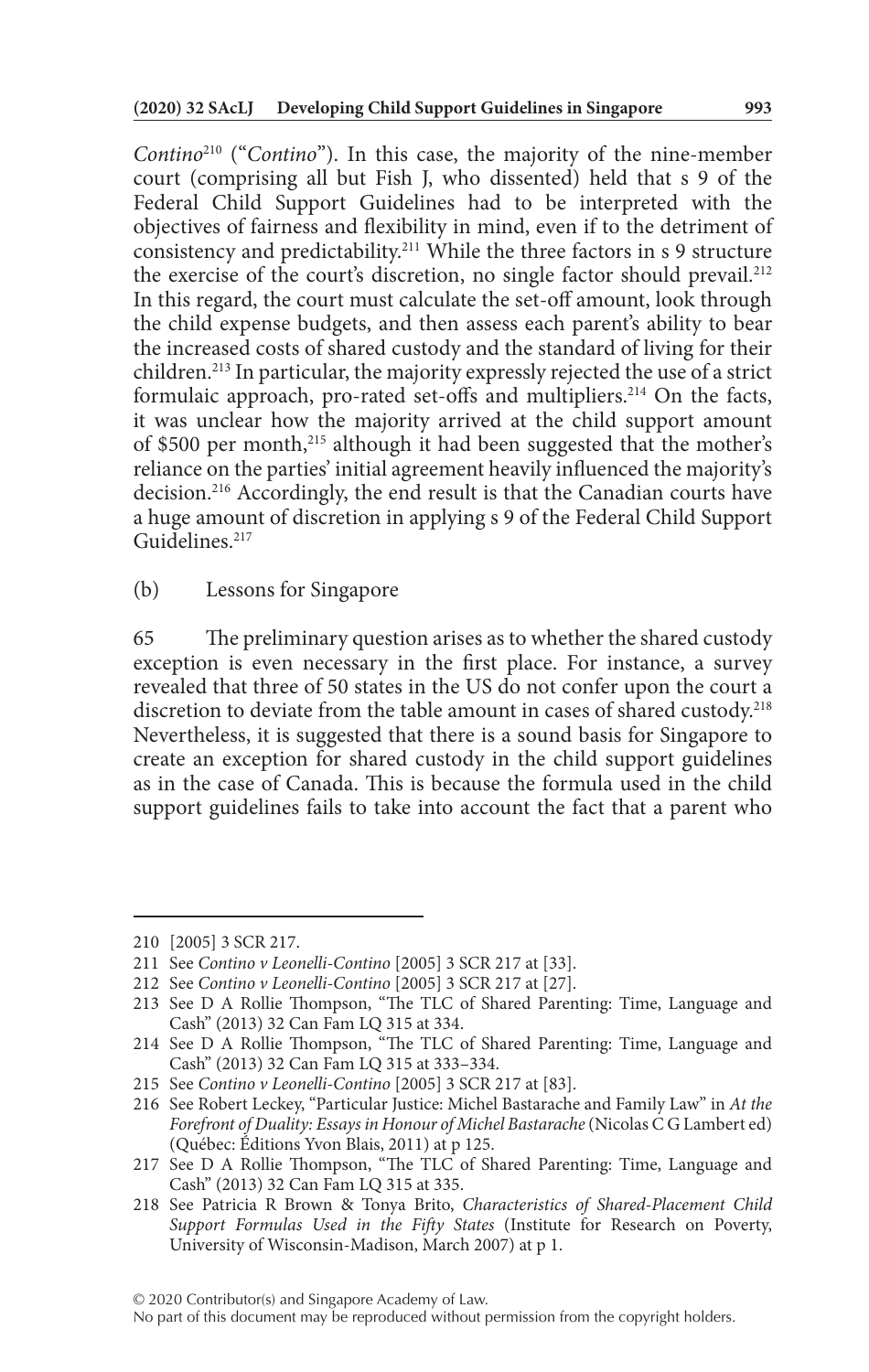spends more time with the child will presumably spend more money on the child.219

66 Having dealt with the preliminary question, the issue then becomes one of how the exception for shared custody should be best structured in Singapore. With respect, the approach adopted by Canada does not seem to be desirable given that it has struggled with conflicting interpretations of s 9 since the introduction of the Federal Child Support Guidelines in 1997.<sup>220</sup> As has been aptly observed, the area of shared custody is "complex, difficult to calculate, and even more difficult to predict".221 Unfortunately, in *Contino*, the Supreme Court of Canada failed to address these concerns by choosing to adopt a "broadly discretionary approach".222 To avoid going down the same path as Canada, Singapore could consider the following suggestions.

67 First, the method to calculate whether the 40% threshold (or whatever threshold Singapore deems appropriate) has been met should be stipulated in the child support guidelines. This reduces litigation and uncertainty<sup>223</sup> given that spouses often litigate over whether the  $40\%$ threshold has been met.<sup>224</sup> Indeed, a failure to stipulate the threshold will only lead to differing judicial opinions and methods of calculation.225

68 Second, Singapore should structure the court's discretion more carefully once the 40% threshold has been met. Having said that, it must be recognised that the Canadian experience has shown that it will be a challenging task for Singapore to devise a shared custody exception that

<sup>219</sup> See D A Rollie Thompson, "The TLC of Shared Parenting: Time, Language and Cash" (2013) 32 Can Fam LQ 315 at 323.

<sup>220</sup> See D A Rollie Thompson, "The TLC of Shared Parenting: Time, Language and Cash" (2013) 32 Can Fam LQ 315 at 315 and Carol Rogerson, "Shaping Substantive Law to Promote Access to Justice: Canada's Use of Child and Spousal Support Guidelines" in *Delivering Family Justice in the 21st Century* (Mavis Maclean *et al* eds) (Oxford: Hart Publishing, 2015) at p 61.

<sup>221</sup> See Ruth E Mesbur, "Shared and Split Custody" in *Child Support Guidelines: A Fresh Look* (Toronto: Department of Continuing Legal Education, The Law Society of Upper Canada, 1997, looseleaf) at p 7-10.

<sup>222</sup> See D A Rollie Thompson, "The TLC of Shared Parenting: Time, Language and Cash" (2013) 32 Can Fam LQ 315 at 315.

<sup>223</sup> See D A Rollie Thompson, "The TLC of Shared Parenting: Time, Language and Cash" (2013) 32 Can Fam LQ 315 at 329.

<sup>224</sup> See Carol Rogerson, "Child and Spousal Support in Canada: The Guidelines Approach Part 1" (2011) 14 Ir J Fam L 72 at 78.

<sup>225</sup> See D A Rollie Thompson, "The TLC of Shared Parenting: Time, Language and Cash" (2013) 32 Can Fam LQ 315 at 322 and Julien D Payne & Marilyn A Payne, *Canadian Family Law* (Toronto: Irwin Law, 7th Ed, 2017) at p 427.

No part of this document may be reproduced without permission from the copyright holders.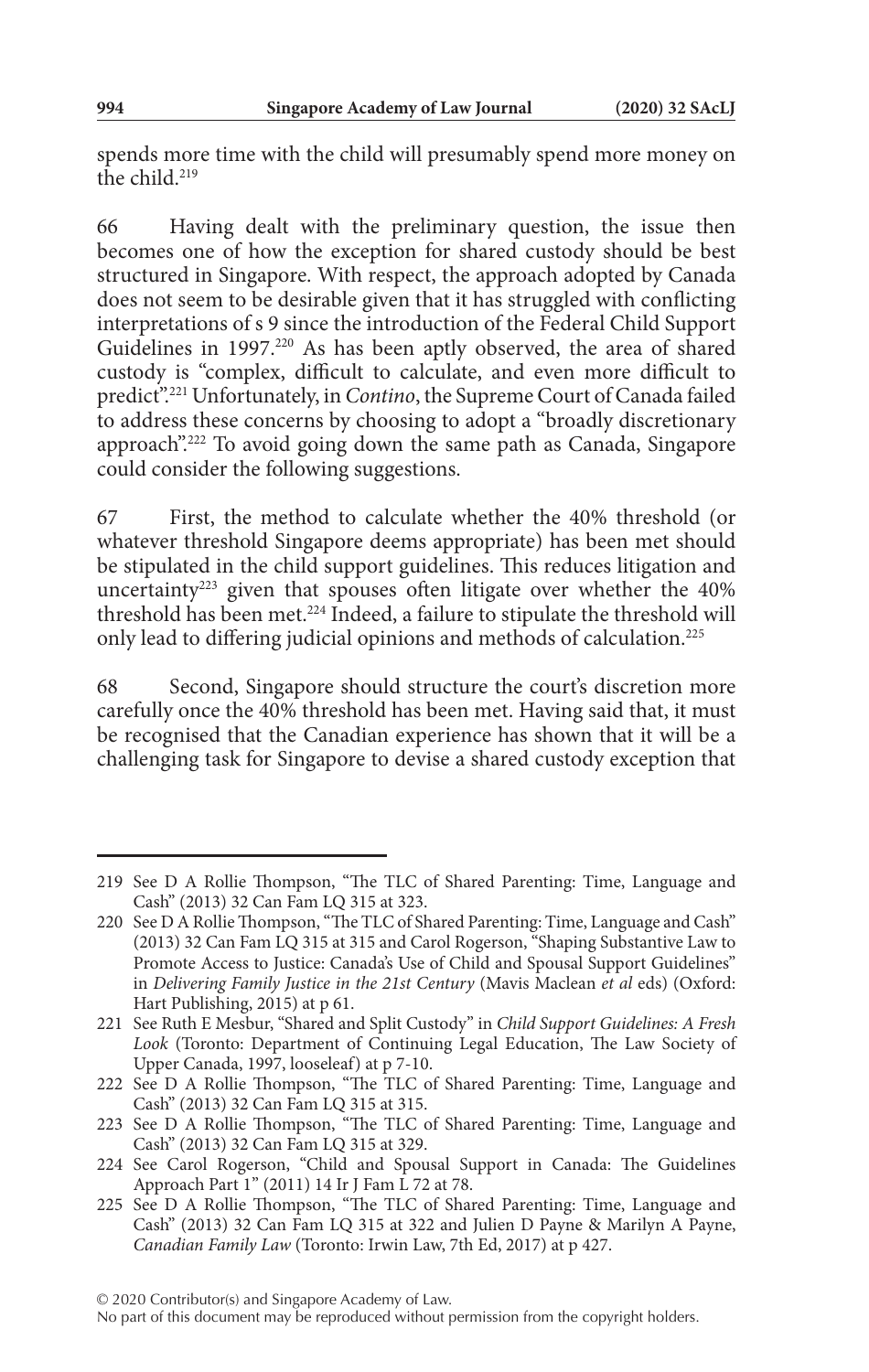"both provides helpful guidance to sensible parents who want to settle and also offers clear answers in contested and conflicted cases".226

69 Interestingly, the majority of the Supreme Court of Canada in *Contino* conceded that the application of the factors in s 9 of the Federal Child Support Guidelines had generated difficulties.<sup>227</sup> One problem is that the courts require spouses to produce documents such as financial statements and child expense budgets to support their claims under ss 9(b) and 9(c).<sup>228</sup> However, a survey of the case law reveals that spouses often do not lead evidence concerning the factors in ss  $9(b)$  and  $9(c)$ .<sup>229</sup> As a result, despite the fact that the courts are vested with a wide discretion after *Contino*, many judges simply use a simple set-off to deal with shared custody cases.<sup>230</sup> This is clearly unsatisfactory because it mirrors the approach adopted in s 8 cases even though split custody and shared custody are completely different concepts.

70 In the light of the above, many commentators have persuasively argued that the area of shared custody would benefit from formulaic presumptions or clear starting points.231 In this regard, Singapore could introduce a multiplier or a presumptive formula to replace the factors that are used in s 9 of the Federal Child Support Guidelines.<sup>232</sup> For instance, the Family Law Section of the Manitoba Bar Association recently proposed using a different multiplier based on the number of children.233 Alternatively, a committee that reviewed the Federal Child Support Guidelines five years after they were implemented recommended the introduction of a presumptive formula based on set-offs to increase

<sup>226</sup> See D A Rollie Thompson, "The TLC of Shared Parenting: Time, Language and Cash" (2013) 32 Can Fam LQ 315 at 347.

<sup>227</sup> See *Contino v Leonelli-Contino* [2005] 3 SCR 217 at [3].

<sup>228</sup> See *Contino v Leonelli-Contino* [2005] 3 SCR 217 at [56] and [70].

<sup>229</sup> See D A Rollie Thompson, "The TLC of Shared Parenting: Time, Language and Cash" (2013) 32 Can Fam LQ 315 at 336–337.

<sup>230</sup> See D A Rollie Thompson, "The TLC of Shared Parenting: Time, Language and Cash" (2013) 32 Can Fam LQ 315 at 339.

<sup>231</sup> See Carol Rogerson, "Shaping Substantive Law to Promote Access to Justice: Canada's Use of Child and Spousal Support Guidelines" in *Delivering Family Justice in the 21st Century* (Mavis Maclean *et al* eds) (Oxford: Hart Publishing, 2015) at p 61.

<sup>232</sup> See Department of Justice, Canada, *Children Come First: A Report to Parliament Reviewing the Provisions and Operation of the Federal Child Support Guidelines* vol 1 (Ottawa: Minister of Justice and Attorney General of Canada, 2002) at p 22.

<sup>233</sup> The proposed multiplier ranges from 1.2 times the set-off for one child to no multiplier for three children or more: see D A Rollie Thompson, "The TLC of Shared Parenting: Time, Language and Cash" (2013) 32 Can Fam LQ 315 at 339, fn 111.

No part of this document may be reproduced without permission from the copyright holders.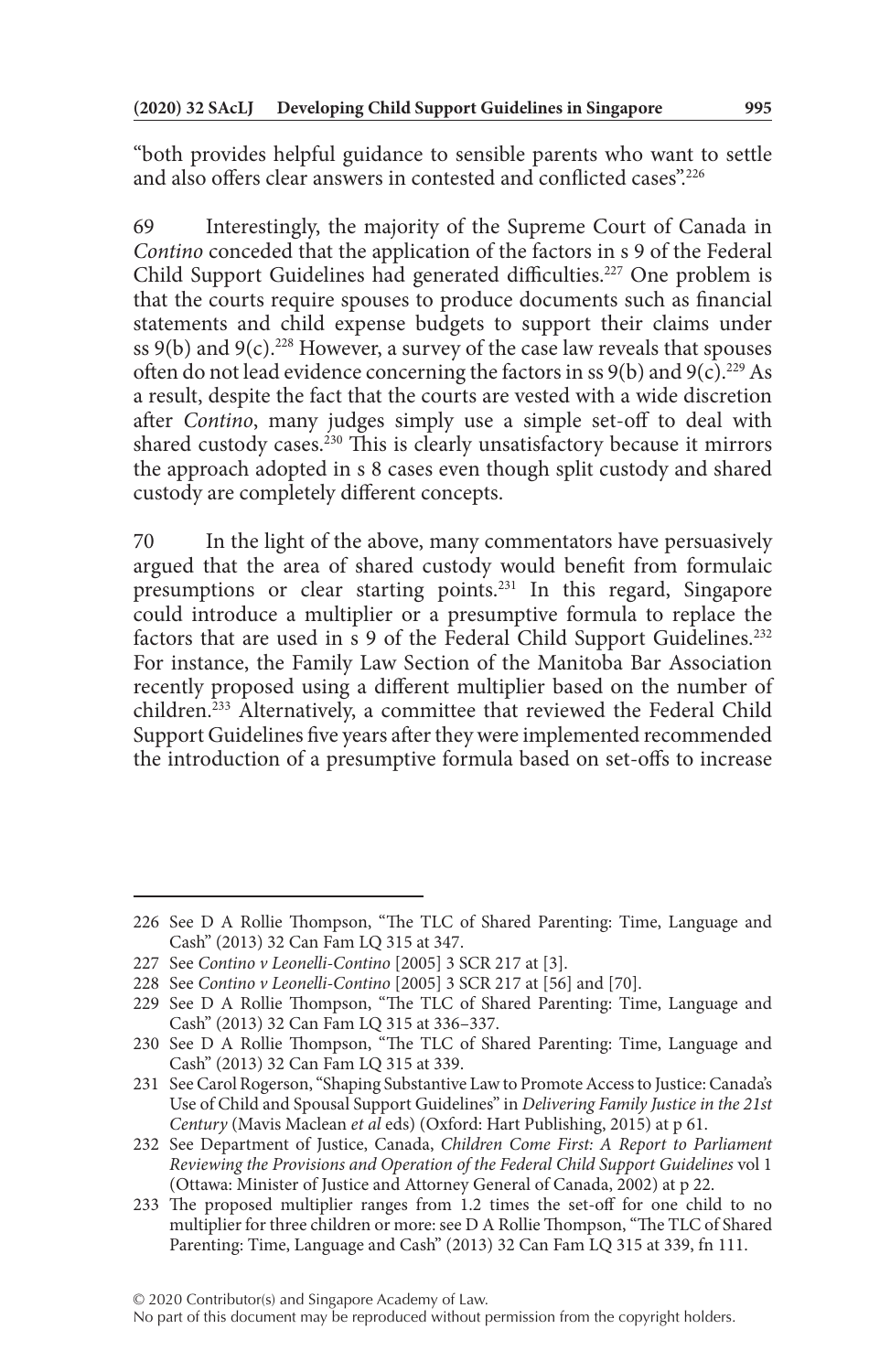certainty and predictability in shared custody situations.234 In particular, it was suggested that:235

> [T]he current factors used to determine the amount of support in shared custody situations [could] be replaced by the use of a presumptive formula. A judge would determine the support amount by applying a prescribed formula. The formula amount would be the difference between the table values for each parent given the total number of children in the shared custody arrangement.

71 Unfortunately, the Canadian government did not give effect to this recommendation.236 As a result, the situation in Canada has been described as one where "[o]bjectivity and predictability are absent, and the uncertainty alone will promote disagreement and litigation".237 Conversely, the introduction of a multiplier or a presumptive formula in Singapore would ensure consistency and predictability in the amount of child support awarded.238

*(4) Special and extraordinary expenses*

(a) Overview of Canada's approach

72 Section 7(1) of the Federal Child Support Guidelines allows the court to award an amount in addition to the table amount to cover special or extraordinary expenses such as:

> (a) child care expenses incurred as a result of the custodial parent's employment, illness, disability or education or training for employment;

> (b) that portion of the medical and dental insurance premiums attributable to the child;

> (c) health-related expenses that exceed insurance reimbursement by at least \$100 annually, including orthodontic treatment, professional counselling provided by a psychologist, social worker, psychiatrist or any other person,

<sup>234</sup> See Department of Justice, Canada, *Children Come First: A Report to Parliament Reviewing the Provisions and Operation of the Federal Child Support Guidelines* vol 1 (Ottawa: Minister of Justice and Attorney General of Canada, 2002) at p 22.

<sup>235</sup> See Department of Justice, Canada, *Children Come First: A Report to Parliament Reviewing the Provisions and Operation of the Federal Child Support Guidelines* vol 1 (Ottawa: Minister of Justice and Attorney General of Canada, 2002) at p 22.

<sup>236</sup> See Carol Rogerson, "Child and Spousal Support in Canada: The Guidelines Approach Part 1" (2011) 14 Ir J Fam L 72 at 77.

<sup>237</sup> See Simon Fodden, *Family Law* (Toronto: Irwin Law, 1999) at p 274.

<sup>238</sup> See D A Rollie Thompson, "The TLC of Shared Parenting: Time, Language and Cash" (2013) 32 Can Fam LQ 315 at 339, fn 111 and Department of Justice, Canada, *Children Come First: A Report to Parliament Reviewing the Provisions and Operation of the Federal Child Support Guidelines* vol 1 (Ottawa: Minister of Justice and Attorney General of Canada, 2002) at p 22.

No part of this document may be reproduced without permission from the copyright holders.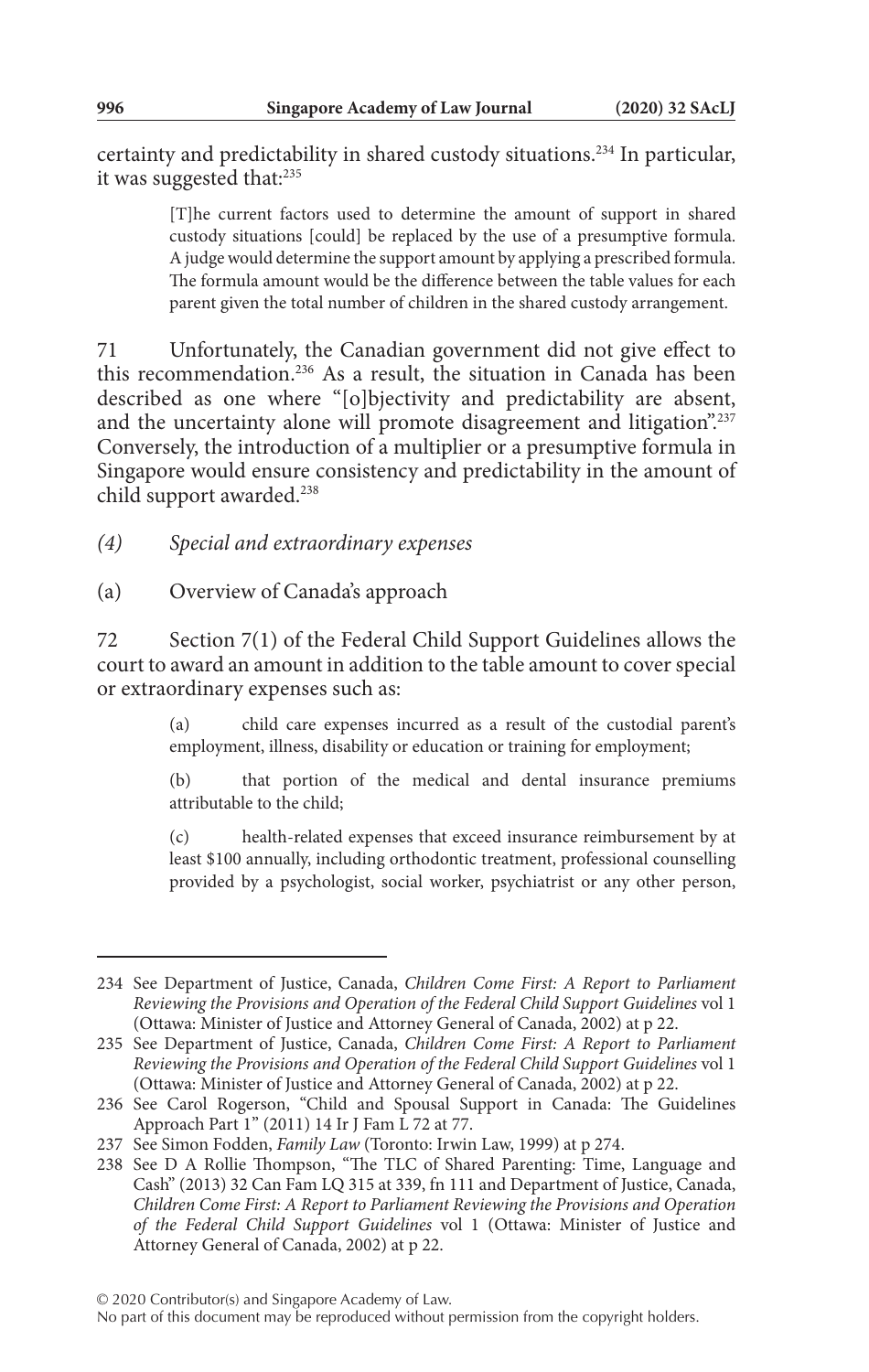physiotherapy, occupational therapy, speech therapy and prescription drugs, hearing aids, glasses and contact lenses;

(d) extraordinary expenses for primary or secondary school education or for any other educational programs that meet the child's particular needs;

- (e) expenses for post-secondary education; and
- (f) extraordinary expenses for extracurricular activities.

73 In addition, s 7(1) expressly provides that the court has the discretion to add such amounts after considering "the necessity of the expense in relation to the child's best interests and the reasonableness of the expense in relation to the means of the spouses and those of the child and to the family's spending pattern prior to the separation". Lastly, s 7(2) emphasises that the guiding principle in this determination is that "the expense is shared by the spouses in proportion to their respective incomes".

74 What is immediately notable is that the expenses for primary or secondary school education or for any other educational programs<sup>239</sup> and extracurricular activities<sup>240</sup> must be extraordinary. Unsurprisingly, questions concerning the interpretation of the term "extraordinary" arose due to "the lack of direction in the Guidelines themselves".241 As a result, two different approaches have been taken by the Canadian courts, namely, a subjective approach or an objective approach. The former approach, which can be associated with the decision of the Nova Scotia Court of Appeal in *Raftus v Raftus*<sup>242</sup> ("*Raftus*"), takes into consideration the expense of the education or activity in relation to the incomes of the parents in ascertaining whether the expense was extraordinary.<sup>243</sup> The latter approach, however, does not take into account the incomes of the parents in making this determination.<sup>244</sup>

75 This controversy was partially resolved in the decision of the British Columbia Court of Appeal in *McLaughlin v McLaughlin*<sup>245</sup> ("*McLaughlin*"), where Prowse JA, who delivered the judgment of the court, indicated a preference for the subjective approach.<sup>246</sup> Endorsing the analysis in *Raftus*, Prowse JA was of the view that an objective approach would be unfair as it fails to take into account "the needs of a particular

<sup>239</sup> Federal Child Support Guidelines (SOR/97-175) s 7(1)(d).

<sup>240</sup> Federal Child Support Guidelines (SOR/97-175) s 7(1)(f).

<sup>241</sup> See *McLaughlin v McLaughlin* (1998) 44 RFL (4th) 148 at [63].

<sup>242</sup> (1998) 37 RFL (4th) 59.

<sup>243</sup> See *Raftus v Raftus* (1998) 37 RFL (4th) 59 at [28].

<sup>244</sup> See *Raftus v Raftus* (1998) 37 RFL (4th) 59 at [19].

<sup>245</sup> (1998) 44 RFL (4th) 148.

<sup>246</sup> See *McLaughlin v McLaughlin* (1998) 44 RFL (4th) 148 at [69].

No part of this document may be reproduced without permission from the copyright holders.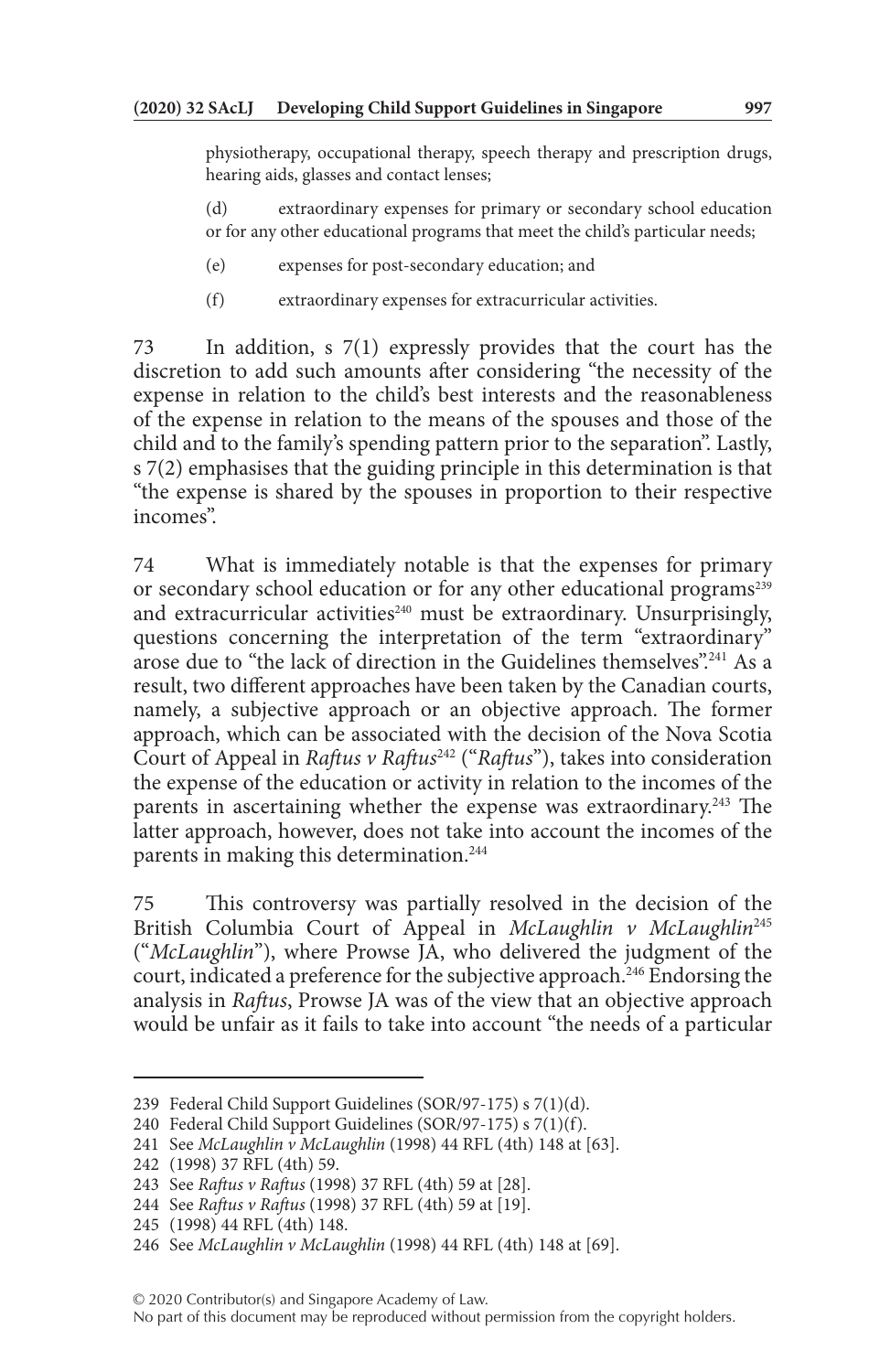family with particular expenses".247 Instead, a subjective approach to the meaning of "extraordinary" which considers the incomes of the parents would allow the establishment of a fair standard of support for children.<sup>248</sup>

76 In any event, a definition of "extraordinary expenses" was eventually added to the Federal Child Support Guidelines in 2006 to promote clarity and remedy the lack of judicial consistency:<sup>249</sup>

> (a) expenses that exceed those that the spouse requesting an amount for the extraordinary expenses can reasonably cover, taking into account that spouse's income and the amount that the spouse would receive under the applicable table or, where the court has determined that the table amount is inappropriate, the amount that the court has otherwise determined is appropriate; or

> (b) where paragraph (a) is not applicable, expenses that the court considers are extraordinary taking into account

> > (i) the amount of the expense in relation to the income of the spouse requesting the amount, including the amount that the spouse would receive under the applicable table or, where the court has determined that the table amount is inappropriate, the amount that the court has otherwise determined is appropriate,

> > (ii) the nature and number of the educational programs and extracurricular activities,

- (iii) any special needs and talents of the child or children,
- (iv) the overall cost of the programs and activities, and
- (v) any other similar factor that the court considers relevant.

77 As can be seen, s 7(1.1) of the Federal Child Support Guidelines seems to be adopting the subjective approach advocated by Prowse JA in *McLaughlin* by making reference to the spouse's income.

(b) Lessons for Singapore

78 As a preliminary observation, Singapore should bear in mind that an exception permitting the award of extraordinary and special expenses would represent a deviation from the philosophy and rationale behind the "percentage of payor income" model, which seeks to award adequate levels of child support in a manner that is consistent and predictable.<sup>250</sup>

<sup>247</sup> See *McLaughlin v McLaughlin* (1998) 44 RFL (4th) 148 at [70].

<sup>248</sup> See *McLaughlin v McLaughlin* (1998) 44 RFL (4th) 148 at [46].

<sup>249</sup> See Julien D Payne & Marilyn A Payne, *Canadian Family Law* (Toronto: Irwin Law, 7th Ed, 2017) at p 452 and Julien D Payne & Marilyn A Payne, *Child Support Guidelines in Canada, 2017* (Toronto: Irwin Law, 2017) at p 251.

<sup>250</sup> See Simon Fodden, *Family Law* (Toronto: Irwin Law, 1999) at p 269.

No part of this document may be reproduced without permission from the copyright holders.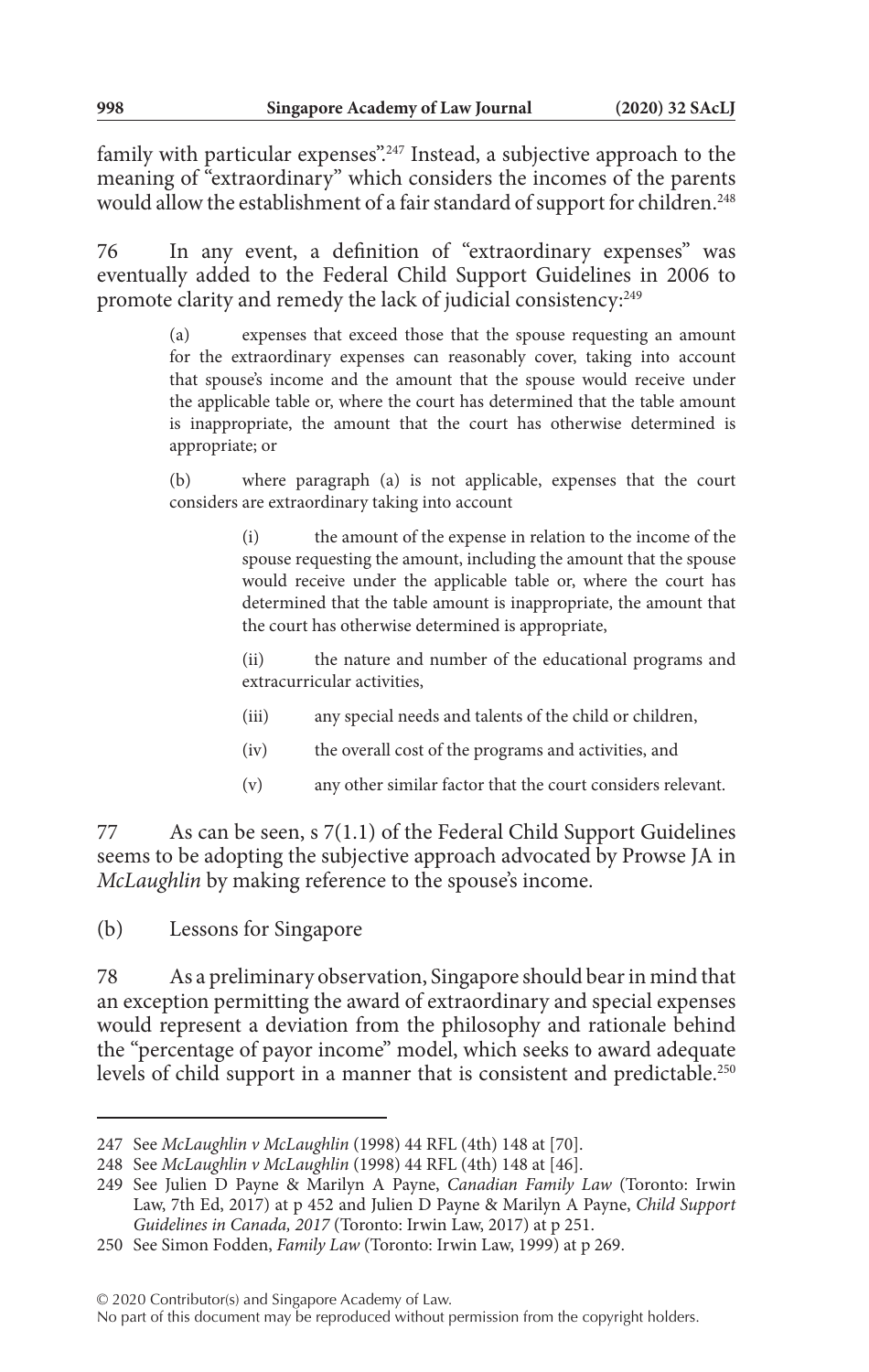Indeed, the Canadian experience has shown that the objectives of consistency and predictability would be undermined if there are regular disputes over the type of expenses that are extraordinary.251 It is suggested that Singapore could deal with such concerns in the following manner.

79 First, the meaning of the term "extraordinary" should be included in the child support guidelines right from the outset to avoid unnecessary ambiguity. As the Canadian experience has shown, a failure to define key terms such as "extraordinary" will lead to differing interpretations by courts,<sup>252</sup> inconsistent outcomes<sup>253</sup> and increased litigation between spouses.254 Moreover, the difficulties that arose in Canada may be due, in part, to the mystery behind the type of expenses that have already been included in the table amount at different economic levels.255 Therefore, it may be wise for Singapore to make this determination (if at all possible), and define key terms clearly.

80 Second, it has been suggested that special or extraordinary expenses should only be awarded in unusual circumstances.<sup>256</sup> This suggestion merits careful consideration as it would reduce the instances of courts having to adjudicate between differing estimates put forth by spouses, which often involves detailed item-by-item analysis and excessive judicial time that could be better spent on other matters.<sup>257</sup> For instance, in *APE v APF*, 258 Tan Siong Thye J was faced with the difficulty of having to ascertain the reasonableness of the estimates submitted by the wife and the husband respectively, which included expenses for extracurricular activities:259

<sup>251</sup> See Simon Fodden, *Family Law* (Toronto: Irwin Law, 1999) at p 269.

<sup>252</sup> See Melanie Kraft & Philip M Epstein, "The 'Extraordinary' Interpretations of s.7 of the Guidelines Part II" in *Child Support Guidelines: New and Important Caselaw* (Toronto: Department of Continuing Legal Education, The Law Society of Upper Canada, 1998, looseleaf) at p 3-1.

<sup>253</sup> See *McLaughlin v McLaughlin* (1998) 44 RFL (4th) 148 at [30].

<sup>254</sup> See Melanie Kraft & Philip M Epstein, "The 'Extraordinary' Interpretations of s.7 of the Guidelines Part II" in *Child Support Guidelines: New and Important Caselaw* (Toronto: Department of Continuing Legal Education, The Law Society of Upper Canada, 1998, looseleaf) at p 3-1.

<sup>255</sup> See Gerald P Sadvari, "The Treatment of Add-ons on the Guidelines" in *Recent Developments in Spousal and Child Support: The Final Frontier* (Toronto: Edmond Montgomery Publications, 1998, looseleaf) at p 2-1.

<sup>256</sup> See Simon Fodden, *Family Law* (Toronto: Irwin Law, 1999) at p 270.

<sup>257</sup> See Valerie Thean, "Access to Family Justice: Anchoring Deeper, Extending Wider", speech delivered at the Family Justice Courts Workplan 2017 (20 February 2017) at para 13.

<sup>258</sup> [2015] SGHC 17.

<sup>259</sup> See *APE v APF* [2015] SGHC 17 at [44].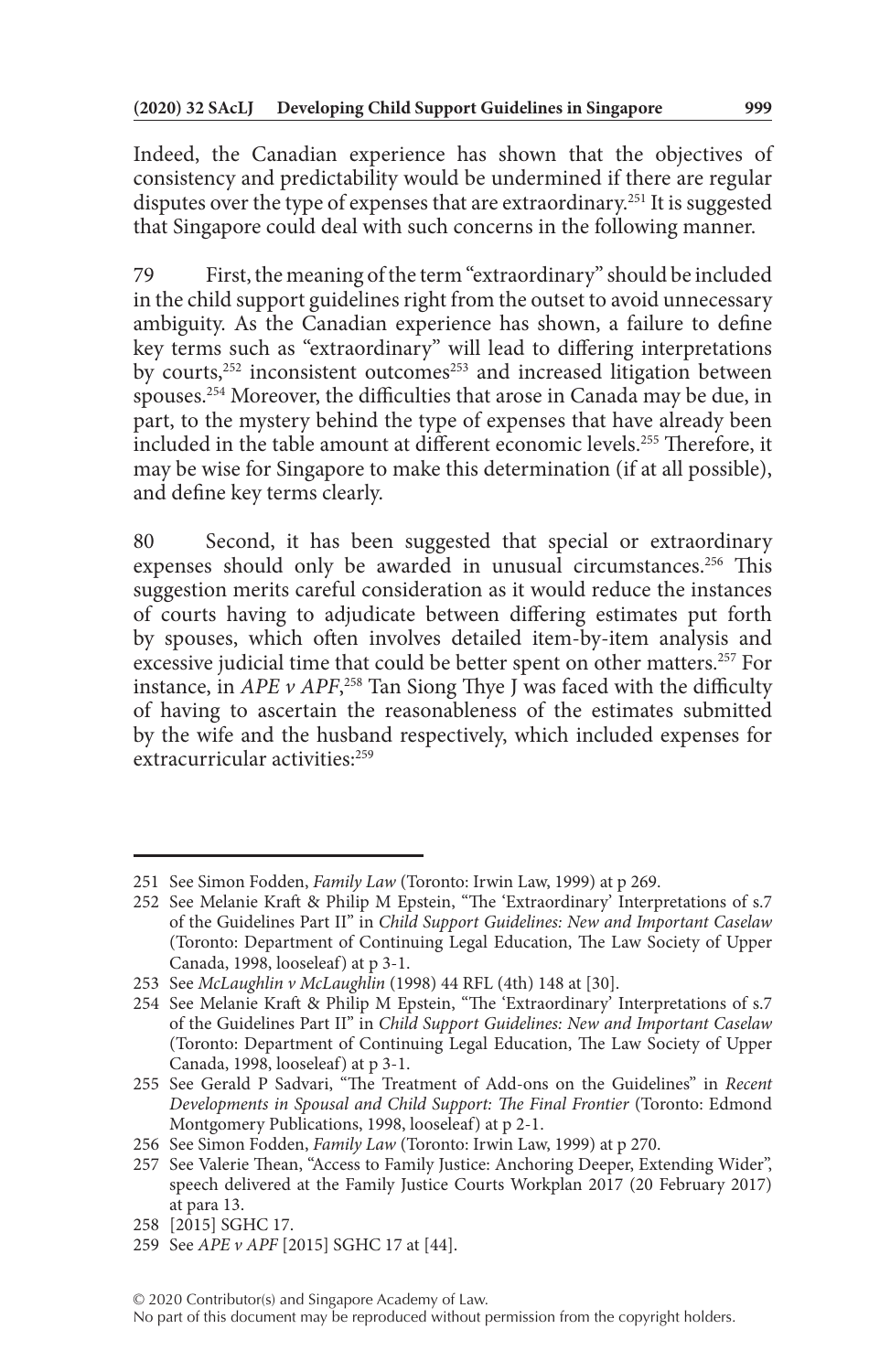| <b>Item</b>                                                                                                               | Wife's<br>estimate | Husband's<br>estimate |
|---------------------------------------------------------------------------------------------------------------------------|--------------------|-----------------------|
| Food                                                                                                                      | \$500              | \$300                 |
| School fees and CCA                                                                                                       | \$50               | \$150                 |
| Transport fees                                                                                                            | \$65               | \$65                  |
| Course fees for piano, Growan English, written expression lessons, Chinese<br>classes, swimming, gymnastics and JEI Maths | \$1,200            | \$600                 |
| School, assessment and story books                                                                                        | \$100              | \$60                  |
| Stationery and school bag                                                                                                 | \$50               | \$10                  |
| Clothing/shoes, etc                                                                                                       | $$100 - $200$      | \$50                  |
| Allowances and rewards                                                                                                    | \$300              | \$70                  |
| Handphone                                                                                                                 | $$30 - $80$        | \$10                  |
| Stemcord storage                                                                                                          | \$24.50            | \$22.30               |
| Dental                                                                                                                    | \$33               | \$0                   |
| Medical                                                                                                                   | \$20               | \$0                   |
| Insurance premiums                                                                                                        | \$207              | \$0                   |
| Travel expenses                                                                                                           | \$750              | \$0                   |
| Subtotal                                                                                                                  | \$3,597.50         | \$1,337.30            |

### 81 After careful consideration, Tan J observed thus:<sup>260</sup>

I was of the view that a sum of \$1,500 for the child's monthly expenses was a reasonable figure … In arriving at my decision, I noted that the wife was indulging the child in many things which might be nice to have, but were not reasonably necessary for the child's needs … The course fees for the child which amounted to \$1,200 per month appeared to be extravagant … [W]hile there are many things in life which may be nice to have, they should not be deemed to be reasonably necessary for the child's needs. In arriving at the figure of \$1,500, it was my view that the wife's figure was overindulgent and the husband's figure was much closer to what would be reasonably necessary for the child.

82 A moment's reflection will reveal that Tan J's analysis seems to bring us back to the old child support regime where budgets are required in order for the court to make a discretionary judgment about the reasonableness of the estimates and the abilities of the parents to satisfy the child's needs.<sup>261</sup> As mentioned above, this approach raises a whole

© 2020 Contributor(s) and Singapore Academy of Law.

<sup>260</sup> See *APE v APF* [2015] SGHC 17 at [45]–[46].

<sup>261</sup> See Simon Fodden, *Family Law* (Toronto: Irwin Law, 1999) at p 273.

No part of this document may be reproduced without permission from the copyright holders.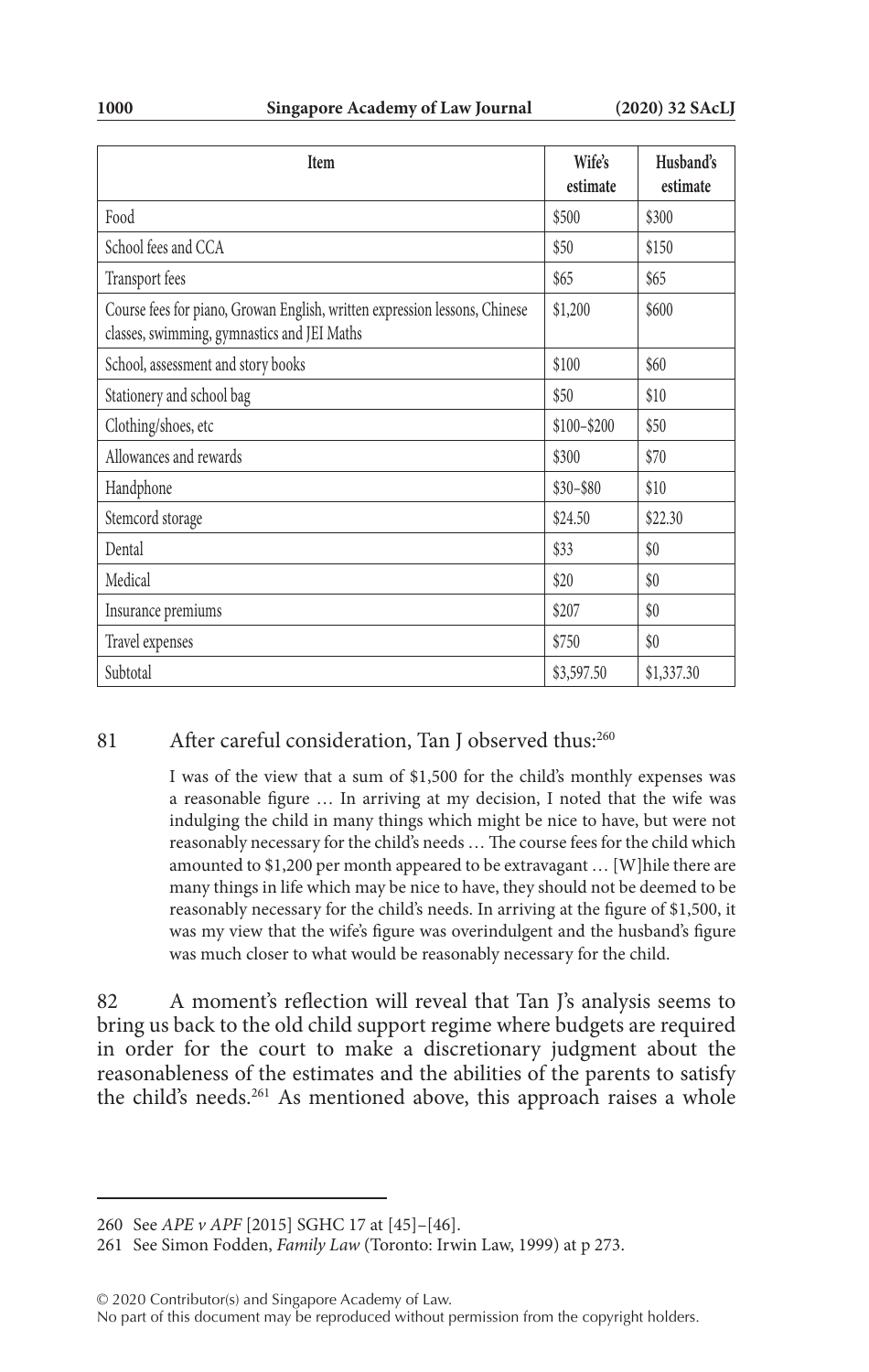host of problems.<sup>262</sup> Moreover, coupled with the fact that many parents in Singapore enrol their children in extracurricular activities such as tuition,263 reverting to the old approach in *Paras* does not seem to be in the best interests of Singapore's family justice system.

## **V. Conclusion**

83 As this article has shown, Canada's positive experience with the Federal Child Support Guidelines offers useful lessons to Singapore on how child support guidelines could be crafted to allow for discretion and flexibility within the exceptions while retaining structure and guidance at the same time.264 It is crucial that the exceptions to the table amount do not result in too much complexity or prolonged litigation such that the objectives of certainty and predictability are no longer met.<sup>265</sup> At the same time, regard must be had to fairness and flexibility in deserving circumstances.266 Where the appropriate balance ought to lie, however, remains a complicated question.<sup>267</sup> Indeed, as Carl E Schneider aptly put it, it is impossible to state "*a priori* what mixture of rules and discretion will best serve in any particular situation".<sup>268</sup> Instead, the choice must be made on a case-by-case basis,<sup>269</sup> bearing in mind the unique circumstances of Singapore's family justice system.

84 Having said that, it is suggested that Singapore should structure its child support guidelines in a manner that is easy for litigants to apply in order to resolve disputes by themselves. While individualised fairness within the unique circumstances of a particular family is undoubtedly

<sup>262</sup> See, *eg*, Federal/Provincial/Territorial Family Law Committee, Canada, *Child Support: Public Discussion Paper* (Ottawa: The Committee, June 1991) at p 1.

<sup>263</sup> A recent survey conducted by the Department of Statistics revealed that Singapore households spent S\$1.4 billion on tuition yearly: see Kelvin Seah Kah Cheng, "Tuition Has Ballooned to a S\$1.4b Industry in Singapore. Should We Be Concerned?" *Today* (12 September 2019).

<sup>264</sup> See Carol Rogerson, "Shaping Substantive Law to Promote Access to Justice: Canada's Use of Child and Spousal Support Guidelines" in *Delivering Family Justice in the 21st Century* (Mavis Maclean *et al* eds) (Oxford: Hart Publishing, 2015) at p 54.

<sup>265</sup> See Simon Fodden, *Family Law* (Toronto: Irwin Law, 1999) at p 262.

<sup>266</sup> See Carol Rogerson, "Child and Spousal Support in Canada: The Guidelines Approach Part 1" (2011) 14 Ir J Fam L 72 at 72.

<sup>267</sup> See Carl E Schneider, "Discretion and Rules: A Lawyer's View" in *The Uses of Discretion* (Keith Hawkins ed) (Oxford: Clarendon Press, 1992) at p 47.

<sup>268</sup> See Carl E Schneider, "Discretion and Rules: A Lawyer's View" in *The Uses of Discretion* (Keith Hawkins ed) (Oxford: Clarendon Press, 1992) at p 88.

<sup>269</sup> See Carl E Schneider, "The Tension Between Rules and Discretion in Family Law: A Report and Reflection" (1993) 27 Fam LQ 229 at 232.